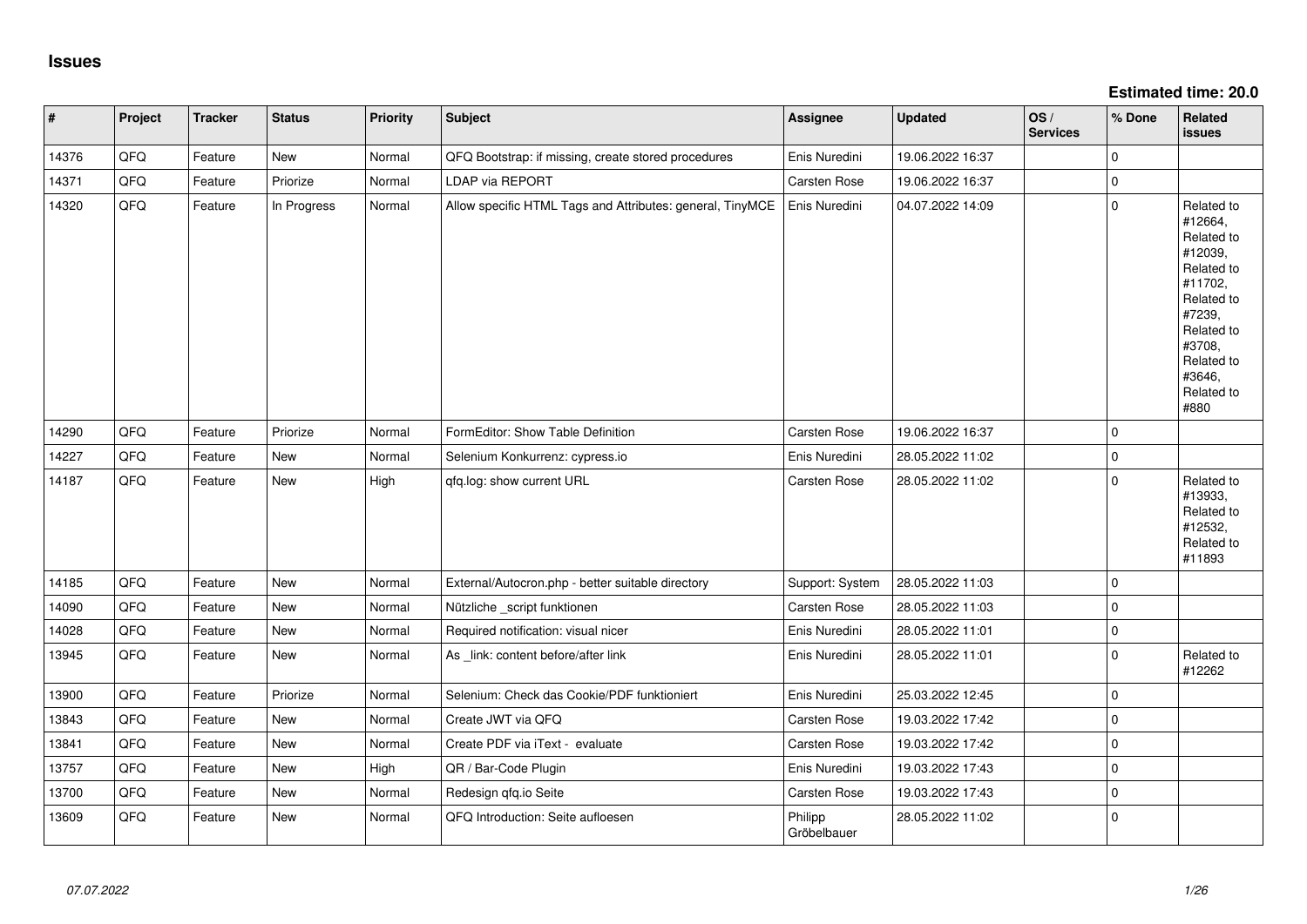| #     | Project | <b>Tracker</b> | <b>Status</b>              | <b>Priority</b> | Subject                                                                                                                               | <b>Assignee</b>     | <b>Updated</b>   | OS/<br><b>Services</b> | % Done       | Related<br>issues                                                     |
|-------|---------|----------------|----------------------------|-----------------|---------------------------------------------------------------------------------------------------------------------------------------|---------------------|------------------|------------------------|--------------|-----------------------------------------------------------------------|
| 13608 | QFQ     | Feature        | Some day<br>maybe          | Normal          | Automatic Browser Language Redirect                                                                                                   | Enis Nuredini       | 17.06.2022 08:35 |                        | $\mathbf 0$  |                                                                       |
| 13572 | QFQ     | Feature        | Feedback                   | Normal          | Form Load: misleading error message on trying to load non<br>existent primary record                                                  | Enis Nuredini       | 16.05.2022 23:16 |                        | 100          |                                                                       |
| 13566 | QFQ     | Feature        | Ready to sync<br>(develop) | Normal          | Delete config-example.gfg.php file                                                                                                    | Carsten Rose        | 23.12.2021 09:25 |                        | $\pmb{0}$    |                                                                       |
| 13467 | QFQ     | Feature        | <b>New</b>                 | Normal          | ChangeLog Generator                                                                                                                   | Carsten Rose        | 19.03.2022 17:46 |                        | $\mathbf 0$  | Related to<br>#11460                                                  |
| 13354 | QFQ     | Feature        | New                        | Normal          | Using Websocket in QFQ                                                                                                                | Carsten Rose        | 05.07.2022 16:26 |                        | $\mathbf 0$  | Related to<br>#11076                                                  |
| 13330 | QFQ     | Feature        | In Progress                | Normal          | Multi Form: Upload                                                                                                                    | <b>Carsten Rose</b> | 07.11.2021 12:40 |                        | 50           | Related to<br>#9706                                                   |
| 12679 | QFQ     | Feature        | <b>New</b>                 | Normal          | tablesorter: custom column width                                                                                                      | <b>Carsten Rose</b> | 16.06.2021 11:10 |                        | $\mathbf{0}$ |                                                                       |
| 12664 | QFQ     | Feature        | <b>New</b>                 | Normal          | TinyMCE: report/remove malicous HTML/JS Code                                                                                          | <b>Carsten Rose</b> | 19.03.2022 17:47 |                        | $\mathbf 0$  | Related to<br>#14320                                                  |
| 12632 | QFQ     | Feature        | <b>New</b>                 | Normal          | TinyMCE: Prepare CSS classes for images                                                                                               | <b>Carsten Rose</b> | 04.06.2021 14:35 |                        | 100          | Blocked by<br>#12186                                                  |
| 12611 | QFQ     | Feature        | Some day<br>maybe          | Normal          | Refactoring: Bootstrap with Lazy Loading                                                                                              | Carsten Rose        | 08.06.2022 10:37 |                        | $\mathbf 0$  | Related to<br>#12490,<br>Related to<br>#10013,<br>Related to<br>#7732 |
| 12603 | QFQ     | Feature        | New                        | Normal          | Dropdown (Select), Radio, checkbox:<br>itemListAlways={{!SELECT key, value}}                                                          | Carsten Rose        | 19.03.2022 17:47 |                        | $\mathbf 0$  |                                                                       |
| 12584 | QFQ     | Feature        | Feedback                   | Normal          | T3 v10 migration script: replace alias-patterns (v11)                                                                                 | Carsten Rose        | 28.05.2022 11:12 |                        | 100          |                                                                       |
| 12556 | QFQ     | Feature        | <b>New</b>                 | Normal          | Pills Title: colored = static or dynamic on allrequiredgiven                                                                          | Benjamin Baer       | 19.03.2022 17:49 |                        | $\mathbf 0$  |                                                                       |
| 12544 | QFQ     | Feature        | <b>New</b>                 | High            | a) ' AS _link' new also as ' AS _format', b) sortierung via<br>'display: none;', c) '_format' benoeitgt nicht zwingend<br>u/U/p/m/z/d | <b>Carsten Rose</b> | 14.12.2021 16:03 |                        | $\mathbf 0$  |                                                                       |
| 12532 | QFQ     | Feature        | <b>New</b>                 | High            | SIP-Parameter bei Seitenaufruf in Browser-Console<br>anzeigen                                                                         | <b>Carsten Rose</b> | 07.12.2021 17:19 |                        | $\Omega$     | Related to<br>#11893.<br>Related to<br>#14187                         |
| 12504 | QFQ     | Feature        | Priorize                   | Normal          | sql.log: report fe.id                                                                                                                 | Carsten Rose        | 05.05.2021 22:09 |                        | $\Omega$     |                                                                       |
| 12503 | QFQ     | Feature        | Priorize                   | Normal          | Detect dangerous UPDATE statement with missing WHERE                                                                                  | Carsten Rose        | 05.05.2021 22:09 |                        | $\mathbf 0$  |                                                                       |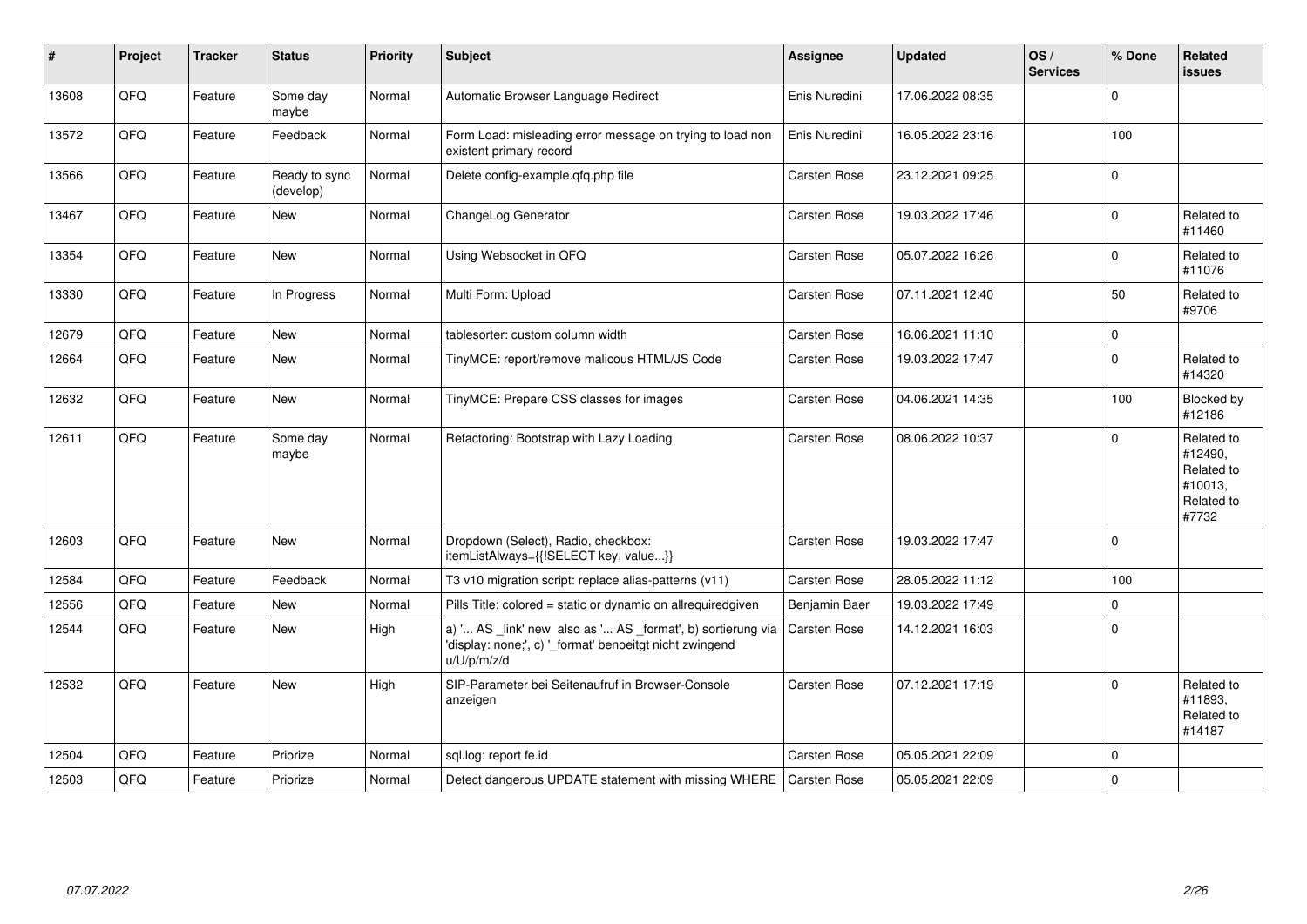| $\vert$ # | Project | <b>Tracker</b> | <b>Status</b>     | <b>Priority</b> | Subject                                                                                                        | Assignee            | <b>Updated</b>   | OS/<br><b>Services</b> | % Done         | Related<br><b>issues</b>                                               |
|-----------|---------|----------------|-------------------|-----------------|----------------------------------------------------------------------------------------------------------------|---------------------|------------------|------------------------|----------------|------------------------------------------------------------------------|
| 12490     | QFQ     | Feature        | <b>New</b>        | Normal          | Loading Plugins in QFQ - see what tinymce does. (lazy<br>loading)                                              | Benjamin Baer       | 08.06.2022 10:37 |                        | $\overline{0}$ | Related to<br>#12611,<br>Related to<br>#10013,<br>Related to<br>#7732  |
| 12480     | QFQ     | Feature        | <b>New</b>        | Normal          | If QFQ upgrade is running, block further request                                                               | Carsten Rose        | 03.05.2021 20:45 |                        | 0              |                                                                        |
| 12477     | QFQ     | Feature        | New               | Normal          | Support for refactoring: Form, FormElement, diverse<br>Tabellen/Spalten, tt-content Records                    | <b>Carsten Rose</b> | 03.05.2021 20:45 |                        | $\mathbf 0$    |                                                                        |
| 12476     | QFQ     | Feature        | New               | Normal          | clearMe: a) should trigger 'dirty', b) sticky on textarea resize                                               | Benjamin Baer       | 04.01.2022 08:40 |                        | $\pmb{0}$      | Related to<br>#9528                                                    |
| 12474     | QFQ     | Feature        | <b>New</b>        | Normal          | Check BaseConfigURL if it is given and the the last char is '/'                                                | <b>Carsten Rose</b> | 03.05.2021 20:45 |                        | 0              |                                                                        |
| 12465     | QFQ     | Feature        | <b>New</b>        | Normal          | QFQ Function: use in FE to fill StoreRecord                                                                    | Carsten Rose        | 05.05.2021 21:58 |                        | $\pmb{0}$      |                                                                        |
| 12452     | QFQ     | Feature        | Priorize          | Normal          | BaseURL: alsways with '/' at the end                                                                           | <b>Carsten Rose</b> | 19.06.2022 13:45 |                        | $\pmb{0}$      | Related to<br>#10782                                                   |
| 12440     | QFQ     | Feature        | In Progress       | Normal          | Typo3 V10 upgrade (durchfuehren und testen)                                                                    | <b>Carsten Rose</b> | 21.03.2022 09:53 |                        | 50             | Related to<br>#12357,<br>Related to<br>#12067,<br>Related to<br>#10661 |
| 12439     | QFQ     | Feature        | In Progress       | Normal          | TinyMCE Paste from Word & Character Count/Limit                                                                | <b>Carsten Rose</b> | 05.05.2021 22:15 |                        | 0              |                                                                        |
| 12413     | QFQ     | Feature        | New               | Normal          | STORE_TYPO3: enhance for {{be_users.email:T}},<br>{{fe users.email:T}}                                         | Carsten Rose        | 03.05.2021 20:45 |                        | $\mathbf 0$    | Related to<br>#12412,<br>Related to<br>#10012                          |
| 12412     | QFQ     | Feature        | New               | Normal          | Action/Escape qualifier 'e' (empty), '0': if given, an empty<br>string (or '0') will be treated as 'not found' | <b>Carsten Rose</b> | 08.05.2021 09:40 |                        | $\mathbf{0}$   | Related to<br>#12413,<br>Related to<br>#10012                          |
| 12400     | QFQ     | Feature        | New               | Normal          | Tutorial ist in QFQ Doku, Wird in der Suche gefunden, es<br>gibt aber kein Menupunkt - Inhalt ueberpruefen     | <b>Carsten Rose</b> | 03.05.2021 20:45 |                        | $\mathbf{0}$   |                                                                        |
| 12337     | QFQ     | Feature        | Some day<br>maybe | Normal          | Database.php: better caching                                                                                   | <b>Carsten Rose</b> | 16.09.2021 15:10 |                        | $\pmb{0}$      |                                                                        |
| 12330     | QFQ     | Feature        | <b>New</b>        | Normal          | Copy to input field / text area / TinyMCE                                                                      | <b>Carsten Rose</b> | 07.04.2021 09:01 |                        | 0              |                                                                        |
| 12315     | QFQ     | Feature        | Some day<br>maybe | Normal          | Form History (Diffs) / Backups                                                                                 | Carsten Rose        | 16.09.2021 15:10 |                        | $\pmb{0}$      |                                                                        |
| 12269     | QFQ     | Feature        | <b>New</b>        | Normal          | 2FA - Login                                                                                                    | <b>Carsten Rose</b> | 03.05.2021 20:45 |                        | 0              |                                                                        |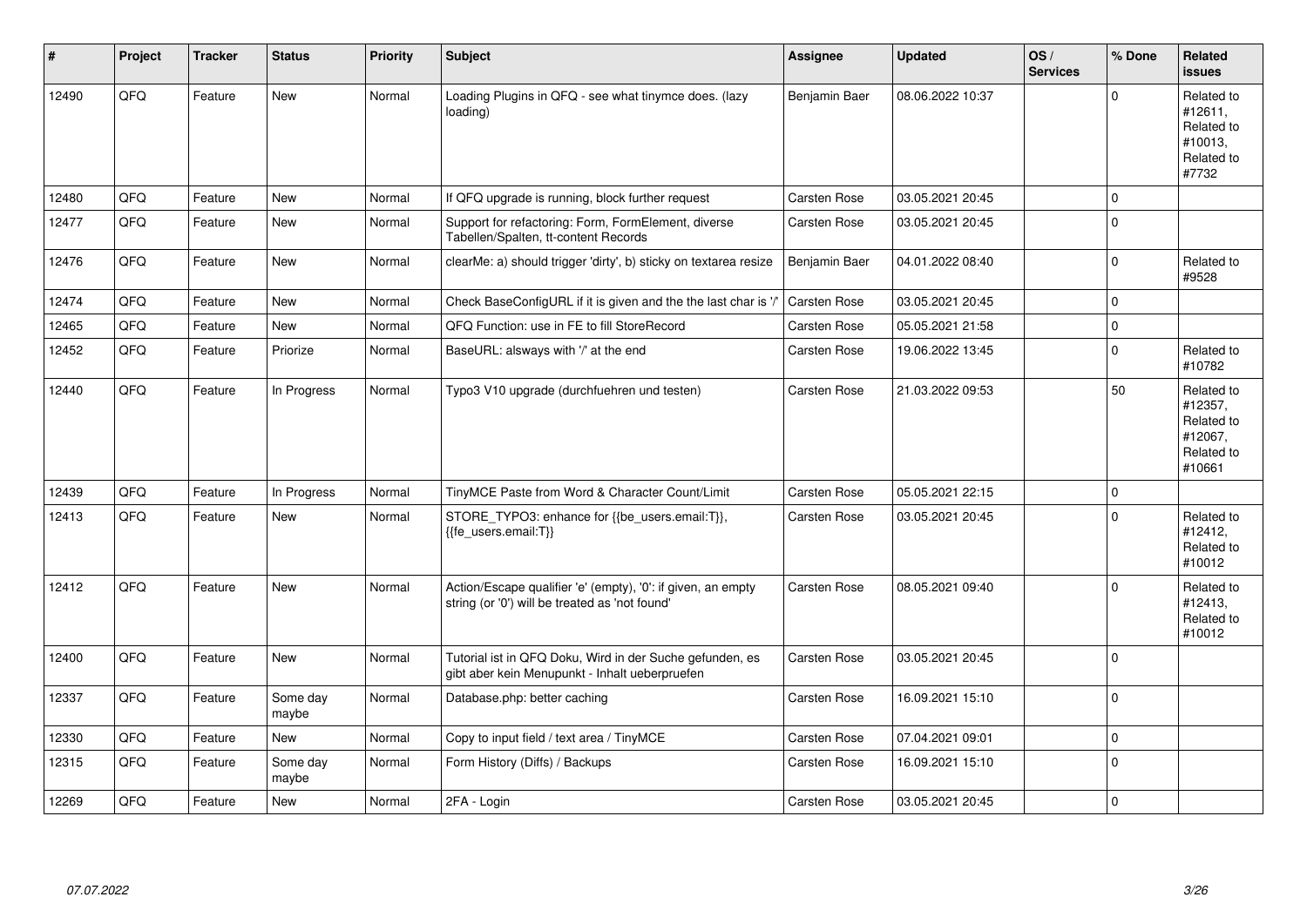| #     | Project | <b>Tracker</b> | <b>Status</b> | <b>Priority</b> | <b>Subject</b>                                                                                                      | <b>Assignee</b>                                        | <b>Updated</b>      | OS/<br><b>Services</b> | % Done      | Related<br><b>issues</b>                                                    |                      |
|-------|---------|----------------|---------------|-----------------|---------------------------------------------------------------------------------------------------------------------|--------------------------------------------------------|---------------------|------------------------|-------------|-----------------------------------------------------------------------------|----------------------|
| 12262 | QFQ     | Feature        | ToDo          | Normal          | Form buttons on top: more customable                                                                                | Enis Nuredini                                          | 17.06.2022 10:44    |                        | $\Omega$    | Related to<br>#13945, Has<br>duplicate<br>#4046, Has<br>duplicate<br>#10080 |                      |
| 12186 | QFQ     | Feature        | <b>New</b>    | High            | TinyMCE Config für Objekte                                                                                          | <b>Carsten Rose</b>                                    | 07.12.2021 17:19    |                        | $\mathbf 0$ | <b>Blocks</b><br>#12632                                                     |                      |
| 12163 | QFQ     | Feature        | <b>New</b>    | Normal          | Checkbox: table wrap                                                                                                | Carsten Rose                                           | 03.05.2021 20:51    |                        | 0           |                                                                             |                      |
| 12162 | QFQ     | Feature        | New           | Normal          | FE.type=sendmail: personalized mailing (several mails) via<br>template                                              | Carsten Rose                                           | 03.05.2021 20:45    |                        | $\pmb{0}$   |                                                                             |                      |
| 12156 | QFQ     | Feature        | <b>New</b>    | Normal          | Form: Optional disable 'leave page'                                                                                 |                                                        | 03.05.2021 20:45    |                        | $\mathbf 0$ |                                                                             |                      |
| 12146 | QFQ     | Feature        | New           | Normal          | Autocron Job: Anzeigen wann der naechste Job ausgefuehrt   Carsten Rose<br>wird, resp das er nicht ausgefuehrt wird |                                                        | 15.03.2021 15:23    |                        | $\pmb{0}$   |                                                                             |                      |
| 12135 | OFQ     | Feature        | <b>New</b>    | Normal          | Subrecord: Notiz                                                                                                    |                                                        | 24.04.2021 16:58    |                        | $\pmb{0}$   |                                                                             |                      |
| 12119 | QFQ     | Feature        | <b>New</b>    | Normal          | AS paged: error message missing if there ist no 'r' argument.                                                       | <b>Carsten Rose</b>                                    | 03.05.2021 20:51    |                        | $\mathbf 0$ |                                                                             |                      |
| 12109 | QFQ     | Feature        | <b>New</b>    | Normal          | Donwload Link: Plain, SIP, Persistent Link, Peristent SIP -<br>new notation                                         | <b>Carsten Rose</b>                                    | 03.05.2021 20:45    |                        | $\mathbf 0$ | Related to<br>#12085                                                        |                      |
| 12039 | QFQ     | Feature        | New           | Normal          | Missing htmlSpecialChar() in pre processing on form submit                                                          |                                                        | 18.02.2021 00:09    |                        | 0           | Related to<br>#14320                                                        |                      |
| 12038 | QFQ     | Feature        | <b>New</b>    | Normal          | a) STORE_VAR: filenameOnlyStripUniq, b) SP:<br>QSTRIPUNIQ()                                                         |                                                        | 17.02.2021 23:55    |                        | $\Omega$    |                                                                             |                      |
| 12024 | QFQ     | Feature        | New           | Normal          | Excel Export: text columns by default decode<br>htmlspeciachar()                                                    | Carsten Rose                                           | 17.02.2021 23:55    |                        | 0           | Related to<br>#12022                                                        |                      |
| 12023 | QFQ     | Feature        | New           | Normal          | MySQL Stored Precdure: QDECODESPECIALCHAR()                                                                         | Carsten Rose                                           | 16.02.2021 11:16    |                        | $\Omega$    | Related to<br>#12022                                                        |                      |
| 11980 | QFQ     | Feature        | In Progress   | Normal          | protected verzeichnis MUSS geschützt werden                                                                         | <b>Carsten Rose</b>                                    | 07.09.2021 13:30    |                        | $\pmb{0}$   |                                                                             |                      |
| 11955 | QFQ     | Feature        | New           | Normal          | subrecord: new title option to set <th> attributes - e.g. to<br/>customize tablesorter options.</th>                | attributes - e.g. to<br>customize tablesorter options. | <b>Carsten Rose</b> | 03.05.2021 20:47       |             | 0                                                                           | Related to<br>#11775 |
| 11893 | OFQ     | Feature        | New           | High            | Broken SIP: a) only report one time, b) only report in main<br>column                                               | <b>Carsten Rose</b>                                    | 12.05.2021 12:13    |                        | $\Omega$    | Related to<br>#12532,<br>Related to<br>#14187                               |                      |
| 11892 | QFQ     | Feature        | New           | Normal          | tablesorter: columns with links are hard to order - new<br>qualifier 'Y: <ord>'</ord>                               | Enis Nuredini                                          | 23.03.2022 09:22    |                        | $\Omega$    |                                                                             |                      |
| 11850 | QFQ     | Feature        | <b>New</b>    | Urgent          | Wizard Form: basierend auf einer Tabelle eine Form<br>anlegen.                                                      |                                                        | 03.05.2021 21:12    |                        | $\pmb{0}$   | Blocked by<br>#8082                                                         |                      |
| 11775 | QFQ     | Feature        | <b>New</b>    | Normal          | Subrecord Tooltip pro Feld                                                                                          | Carsten Rose                                           | 18.12.2020 15:22    |                        | 0           | Related to<br>#11955                                                        |                      |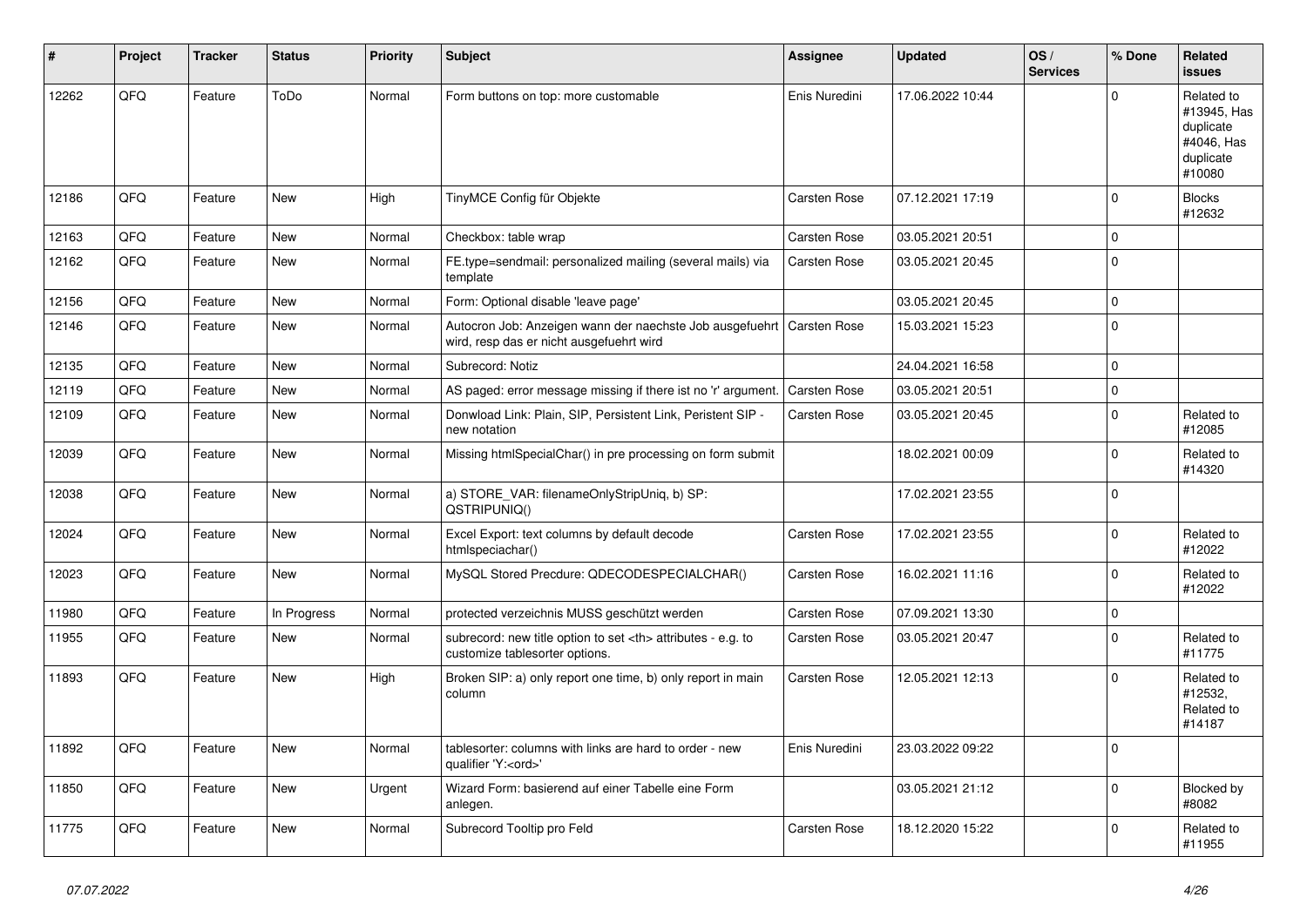| #     | Project | <b>Tracker</b> | <b>Status</b>     | <b>Priority</b> | <b>Subject</b>                                                       | Assignee            | <b>Updated</b>   | OS/<br><b>Services</b> | % Done         | Related<br><b>issues</b>                     |
|-------|---------|----------------|-------------------|-----------------|----------------------------------------------------------------------|---------------------|------------------|------------------------|----------------|----------------------------------------------|
| 11747 | QFQ     | Feature        | <b>New</b>        | Normal          | Maintenance Page with Redirect                                       | <b>Carsten Rose</b> | 03.05.2021 20:47 |                        | $\Omega$       | Related to<br>#11741                         |
| 11716 | QFQ     | Feature        | New               | Normal          | Form an beliebiger Stelle im Report anzeigen                         |                     | 09.12.2020 09:47 |                        | $\mathbf 0$    |                                              |
| 11702 | QFQ     | Feature        | <b>New</b>        | Normal          | HTML Special Char makes no sense for 'allbut' if '&' is<br>forbidden | Carsten Rose        | 07.12.2021 16:35 |                        | $\mathbf 0$    | Related to<br>#5112,<br>Related to<br>#14320 |
| 11535 | QFQ     | Feature        | <b>New</b>        | Normal          | Ability to create SQL columns in frontend QFQ forms                  |                     | 17.11.2020 12:11 |                        | $\Omega$       |                                              |
| 11534 | QFQ     | Feature        | <b>New</b>        | Normal          | Report: Action on selected rows - Table batchprocessing<br>feature   |                     | 18.11.2020 08:15 |                        | $\Omega$       |                                              |
| 11523 | QFQ     | Feature        | <b>New</b>        | Normal          | Mit dynamic Update erkennen, ob Upload gemacht wurde                 | Carsten Rose        | 13.11.2020 15:07 |                        | $\mathbf 0$    | Related to<br>#9533                          |
| 11516 | QFQ     | Feature        | <b>New</b>        | Normal          | Multi Page Form (Previous/Next Buttons)                              | Carsten Rose        | 16.03.2021 17:52 |                        | $\mathbf 0$    |                                              |
| 11504 | QFQ     | Feature        | New               | Normal          | Dynamic Update: Button text update for 'Save',' Close' &<br>'Delete' | Carsten Rose        | 12.11.2020 23:44 |                        | $\mathbf 0$    |                                              |
| 11460 | QFQ     | Feature        | <b>New</b>        | Normal          | Easier creation of changelog: gitchangelog                           | Carsten Rose        | 12.06.2021 10:20 |                        | $\mathbf 0$    | Related to<br>#13467                         |
| 11323 | QFQ     | Feature        | Some day<br>maybe | Normal          | Report Frontend Editor Modal + Codemirror                            | Carsten Rose        | 16.09.2021 15:10 |                        | $\mathbf 0$    | Related to<br>#11036                         |
| 11322 | QFQ     | Feature        | Some day<br>maybe | Normal          | Form Element JSON - (multiline parameter field)                      | Carsten Rose        | 16.09.2021 15:10 |                        | $\mathbf 0$    |                                              |
| 11320 | QFQ     | Feature        | Priorize          | Normal          | Typo3 Version 10 support                                             | Carsten Rose        | 05.05.2021 22:09 |                        | $\mathbf 0$    |                                              |
| 11217 | QFQ     | Feature        | Some day<br>maybe | Normal          | <b>Extend Script Functionality</b>                                   | Carsten Rose        | 16.09.2021 15:10 |                        | $\mathbf 0$    |                                              |
| 11080 | QFQ     | Feature        | New               | Normal          | Send MQTT messages                                                   | Carsten Rose        | 29.08.2020 19:49 |                        | $\mathbf 0$    |                                              |
| 11076 | QFQ     | Feature        | In Progress       | Normal          | SELECT  AS _websocket                                                | Carsten Rose        | 30.08.2020 17:49 |                        | $\mathbf 0$    | Related to<br>#13354                         |
| 11036 | QFQ     | Feature        | Some day<br>maybe | Normal          | inline report editor permissions                                     | Carsten Rose        | 16.09.2021 15:09 |                        | $\mathbf 0$    | Related to<br>#11323                         |
| 10996 | QFQ     | Feature        | New               | Normal          | Download video via sip: no seek                                      | Carsten Rose        | 12.08.2020 14:18 |                        | $\mathbf 0$    |                                              |
| 10979 | QFQ     | Feature        | New               | Normal          | Ajax Calls an API - dataReport                                       | Carsten Rose        | 11.05.2022 12:15 |                        | $\Omega$       |                                              |
| 10976 | QFQ     | Feature        | New               | Normal          | Excel Export Verbesserungen                                          | Carsten Rose        | 06.08.2020 10:56 |                        | $\overline{0}$ |                                              |
| 10874 | QFQ     | Feature        | New               | Normal          | Erstellen eines Foreign Keys in der Tabelle "FormElement"            |                     | 13.07.2020 10:11 |                        | $\mathbf 0$    |                                              |
| 10819 | QFQ     | Feature        | New               | Normal          | Persistent SIP - second try                                          | Carsten Rose        | 29.06.2020 23:02 |                        | $\mathbf 0$    | Related to<br>#6261                          |
| 10793 | QFQ     | Feature        | In Progress       | Normal          | Update NPM Packages                                                  | Carsten Rose        | 07.09.2021 13:25 |                        | $30\,$         |                                              |
| 10782 | QFQ     | Feature        | Feedback          | Normal          | Tiny MCE: Image Upload                                               | Enis Nuredini       | 16.05.2022 23:16 |                        | $\mathbf 0$    | Related to<br>#12452                         |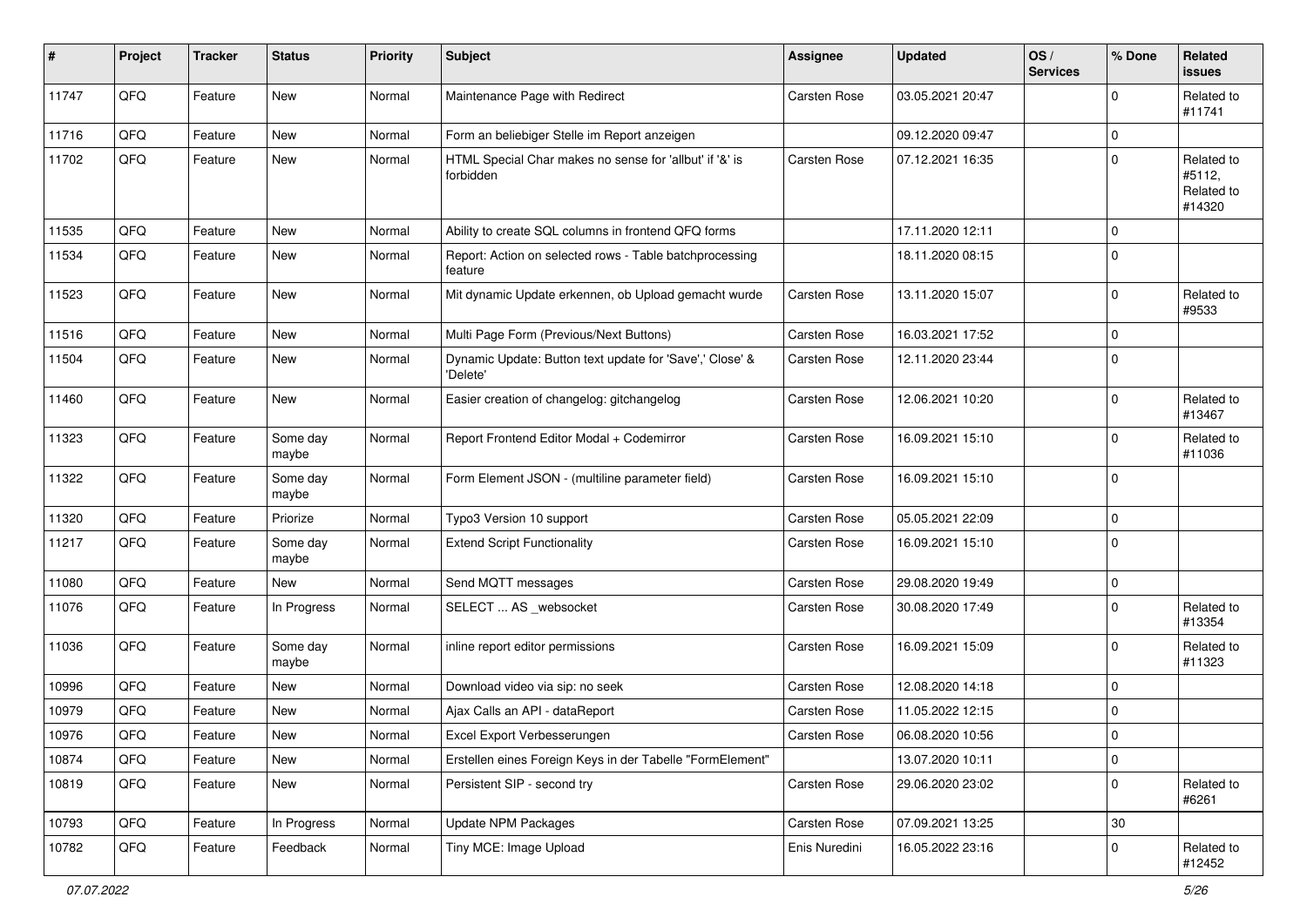| #     | Project | <b>Tracker</b> | <b>Status</b>     | <b>Priority</b> | <b>Subject</b>                                                                           | Assignee            | <b>Updated</b>   | OS/<br><b>Services</b> | % Done         | Related<br><b>issues</b>                     |
|-------|---------|----------------|-------------------|-----------------|------------------------------------------------------------------------------------------|---------------------|------------------|------------------------|----------------|----------------------------------------------|
| 10763 | QFQ     | Feature        | <b>New</b>        | Normal          | form accessed and submitted despite logout?                                              |                     | 16.06.2020 11:43 |                        | $\Omega$       |                                              |
| 10745 | QFQ     | Feature        | Some day<br>maybe | Normal          | <b>Tablesorter Excel Export</b>                                                          | Carsten Rose        | 16.09.2021 15:09 |                        | $\mathbf 0$    |                                              |
| 10738 | QFQ     | Feature        | Some day<br>maybe | Normal          | CORS headers for external API requests                                                   |                     | 10.06.2020 14:00 |                        | $\mathbf 0$    |                                              |
| 10716 | QFQ     | Feature        | Some day<br>maybe | Normal          | Business Logic mit Externen Skripten                                                     | Carsten Rose        | 16.09.2021 15:10 |                        | $\Omega$       | Related to<br>#10713,<br>Related to<br>#8217 |
| 10714 | QFQ     | Feature        | <b>New</b>        | Normal          | multi Table Form                                                                         | Carsten Rose        | 16.03.2021 18:44 |                        | $\mathbf 0$    |                                              |
| 10593 | QFQ     | Feature        | New               | Normal          | label2: text behind input element                                                        | <b>Carsten Rose</b> | 16.05.2020 10:57 |                        | $\mathbf 0$    |                                              |
| 10569 | QFQ     | Feature        | Priorize          | Normal          | link blank more safe                                                                     | Enis Nuredini       | 25.03.2022 12:44 |                        | $\mathbf 0$    |                                              |
| 10463 | QFQ     | Feature        | New               | Normal          | Report_link: expliztes setzen von HTML Tags (Bedarf fuer<br>'data-selenium' & 'id')      | Enis Nuredini       | 23.03.2022 09:23 |                        | $\mathbf 0$    | Related to<br>#7648                          |
| 10443 | QFQ     | Feature        | In Progress       | Normal          | Konzept_api / _live                                                                      | Carsten Rose        | 07.05.2020 09:39 |                        | $\mathbf 0$    |                                              |
| 10384 | QFQ     | Feature        | New               | Normal          | Parameter Exchange QFQ Instances                                                         |                     | 07.05.2020 09:38 |                        | $\overline{0}$ |                                              |
| 10345 | QFQ     | Feature        | New               | Normal          | Templates - Patterns QFQ Style                                                           |                     | 03.05.2021 21:01 |                        | $\mathbf 0$    | Related to<br>#10713                         |
| 10124 | QFQ     | Feature        | Feedback          | Normal          | gfg AAI-Login                                                                            | Karin Niffeler      | 07.05.2020 09:36 |                        | $\mathbf 0$    |                                              |
| 10119 | QFQ     | Feature        | New               | Normal          | Dropdown (selectlist) & TypeAhead: format and catagorize<br>list                         | <b>Carsten Rose</b> | 07.05.2020 09:36 |                        | $\Omega$       |                                              |
| 10116 | QFQ     | Feature        | Some day<br>maybe | Normal          | TypeAhead: Tag - show inside 'input' element                                             | <b>Carsten Rose</b> | 16.09.2021 15:09 |                        | $\mathbf 0$    |                                              |
| 10115 | QFQ     | Feature        | New               | Normal          | TypeAhead: static list                                                                   | <b>Carsten Rose</b> | 26.02.2020 16:42 |                        | 100            |                                              |
| 10114 | QFQ     | Feature        | New               | High            | Symbol (Link): 'G:' (Glyphicon) replaced by 'i:' (icon)                                  |                     | 07.12.2021 17:19 |                        | $\Omega$       | Related to<br>#3797,<br>Related to<br>#4194  |
| 10095 | QFQ     | Feature        | Some day<br>maybe | Normal          | Generic Gitlab Integration into QFQ                                                      | <b>Carsten Rose</b> | 16.09.2021 15:10 |                        | $\overline{0}$ |                                              |
| 10080 | QFQ     | Feature        | New               | Normal          | Popup on 'save' / 'close': configure dialog (answer<br>ves/no/cancle/)                   | <b>Carsten Rose</b> | 28.03.2021 20:52 |                        | $\mathbf 0$    | Is duplicate<br>of #12262                    |
| 10015 | QFQ     | Feature        | Priorize          | Normal          | Monospace in Textarea                                                                    | Carsten Rose        | 03.02.2020 13:40 |                        | $\mathbf 0$    |                                              |
| 10014 | QFQ     | Feature        | <b>New</b>        | Normal          | Manual.rst: describe behaviour and process order of<br>fillStoreVar, slaveId, sqlBefore, | <b>Carsten Rose</b> | 01.02.2020 22:31 |                        | $\overline{0}$ |                                              |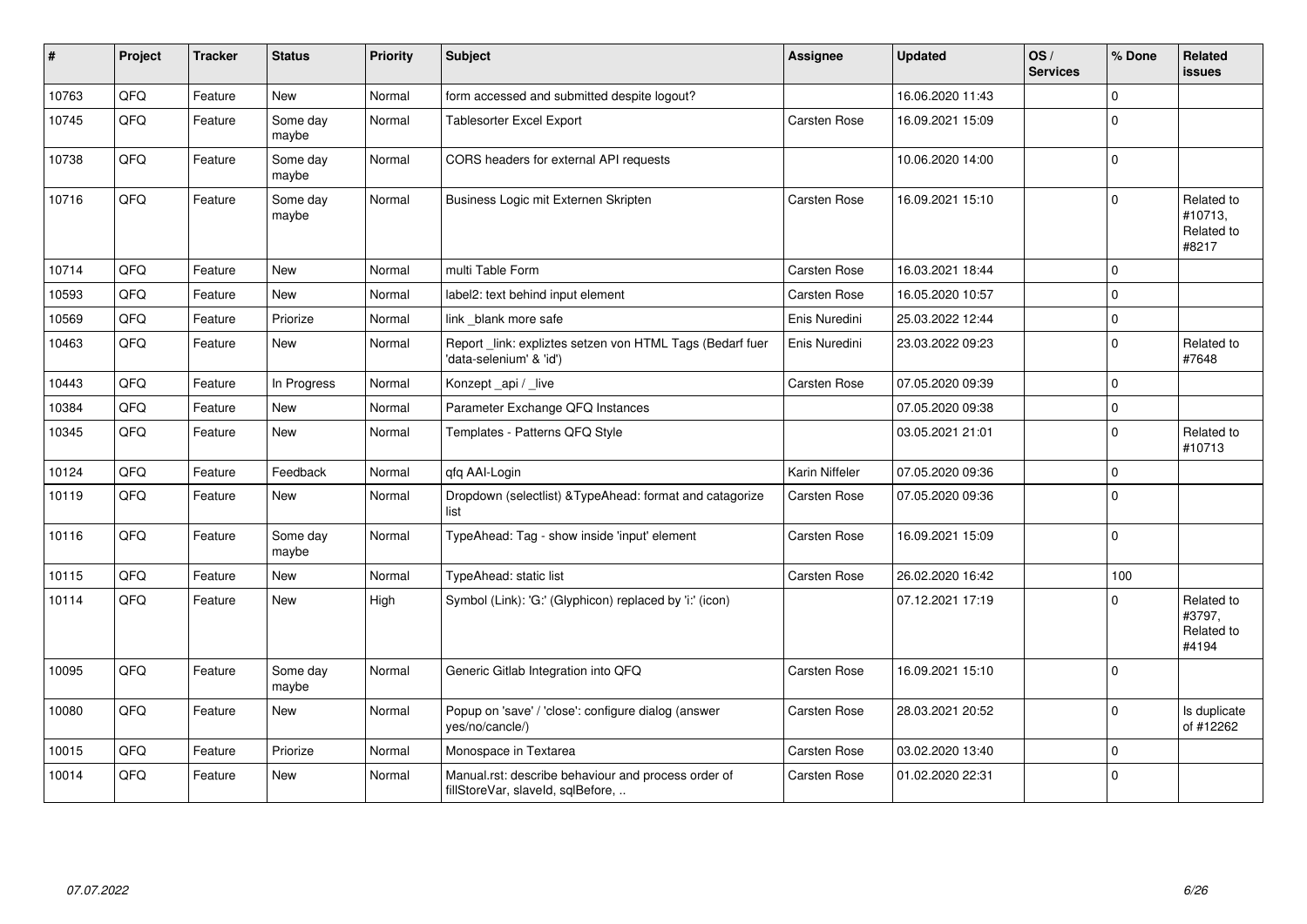| #     | Project | <b>Tracker</b> | <b>Status</b>     | <b>Priority</b> | <b>Subject</b>                                                                                                                        | Assignee      | <b>Updated</b>   | OS/<br><b>Services</b> | % Done      | Related<br>issues                                                      |
|-------|---------|----------------|-------------------|-----------------|---------------------------------------------------------------------------------------------------------------------------------------|---------------|------------------|------------------------|-------------|------------------------------------------------------------------------|
| 10013 | QFQ     | Feature        | Some day<br>maybe | Normal          | FE.typ=editor: CodeMirror                                                                                                             | Carsten Rose  | 08.06.2022 10:37 |                        | $\Omega$    | Related to<br>#12611,<br>Related to<br>#12490,<br>Related to<br>#7732  |
| 10012 | QFQ     | Feature        | Priorize          | Normal          | redirectAllMailTo: {{beEmail:T}}                                                                                                      | Carsten Rose  | 08.05.2021 09:54 |                        | $\mathbf 0$ | Related to<br>#12412,<br>Related to<br>#12413.<br>Related to<br>#10011 |
| 10011 | QFQ     | Feature        | Priorize          | Normal          | Offer new STORE_TYPO3 Variable 'beUser', 'beEmail'                                                                                    | Carsten Rose  | 08.05.2021 09:51 |                        | $\Omega$    | Related to<br>#10012,<br>Related to<br>#12511                          |
| 10005 | QFQ     | Feature        | Priorize          | Normal          | Report / special column name:  AS _calendar                                                                                           | Carsten Rose  | 03.06.2020 17:28 |                        | $\mathbf 0$ |                                                                        |
| 10003 | QFQ     | Feature        | Priorize          | Normal          | fieldset: stronger visualize group                                                                                                    | Benjamin Baer | 12.02.2020 08:13 |                        | $\mathbf 0$ |                                                                        |
| 9983  | QFQ     | Feature        | New               | Normal          | Report Notation: new keyword 'range'                                                                                                  | Carsten Rose  | 01.02.2020 15:55 |                        | $\mathbf 0$ |                                                                        |
| 9968  | QFQ     | Feature        | Priorize          | Normal          | Tooltip in Links for Developer                                                                                                        | Carsten Rose  | 01.02.2020 23:17 |                        | $\mathbf 0$ |                                                                        |
| 9928  | QFQ     | Feature        | Priorize          | Normal          | SpecialColumnName: a) Deprecated: ' AS "_+tag "', b)<br>New: ' AS "_ <tag1><tag2>"'</tag2></tag1>                                     | Carsten Rose  | 01.02.2020 23:17 |                        | $\mathbf 0$ | Related to<br>#9929                                                    |
| 9927  | QFQ     | Feature        | New               | Normal          | QFQ Update: a) Update nur machen wenn BE User<br>eingeloggt ist., b) Bei Fehler genaue Meldung welcher<br>Updateschritt Probleme hat. | Carsten Rose  | 22.01.2020 12:59 |                        | $\mathbf 0$ |                                                                        |
| 9900  | QFQ     | Feature        | Priorize          | Normal          | Generic API Call: tt-content record >> JSON                                                                                           | Carsten Rose  | 01.02.2020 10:13 |                        | $\mathbf 0$ |                                                                        |
| 9853  | QFQ     | Feature        | <b>New</b>        | Normal          | Check das SQL / QFQ / Mail Logfile geschrieben wird                                                                                   |               | 09.01.2020 11:15 |                        | $\mathbf 0$ |                                                                        |
| 9811  | QFQ     | Feature        | New               | Normal          | Report: tag every n'th row                                                                                                            | Carsten Rose  | 01.02.2020 23:22 |                        | $\mathbf 0$ |                                                                        |
| 9781  | QFQ     | Feature        | <b>New</b>        | Normal          | Button: CSS class to make buttons smaller                                                                                             | Carsten Rose  | 01.02.2020 23:22 |                        | $\mathbf 0$ |                                                                        |
| 9777  | QFQ     | Feature        | New               | Normal          | Logging QFQ Variables                                                                                                                 | Carsten Rose  | 16.12.2019 17:17 |                        | $\mathbf 0$ |                                                                        |
| 9707  | QFQ     | Feature        | New               | Normal          | SIP security: encode pageld and check pageld on decode                                                                                | Carsten Rose  | 01.02.2020 23:22 |                        | $\mathbf 0$ |                                                                        |
| 9706  | QFQ     | Feature        | <b>New</b>        | Normal          | Multi File Upload (hidden template group)                                                                                             | Carsten Rose  | 01.02.2020 23:22 |                        | $\Omega$    | Related to<br>#7521,<br>Related to<br>#5562,<br>Related to<br>#13330   |
| 9704  | QFQ     | Feature        | Some day<br>maybe | Normal          | Thumbnails Generieren beim Splitten von PDF Files                                                                                     | Carsten Rose  | 11.12.2019 16:01 |                        | $\mathbf 0$ |                                                                        |
| 9668  | QFQ     | Feature        | Priorize          | Normal          | Form.mode: rename 'hidden' to 'hide'                                                                                                  | Carsten Rose  | 05.05.2021 22:14 |                        | 0           | Related to<br>#6437                                                    |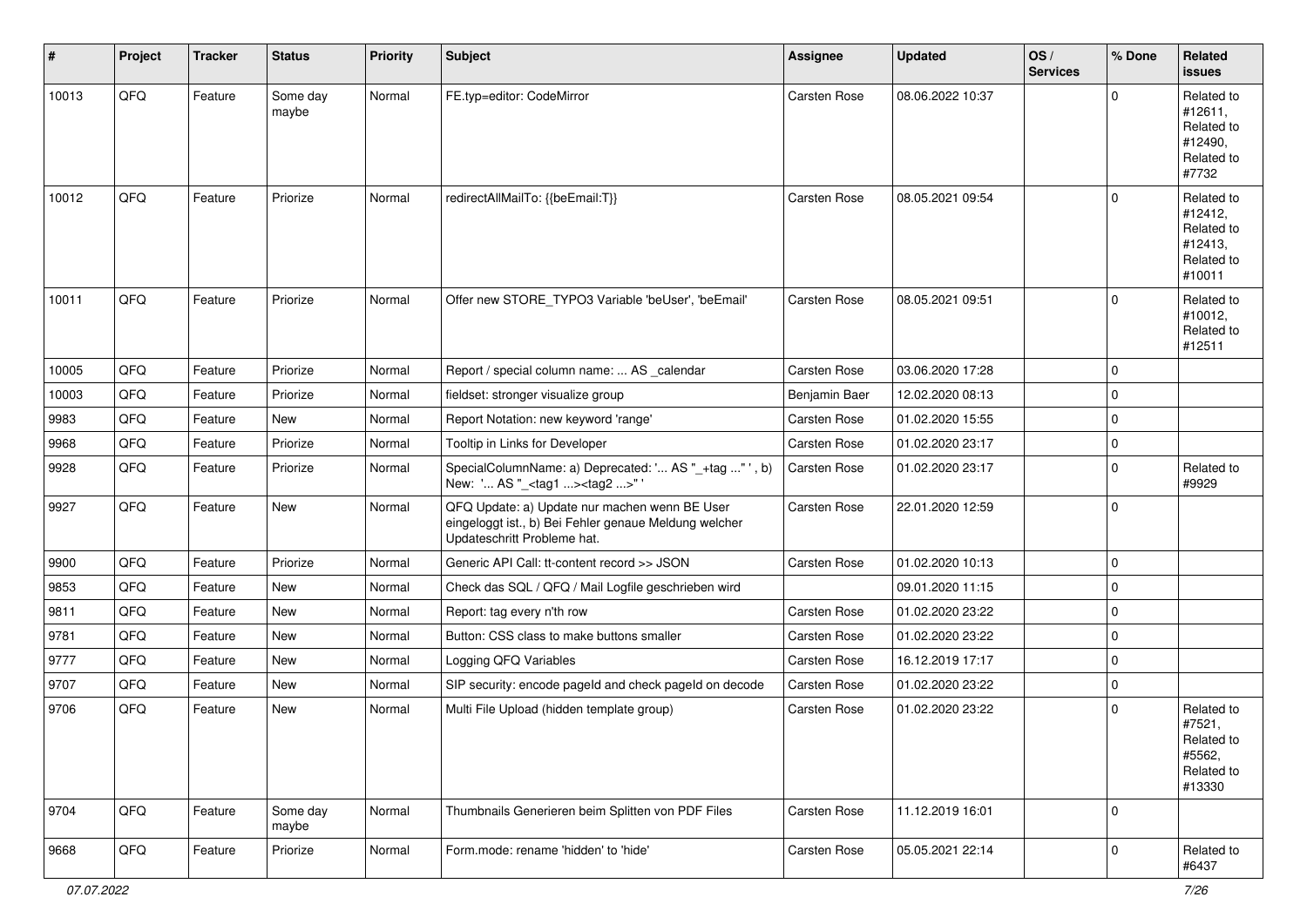| #    | Project | <b>Tracker</b> | <b>Status</b>     | <b>Priority</b> | <b>Subject</b>                                                                  | Assignee            | <b>Updated</b>   | OS/<br><b>Services</b> | % Done      | Related<br><b>issues</b> |
|------|---------|----------------|-------------------|-----------------|---------------------------------------------------------------------------------|---------------------|------------------|------------------------|-------------|--------------------------|
| 9602 | QFQ     | Feature        | <b>New</b>        | Normal          | Form definition as JSON                                                         | <b>Carsten Rose</b> | 01.02.2020 23:21 |                        | $\Omega$    | Related to<br>#9600      |
| 9579 | QFQ     | Feature        | Some day<br>maybe | Normal          | Multiform with Process Row                                                      | <b>Carsten Rose</b> | 11.12.2019 16:01 |                        | $\Omega$    |                          |
| 9548 | QFQ     | Feature        | Feedback          | High            | FormElement: Pattern mismatch - optional report only on<br>focus lost           | Benjamin Baer       | 03.05.2021 21:14 |                        | $\Omega$    |                          |
| 9537 | QFQ     | Feature        | <b>New</b>        | Normal          | FormEditor: Edit fieldset in FrontEnd                                           | <b>Carsten Rose</b> | 01.02.2020 23:22 |                        | $\Omega$    |                          |
| 9517 | QFQ     | Feature        | In Progress       | High            | Input multiple tags with typeahead                                              | Carsten Rose        | 03.05.2021 21:14 |                        | 40          | Related to<br>#10150     |
| 9394 | QFQ     | Feature        | Priorize          | Normal          | REST: allow for non numerical ids in get requests                               | Carsten Rose        | 05.05.2021 22:10 |                        | $\Omega$    |                          |
| 9352 | QFQ     | Feature        | <b>New</b>        | Normal          | FE 'Native' fire slaveld, sqlAfter, sqlIns                                      | Carsten Rose        | 01.02.2020 23:22 |                        | 0           |                          |
| 9348 | QFQ     | Feature        | New               | Normal          | defaultThumbnailSize: pre render thumbnails                                     | Carsten Rose        | 12.06.2021 09:05 |                        | $\Omega$    |                          |
| 9346 | QFQ     | Feature        | Priorize          | Normal          | beforeSave: check if an upload is given                                         | Carsten Rose        | 11.06.2021 21:18 |                        | 0           |                          |
| 9221 | QFQ     | Feature        | <b>New</b>        | Normal          | typeAhead: Zeichenlimite ausschalten                                            | <b>Carsten Rose</b> | 29.06.2022 22:36 |                        | $\Omega$    |                          |
| 9208 | QFQ     | Feature        | New               | Normal          | Manage 'recent' records                                                         | <b>Carsten Rose</b> | 01.02.2020 23:22 |                        | $\mathbf 0$ |                          |
| 9136 | QFQ     | Feature        | New               | Normal          | Create ZIP files with dynamic PDFs                                              | <b>Carsten Rose</b> | 06.07.2022 13:21 |                        | $\Omega$    |                          |
| 9135 | QFQ     | Feature        | Priorize          | Normal          | Progress Bar generic / replace old hourglass download<br>popup                  | Benjamin Baer       | 03.01.2022 07:43 |                        | $\Omega$    |                          |
| 9130 | QFQ     | Feature        | Some day<br>maybe | Normal          | tablesorter: Automatic Row numbering / Zeilenummer                              | Benjamin Baer       | 01.02.2020 23:22 |                        | $\Omega$    |                          |
| 9129 | QFQ     | Feature        | <b>New</b>        | Normal          | sqlValidate: Message as notification, not as error                              | Carsten Rose        | 01.02.2020 23:22 |                        | $\Omega$    | Related to<br>#9128      |
| 9128 | QFQ     | Feature        | New               | Normal          | Error Message: not replaced variables- a) replace back to<br>'{{', b) underline | <b>Carsten Rose</b> | 01.02.2020 23:22 |                        | $\mathbf 0$ | Related to<br>#9129      |
| 9052 | QFQ     | Feature        | Feedback          | High            | Report: CodeMirror with SQL Syntax Highlight in FE                              | Enis Nuredini       | 08.06.2022 10:25 |                        | 0           |                          |
| 8975 | QFQ     | Feature        | New               | Normal          | Report Notation: 2.0                                                            | Carsten Rose        | 01.02.2020 23:22 |                        | $\Omega$    | Related to<br>#8963      |
| 8963 | QFQ     | Feature        | Priorize          | Normal          | Setting values in a store: flexible way                                         | Carsten Rose        | 05.05.2021 22:10 |                        | $\Omega$    | Related to<br>#8975      |
| 8962 | QFQ     | Feature        | New               | High            | allow for form fields with identical names                                      | <b>Carsten Rose</b> | 03.05.2021 21:14 |                        | $\Omega$    |                          |
| 8894 | QFQ     | Feature        | Some day<br>maybe | Normal          | Documentation Tags Usable in QFQ Application                                    | Carsten Rose        | 11.12.2019 16:01 |                        | $\Omega$    |                          |
| 8892 | QFQ     | Feature        | Some day<br>maybe | Normal          | Display and Edit SQL Comments in Form Editor                                    | <b>Carsten Rose</b> | 11.12.2019 16:01 |                        | $\Omega$    |                          |
| 8806 | QFQ     | Feature        | <b>New</b>        | Normal          | SQL Function nl2br                                                              | <b>Carsten Rose</b> | 01.02.2020 23:22 |                        | $\Omega$    |                          |
| 8719 | QFQ     | Feature        | New               | Normal          | extraButtonLock: add support for 0/1                                            | <b>Carsten Rose</b> | 01.02.2020 23:22 |                        | $\Omega$    |                          |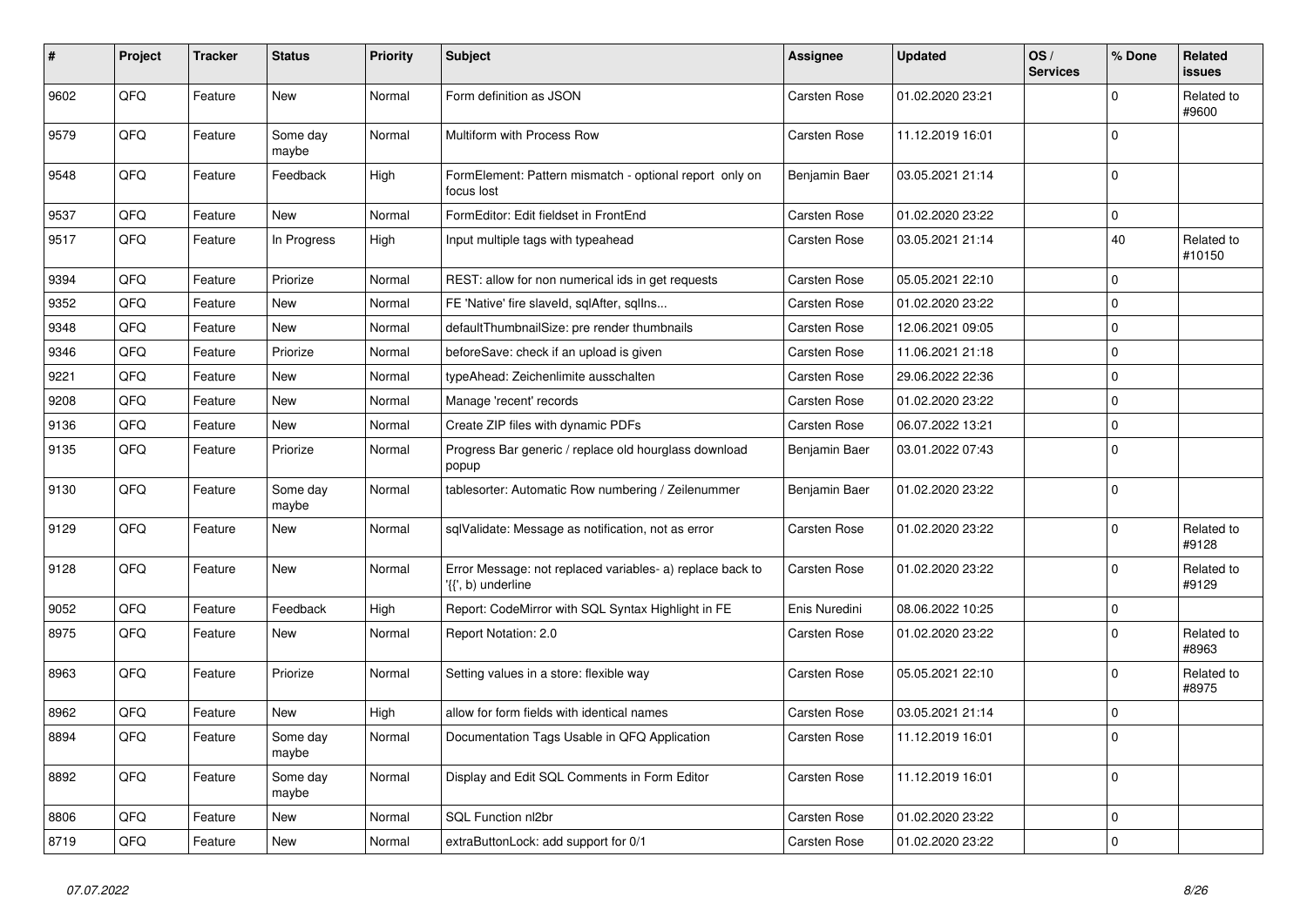| #    | Project        | <b>Tracker</b> | <b>Status</b>     | <b>Priority</b> | Subject                                                                                                | Assignee      | <b>Updated</b>   | OS/<br><b>Services</b> | % Done       | <b>Related</b><br><b>issues</b>                 |
|------|----------------|----------------|-------------------|-----------------|--------------------------------------------------------------------------------------------------------|---------------|------------------|------------------------|--------------|-------------------------------------------------|
| 8702 | QFQ            | Feature        | New               | Normal          | Load Record which is locked: missing user info                                                         | Carsten Rose  | 11.12.2019 16:16 |                        | $\mathbf 0$  | Related to<br>#9789                             |
| 8586 | QFQ            | Feature        | Some day<br>maybe | Normal          | QFQ: Enhance Error message for 'record not found'                                                      | Carsten Rose  | 16.09.2021 15:10 |                        | $\Omega$     |                                                 |
| 8585 | QFQ            | Feature        | Priorize          | Normal          | Enhance Error message for 'unknown form'                                                               | Carsten Rose  | 01.02.2020 10:13 |                        | $\Omega$     |                                                 |
| 8584 | QFQ            | Feature        | Priorize          | Normal          | FE 'Action' - never assign to Container (except Template<br>Group)                                     | Carsten Rose  | 01.02.2020 10:13 |                        | $\Omega$     |                                                 |
| 8522 | QFQ            | Feature        | Some day<br>maybe | Normal          | build QFQ - npm warnings                                                                               | Benjamin Baer | 01.02.2020 23:19 |                        | 50           |                                                 |
| 8520 | QFQ            | Feature        | Some day<br>maybe | Normal          | Bring QFQ to Composer                                                                                  | Carsten Rose  | 16.09.2021 15:10 |                        | $\Omega$     |                                                 |
| 8336 | QFQ            | Feature        | New               | Normal          | Form > modified > Close New: a) Optional disable popup, b)<br>custom text, c) mode on save: close stay | Carsten Rose  | 01.02.2020 23:22 |                        | $\Omega$     | Related to<br>#8335                             |
| 8277 | QFQ            | Feature        | Priorize          | Normal          | fe.parameter.default=                                                                                  | Carsten Rose  | 01.02.2020 23:17 |                        | $\Omega$     | Related to<br>#8113                             |
| 8217 | QFQ            | Feature        | New               | Normal          | if-elseif-else construct                                                                               | Carsten Rose  | 16.03.2021 18:41 |                        | $\Omega$     | Related to<br>#10716                            |
| 8204 | QFQ            | Feature        | Priorize          | High            | Position 'required mark'                                                                               | Carsten Rose  | 16.06.2021 13:44 |                        | $\Omega$     |                                                 |
| 8187 | QFQ            | Feature        | New               | Normal          | Subrecord: enable/hide new button - make new/edit/delete<br>customizeable.                             | Carsten Rose  | 06.03.2021 18:44 |                        | $\Omega$     | Related to<br>#11326                            |
| 8101 | QFQ            | Feature        | Some day<br>maybe | Normal          | Password hash: support further hashing methods                                                         | Carsten Rose  | 16.09.2021 15:10 |                        | $\Omega$     |                                                 |
| 8089 | QFQ            | Feature        | New               | Normal          | Copy/Paste for FormElements                                                                            | Carsten Rose  | 01.02.2020 23:22 |                        | $\mathbf 0$  |                                                 |
| 8082 | QFQ            | Feature        | Priorize          | High            | Contact form without saving record                                                                     | Carsten Rose  | 07.12.2021 15:20 |                        | $\Omega$     | Related to<br>#8587,<br><b>Blocks</b><br>#11850 |
| 8056 | QFQ            | Feature        | Some day<br>maybe | Normal          | Termin Organisation (Reservation)                                                                      |               | 01.02.2020 23:19 |                        | $\Omega$     | Related to<br>#8658                             |
| 8044 | QFQ            | Feature        | Priorize          | Normal          | Transaction: a) Form, b) Report                                                                        | Carsten Rose  | 05.05.2021 22:14 |                        | $\Omega$     | Related to<br>#8043                             |
| 8034 | QFQ            | Feature        | Priorize          | Normal          | FormElement 'data': 22.22.2222 should not be accepted                                                  | Carsten Rose  | 01.02.2020 10:13 |                        | $\Omega$     |                                                 |
| 7965 | $\mathsf{QFQ}$ | Feature        | Priorize          | Normal          | Input type 'text' with visual format - currency                                                        | Benjamin Baer | 03.01.2022 07:45 |                        | $\mathsf{U}$ |                                                 |
| 7924 | QFQ            | Feature        | New               | Normal          | Radio/Checkbox with Tooltip                                                                            | Carsten Rose  | 01.02.2020 23:22 |                        | 0            |                                                 |
| 7921 | QFQ            | Feature        | Some day<br>maybe | Normal          | Rest API Export: URL kuerzer machen                                                                    |               | 01.02.2020 23:19 |                        | $\mathbf 0$  |                                                 |
| 7920 | QFQ            | Feature        | New               | Normal          | FE: Syntax Highlight, Zeinlenumbruch                                                                   | Carsten Rose  | 01.02.2020 10:03 |                        | 0            |                                                 |
| 7850 | QFG            | Feature        | New               | High            | Upload records: non 'pathFileName' column                                                              | Carsten Rose  | 03.05.2021 21:14 |                        | $\pmb{0}$    |                                                 |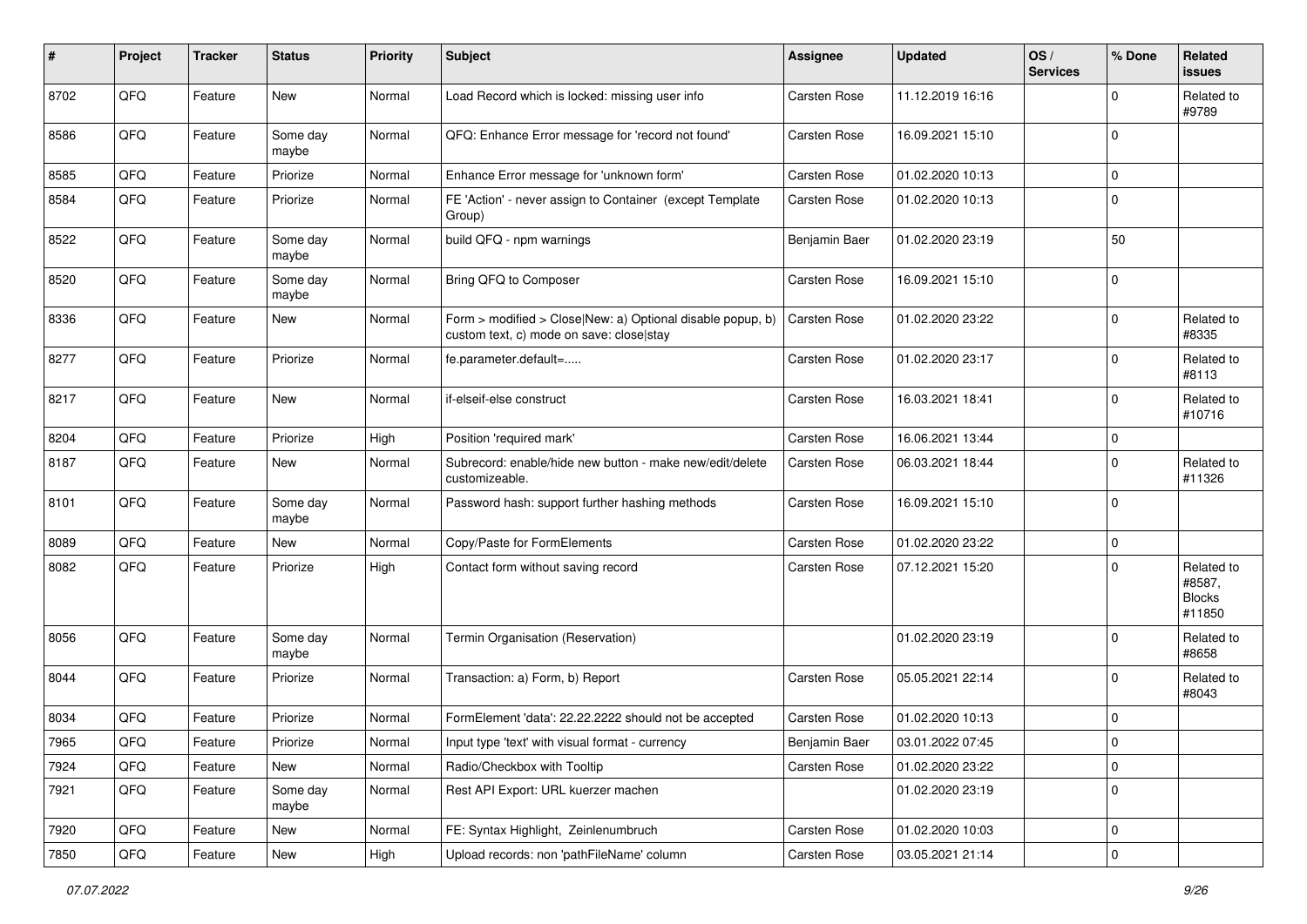| #    | Project | <b>Tracker</b> | <b>Status</b>     | <b>Priority</b> | <b>Subject</b>                                                          | Assignee            | <b>Updated</b>   | OS/<br><b>Services</b> | % Done         | Related<br><b>issues</b>                                               |
|------|---------|----------------|-------------------|-----------------|-------------------------------------------------------------------------|---------------------|------------------|------------------------|----------------|------------------------------------------------------------------------|
| 7812 | QFQ     | Feature        | New               | Normal          | FE 'Subrecord' - new option 'subrecordShowFilter',<br>'subrecordPaging' | <b>Carsten Rose</b> | 01.02.2020 23:22 |                        | $\mathbf 0$    |                                                                        |
| 7732 | QFQ     | Feature        | Some day<br>maybe | Normal          | Javascript: Lazy Loading der add on libs                                | Benjamin Baer       | 08.06.2022 10:38 |                        | $\Omega$       | Related to<br>#12611,<br>Related to<br>#12490,<br>Related to<br>#10013 |
| 7730 | QFQ     | Feature        | Priorize          | Normal          | SELECT Box: title in between                                            | Benjamin Baer       | 01.02.2020 23:22 |                        | $\mathbf 0$    |                                                                        |
| 7683 | QFQ     | Feature        | New               | Normal          | Special column names in '{{ SELECT  AS _link }}' should<br>be detected  | <b>Carsten Rose</b> | 01.02.2020 23:21 |                        | $\mathbf 0$    |                                                                        |
| 7681 | QFQ     | Feature        | <b>New</b>        | Normal          | Optional switch off 'check for modified record'                         | <b>Carsten Rose</b> | 01.02.2020 23:21 |                        | $\mathbf 0$    |                                                                        |
| 7660 | QFQ     | Feature        | New               | Normal          | IMAP: import mails to DB, move / delete mails                           | Carsten Rose        | 01.02.2020 09:52 |                        | $\mathbf 0$    |                                                                        |
| 7630 | QFQ     | Feature        | Priorize          | Normal          | detailed error message for simple upload                                | Carsten Rose        | 01.02.2020 10:13 |                        | $\mathbf 0$    |                                                                        |
| 7602 | QFQ     | Feature        | ToDo              | High            | Multi Select: with checkboxes                                           | Benjamin Baer       | 22.03.2022 09:07 |                        | $\mathbf 0$    |                                                                        |
| 7522 | QFQ     | Feature        | Priorize          | Normal          | Inserting default index.html to folder (Avoid Apache<br>Indexing)       | Carsten Rose        | 01.02.2020 10:13 |                        | $\Omega$       |                                                                        |
| 7521 | QFQ     | Feature        | <b>New</b>        | Normal          | TemplateGroup: fe.type=upload                                           | Carsten Rose        | 01.02.2020 23:21 |                        | $\mathbf 0$    | Related to<br>#9706                                                    |
| 7520 | QFQ     | Feature        | New               | Normal          | QR Code:  AS _qr ( AS _link)                                            | <b>Carsten Rose</b> | 01.02.2020 23:22 |                        | $\mathbf 0$    |                                                                        |
| 7519 | QFQ     | Feature        | New               | Normal          | Select: Multi                                                           | Carsten Rose        | 01.02.2020 23:22 |                        | $\mathbf 0$    |                                                                        |
| 7481 | QFQ     | Feature        | New               | Normal          | Detect 'BaseUrl' automatically                                          | Carsten Rose        | 01.02.2020 23:21 |                        | $\mathbf 0$    |                                                                        |
| 7480 | QFQ     | Feature        | <b>New</b>        | Normal          | Record History (Undo / Redo)                                            | Carsten Rose        | 11.12.2019 16:16 |                        | $\mathbf 0$    | Related to<br>#2361                                                    |
| 7453 | QFQ     | Feature        | Some day<br>maybe | Normal          | import / export forms QFQ                                               | Carsten Rose        | 16.09.2021 15:10 |                        | $\mathbf 0$    |                                                                        |
| 7452 | QFQ     | Feature        | Some day<br>maybe | Normal          | automate deployment new QFQ version                                     | Carsten Rose        | 16.09.2021 15:10 |                        | $\mathbf 0$    |                                                                        |
| 7342 | QFQ     | Feature        | New               | Normal          | add content = hide_this                                                 | <b>Carsten Rose</b> | 01.02.2020 23:21 |                        | $\mathbf 0$    |                                                                        |
| 7336 | QFQ     | Feature        | Some day<br>maybe | Normal          | PDF Upload: disallow PDFs with specific Meta information                | Carsten Rose        | 11.12.2019 16:01 |                        | $\mathbf 0$    |                                                                        |
| 7290 | QFQ     | Feature        | Priorize          | Normal          | FormEditor: title as textarea if LEN(title)>60                          | Carsten Rose        | 01.02.2020 10:13 |                        | $\overline{0}$ | Blocked by<br>#7682                                                    |
| 7280 | QFG     | Feature        | New               | Normal          | recently used table                                                     | Carsten Rose        | 01.02.2020 23:21 |                        | $\pmb{0}$      |                                                                        |
| 7278 | QFQ     | Feature        | Some day<br>maybe | Normal          | Form: Wert vordefinieren der immer gesetzt wird                         |                     | 02.05.2021 09:27 |                        | $\mathbf 0$    |                                                                        |
| 7239 | QFQ     | Feature        | New               | Normal          | TinyMCE: html tag whitelist                                             | Carsten Rose        | 01.02.2020 23:21 |                        | $\pmb{0}$      | Related to<br>#14320                                                   |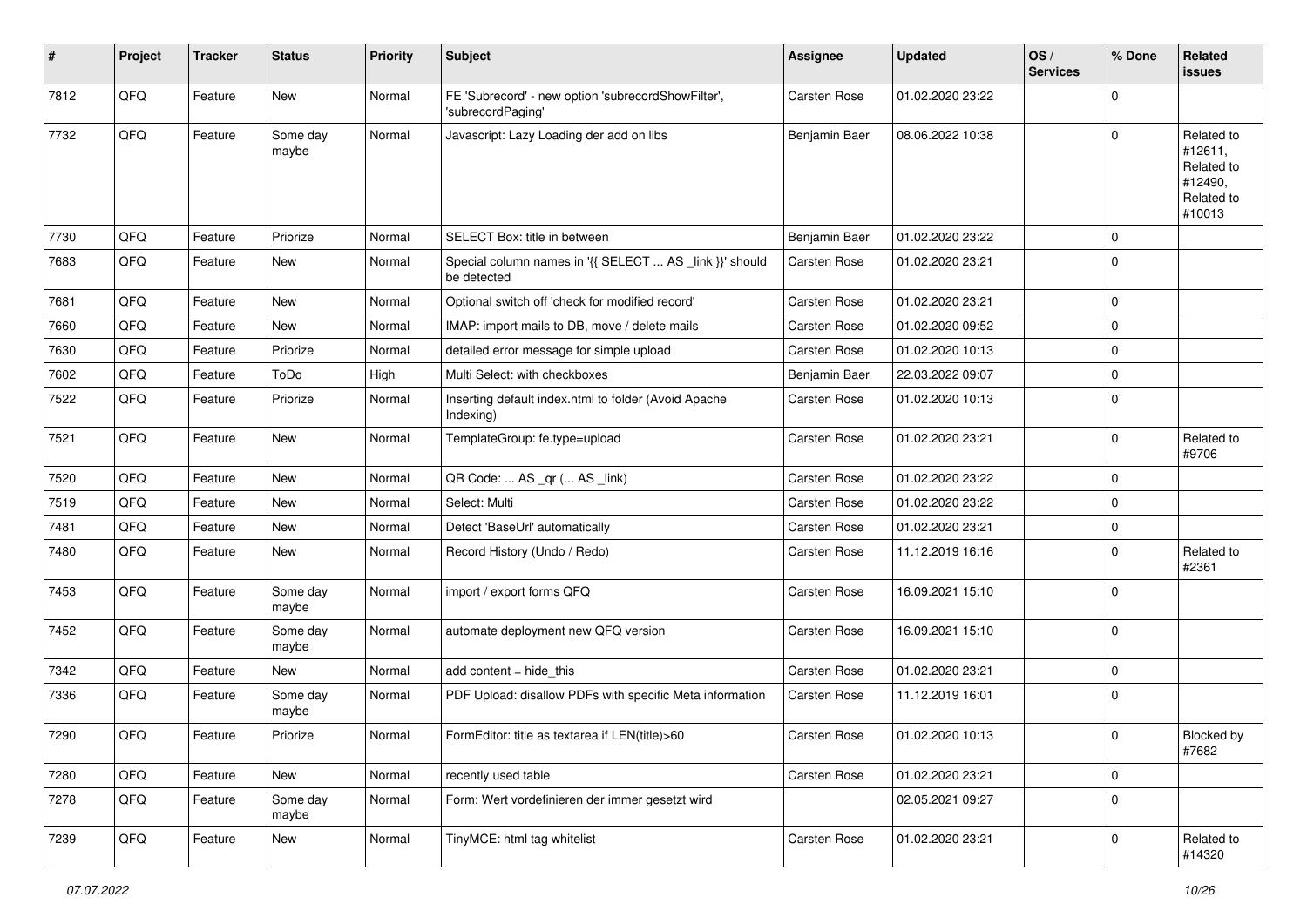| #    | Project | <b>Tracker</b> | <b>Status</b>     | <b>Priority</b> | Subject                                                                                                                    | Assignee      | <b>Updated</b>   | OS/<br><b>Services</b> | % Done      | Related<br>issues      |
|------|---------|----------------|-------------------|-----------------|----------------------------------------------------------------------------------------------------------------------------|---------------|------------------|------------------------|-------------|------------------------|
| 7229 | QFQ     | Feature        | Some day<br>maybe | Normal          | New FormElement.type: Button                                                                                               |               | 01.02.2021 12:32 |                        | $\Omega$    |                        |
| 7217 | QFQ     | Feature        | Priorize          | Normal          | Download: notice User if `_sip=?` is missing                                                                               | Carsten Rose  | 01.02.2020 10:13 |                        | $\Omega$    |                        |
| 7175 | QFQ     | Feature        | New               | Normal          | Upload: md5 hash as filename                                                                                               | Carsten Rose  | 01.02.2020 23:21 |                        | $\Omega$    |                        |
| 7119 | QFQ     | Feature        | New               | Normal          | Upload: scaleDownWidth, scaleDownHeight                                                                                    | Carsten Rose  | 01.02.2020 23:21 |                        | $\mathbf 0$ |                        |
| 7109 | QFQ     | Feature        | New               | Normal          | Dynamic Updates: row/element hide                                                                                          | Carsten Rose  | 01.02.2020 23:22 |                        | $\Omega$    | Has duplicate<br>#4081 |
| 7108 | QFQ     | Feature        | Some day<br>maybe | Normal          | QFQ Wrap Elements                                                                                                          |               | 11.12.2019 16:01 |                        | $\Omega$    |                        |
| 7107 | QFQ     | Feature        | Some day<br>maybe | Normal          | Showcase Registration Tool: Anmeldung / Administration :<br>Liste Anmeldungen / Emaileinaldung                             | Carsten Rose  | 11.12.2019 16:01 |                        | $\Omega$    |                        |
| 7106 | QFQ     | Feature        | Some day<br>maybe | Normal          | Beispiel Nummerierung von Rows in Report                                                                                   |               | 11.12.2019 16:01 |                        | $\Omega$    |                        |
| 7105 | QFQ     | Feature        | Some day<br>maybe | Normal          | Beispiel wie man in einer zweiten Tabelle speichert.                                                                       |               | 11.12.2019 16:01 |                        | $\Omega$    |                        |
| 7104 | QFQ     | Feature        | Some day<br>maybe | Normal          | Manual: hint about escaping if '\r' appears in mail body                                                                   |               | 11.12.2019 16:01 |                        | $\Omega$    |                        |
| 7102 | QFQ     | Feature        | New               | Normal          | Comment sign in report: '#' and '--'                                                                                       | Carsten Rose  | 01.02.2020 23:21 |                        | $\mathbf 0$ |                        |
| 7100 | QFQ     | Feature        | Some day<br>maybe | Normal          | Download: log access, max downloads, time limit                                                                            |               | 01.02.2020 23:19 |                        | $\Omega$    |                        |
| 7099 | QFQ     | Feature        | New               | Normal          | Redesign FormEditor                                                                                                        | Carsten Rose  | 01.02.2020 23:21 |                        | $\mathbf 0$ |                        |
| 6998 | QFQ     | Feature        | Priorize          | Normal          | Form: with debug=on show column information as tooltip of<br>column label                                                  | Carsten Rose  | 01.02.2020 10:13 |                        | $\Omega$    |                        |
| 6992 | QFQ     | Feature        | Some day<br>maybe | Normal          | DB exception: Syntax Highlight                                                                                             |               | 11.12.2019 16:01 |                        | $\mathbf 0$ | Related to<br>#5450    |
| 6972 | QFQ     | Feature        | Some day<br>maybe | Normal          | Fabric Clipboard / cross browser tab                                                                                       | Benjamin Baer | 01.02.2020 23:21 |                        | $\Omega$    |                        |
| 6970 | QFQ     | Feature        | Some day<br>maybe | Normal          | tablesorter: default fuer 'sortReset' aendern von 'Ctrl' zu 'Alt'                                                          | Benjamin Baer | 01.02.2020 23:21 |                        | $\mathbf 0$ |                        |
| 6870 | QFQ     | Feature        | Priorize          | Normal          | Click on '_link' triggers an API call                                                                                      | Benjamin Baer | 03.01.2022 08:25 |                        | $\Omega$    |                        |
| 6855 | QFQ     | Feature        | New               | Normal          | With {{feUser:U}}!={{feUser:T}}: Save / Delete: only possible<br>with {{feUserSave:U}}='yes' and '{{feUserDelete:U}}='yes' | Carsten Rose  | 01.02.2020 23:21 |                        | $\mathbf 0$ |                        |
| 6801 | QFQ     | Feature        | Priorize          | Normal          | Fabric: Maximize / FullIscreen                                                                                             | Benjamin Baer | 21.03.2022 09:56 |                        | 0           |                        |
| 6765 | QFQ     | Feature        | New               | Normal          | Moeglichkeit via QFQ eigene Logs zu schreiben                                                                              | Carsten Rose  | 01.02.2020 23:21 |                        | 0           |                        |
| 6723 | QFQ     | Feature        | New               | Normal          | Report QFQ Installation and Version                                                                                        | Carsten Rose  | 12.06.2021 09:07 |                        | $\mathbf 0$ |                        |
| 6715 | QFQ     | Feature        | Some day<br>maybe | Normal          | Code-Refactoring: dbArray vereinheitlichen                                                                                 | Carsten Rose  | 11.12.2019 16:02 |                        | $\mathbf 0$ |                        |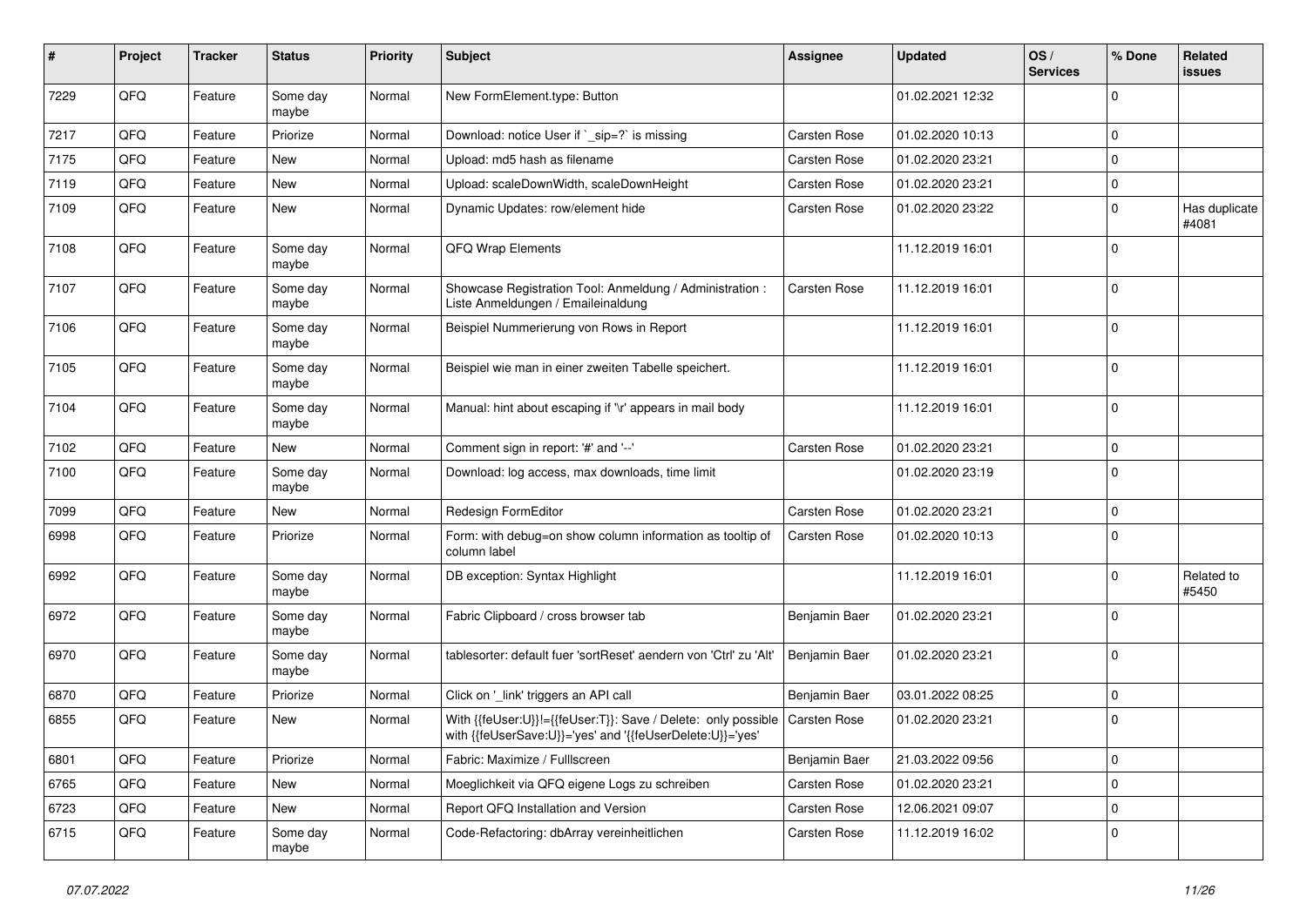| $\sharp$ | Project | <b>Tracker</b> | <b>Status</b>     | <b>Priority</b> | Subject                                                                                               | Assignee      | <b>Updated</b>   | OS/<br><b>Services</b> | % Done      | Related<br>issues                           |
|----------|---------|----------------|-------------------|-----------------|-------------------------------------------------------------------------------------------------------|---------------|------------------|------------------------|-------------|---------------------------------------------|
| 6704     | QFQ     | Feature        | Some day<br>maybe | Normal          | Upload Mode: Bilder in Notizen rechts sollen aktuellen<br>Upload repräsentieren.                      |               | 01.02.2020 23:19 |                        | $\mathbf 0$ | Related to<br>#3264                         |
| 6609     | QFQ     | Feature        | New               | Normal          | Formlet: JSON API erweitern                                                                           | Carsten Rose  | 01.02.2020 23:21 |                        | 50          |                                             |
| 6602     | QFQ     | Feature        | New               | Normal          | Formlet: in Report auf Mausklick ein mini-form oeffnen                                                | Carsten Rose  | 11.12.2019 16:16 |                        | $\mathbf 0$ |                                             |
| 6594     | QFQ     | Feature        | <b>New</b>        | Normal          | Excel: on download, check if there is a valid sip                                                     | Carsten Rose  | 01.02.2020 23:21 |                        | $\pmb{0}$   |                                             |
| 6515     | QFQ     | Feature        | Some day<br>maybe | Normal          | Formular: Felder dynamisch ein/ausblenden                                                             |               | 11.12.2019 16:02 |                        | $\mathbf 0$ |                                             |
| 6437     | QFQ     | Feature        | New               | Normal          | Neuer Mode Button bei FormElementen                                                                   | Carsten Rose  | 01.02.2020 23:21 |                        | $\mathbf 0$ | Related to<br>#9668,<br>Blocked by<br>#9678 |
| 6299     | QFQ     | Feature        | Some day<br>maybe | Normal          | Attack detection: log table with invalid SIP access                                                   |               | 11.12.2019 16:02 |                        | $\mathbf 0$ | Related to<br>#3947                         |
| 6292     | QFQ     | Feature        | New               | Normal          | Download: File speichern mit Hash aber original Filename in<br>der Datenbank vermerken fuer Downloads | Carsten Rose  | 01.02.2020 23:21 |                        | $\mathbf 0$ |                                             |
| 6289     | QFQ     | Feature        | <b>New</b>        | Normal          | Form: Log                                                                                             | Carsten Rose  | 01.02.2020 23:21 |                        | $\pmb{0}$   |                                             |
| 6288     | QFQ     | Feature        | Some day<br>maybe | Normal          | Best Practice: Erklaeren wie man ein Formular ganz in<br>'weiss' erstellen kann                       |               | 11.12.2019 16:02 |                        | $\mathbf 0$ |                                             |
| 6261     | QFQ     | Feature        | New               | Normal          | <b>Persistent SIP</b>                                                                                 | Carsten Rose  | 12.06.2021 09:07 |                        | $\mathbf 0$ | Related to<br>#10819                        |
| 6250     | QFQ     | Feature        | In Progress       | Normal          | Enhance layout: a) Subrecord, b) Subrecord-Title                                                      | Carsten Rose  | 01.02.2020 23:22 |                        | $\mathbf 0$ | Related to<br>#5391                         |
| 6224     | QFQ     | Feature        | Priorize          | Normal          | Dynamic update: fade in/out fields                                                                    | Benjamin Baer | 21.03.2022 09:50 |                        | $\mathbf 0$ |                                             |
| 6084     | QFQ     | Feature        | Some day<br>maybe | Normal          | New escape type: 'D' - convert date                                                                   |               | 01.02.2020 23:19 |                        | $\mathbf 0$ |                                             |
| 6083     | QFQ     | Feature        | Some day<br>maybe | Normal          | Dynamic Update: Value Check via SQL                                                                   |               | 11.12.2019 16:02 |                        | $\mathbf 0$ |                                             |
| 5983     | QFQ     | Feature        | Some day<br>maybe | Normal          | Form Submit (save & update): normalize date/-time FE                                                  | Carsten Rose  | 01.02.2020 23:19 |                        | $\mathbf 0$ |                                             |
| 5942     | QFQ     | Feature        | Priorize          | Normal          | 'L' and 'type': append to links, generate via '_link' by using<br>'u:' .                              | Carsten Rose  | 01.02.2020 10:13 |                        | $\mathbf 0$ |                                             |
| 5923     | QFQ     | Feature        | Some day<br>maybe | Normal          | fillStoreSystemBySqlLate                                                                              |               | 01.02.2020 23:19 |                        | 0           |                                             |
| 5895     | QFQ     | Feature        | Some day<br>maybe | Normal          | Tutorial: List of all QFQ Features                                                                    |               | 01.02.2020 23:19 |                        | $\pmb{0}$   |                                             |
| 5894     | QFQ     | Feature        | Feedback          | Normal          | Typeahead in Report: show/hide rows dynamically                                                       | Carsten Rose  | 18.02.2022 08:50 |                        | $\mathbf 0$ | Related to<br>#5893,<br>Related to<br>#5885 |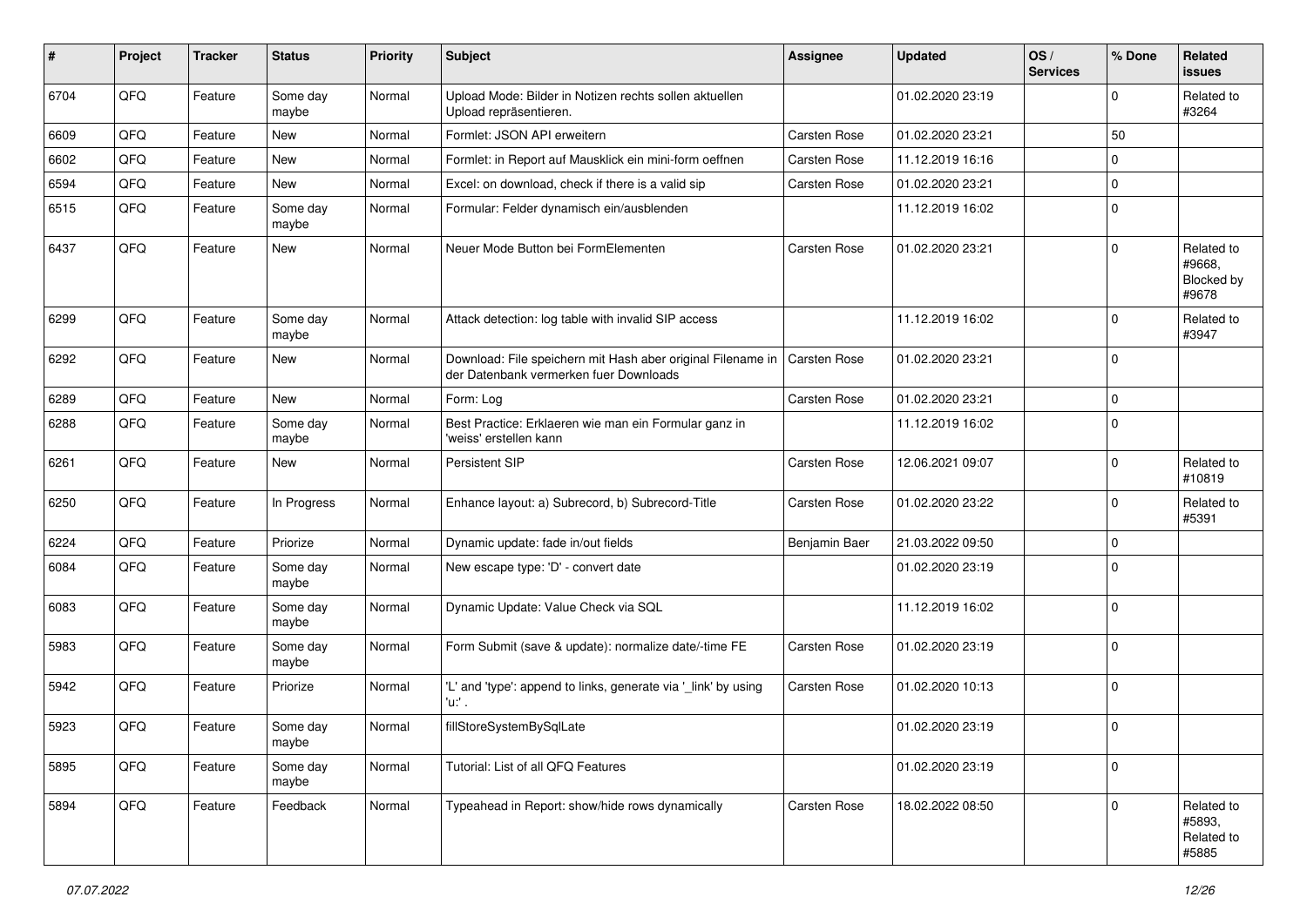| #    | Project | <b>Tracker</b> | <b>Status</b>     | <b>Priority</b> | <b>Subject</b>                                                                    | <b>Assignee</b> | <b>Updated</b>   | OS/<br><b>Services</b> | % Done         | Related<br>issues                           |
|------|---------|----------------|-------------------|-----------------|-----------------------------------------------------------------------------------|-----------------|------------------|------------------------|----------------|---------------------------------------------|
| 5893 | QFQ     | Feature        | Some day<br>maybe | Normal          | Edit on double-click                                                              |                 | 01.02.2020 23:19 |                        | $\mathbf 0$    | Related to<br>#5894                         |
| 5892 | QFQ     | Feature        | Some day<br>maybe | Normal          | QFQ should use T3 API to manipulate FE GROUP<br>membership                        |                 | 01.02.2020 23:20 |                        | $\mathbf 0$    |                                             |
| 5852 | QFQ     | Feature        | Some day<br>maybe | Normal          | Logging: mail.log / sql.log - im FE anzeigen und via AJAX<br>aktualisieren        | Carsten Rose    | 01.02.2020 23:19 |                        | $\mathbf 0$    | Related to<br>#5885                         |
| 5851 | QFQ     | Feature        | Some day<br>maybe | Normal          | Queue System implementieren: MQTT, RabbitMQ                                       |                 | 01.02.2020 23:20 |                        | 0              | Related to<br>#5715                         |
| 5850 | QFQ     | Feature        | Some day<br>maybe | Normal          | Deployment: In QFQ Doc best practice fuer zeitgemaesses<br>Deployment beschreiben |                 | 01.02.2020 23:20 |                        | $\mathbf 0$    |                                             |
| 5805 | QFQ     | Feature        | Some day<br>maybe | Normal          | TypeAHead SQL value instead of key stored                                         |                 | 01.02.2020 23:19 |                        | $\mathbf 0$    | Related to<br>#5444                         |
| 5783 | QFQ     | Feature        | Some day<br>maybe | Normal          | <b>BPMN View/Edit</b>                                                             |                 | 11.12.2019 16:02 |                        | $\mathbf 0$    |                                             |
| 5782 | QFQ     | Feature        | <b>New</b>        | Normal          | NextCloud API                                                                     | Carsten Rose    | 01.02.2020 10:02 |                        | $\mathbf 0$    |                                             |
| 5715 | QFQ     | Feature        | New               | High            | <b>PDF Caching</b>                                                                | Carsten Rose    | 03.05.2021 21:14 |                        | $\mathbf 0$    | Related to<br>#5851,<br>Related to<br>#6357 |
| 5695 | QFQ     | Feature        | In Progress       | Normal          | Multiform                                                                         | Carsten Rose    | 02.01.2021 18:38 |                        | $\mathbf 0$    |                                             |
| 5665 | QFQ     | Feature        | Some day<br>maybe | Normal          | Versuch das '{{!' nicht mehr noetig ist.                                          | Carsten Rose    | 01.02.2020 23:20 |                        | $\mathbf 0$    | Related to<br>#7432,<br>Related to<br>#7434 |
| 5579 | QFQ     | Feature        | Some day<br>maybe | Normal          | Enhance Doc / Presentation: variable type 'link column type'                      | Carsten Rose    | 01.02.2020 23:19 |                        | $\mathbf 0$    |                                             |
| 5562 | QFQ     | Feature        | Priorize          | Normal          | Drag'n'Drop fuer Uploads                                                          | Benjamin Baer   | 21.03.2022 09:52 |                        | $\mathbf 0$    | Related to<br>#9706                         |
| 5548 | QFQ     | Feature        | Some day<br>maybe | Normal          | 801 Textfiles/Scriptfiles als Thumbnail                                           | Carsten Rose    | 07.03.2022 16:26 |                        | $\mathbf 0$    |                                             |
| 5480 | QFQ     | Feature        | Some day<br>maybe | Normal          | QFQ: Dokumentation mit Screenshots versehen                                       | Carsten Rose    | 01.02.2020 23:20 |                        | $\mathbf 0$    | Related to<br>#9879                         |
| 5455 | QFQ     | Feature        | Some day<br>maybe | Normal          | Mail Redirects grld abhaengig                                                     |                 | 01.02.2020 23:20 |                        | $\mathbf 0$    |                                             |
| 5452 | QFQ     | Feature        | Some day<br>maybe | Normal          | Thumbnails from PDF: bad quality                                                  |                 | 01.02.2020 23:20 |                        | $\overline{0}$ |                                             |
| 5428 | QFQ     | Feature        | Some day<br>maybe | Normal          | secure thumbnail: late render on access.                                          | Carsten Rose    | 01.02.2020 23:20 |                        | $\mathbf 0$    |                                             |
| 5389 | QFG     | Feature        | Some day<br>maybe | Normal          | QFQ Design: Multline label / note                                                 | Benjamin Baer   | 01.02.2020 23:19 |                        | $\pmb{0}$      |                                             |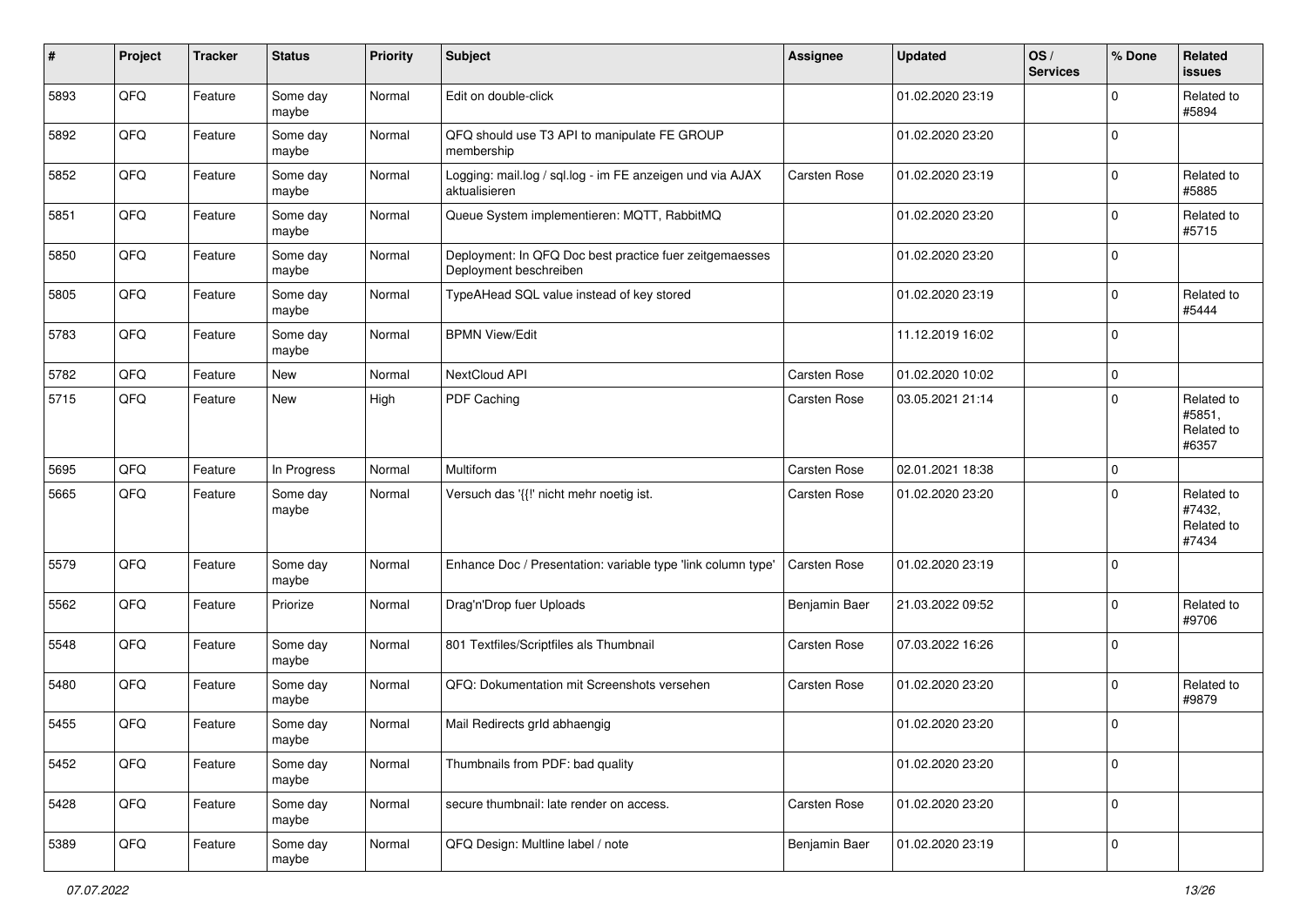| #    | Project | <b>Tracker</b> | <b>Status</b>     | <b>Priority</b> | <b>Subject</b>                                                                                                                                                | Assignee      | <b>Updated</b>   | OS/<br><b>Services</b> | % Done      | Related<br><b>issues</b> |
|------|---------|----------------|-------------------|-----------------|---------------------------------------------------------------------------------------------------------------------------------------------------------------|---------------|------------------|------------------------|-------------|--------------------------|
| 5366 | QFQ     | Feature        | Priorize          | Normal          | Saving with keyboard shortcuts                                                                                                                                | Benjamin Baer | 21.03.2022 09:47 |                        | $\Omega$    |                          |
| 5345 | QFQ     | Feature        | New               | Normal          | Report: UPDATE / INSERT / DELETE statements should<br>trigger subqueries, depending on the result.                                                            | Carsten Rose  | 27.05.2020 16:11 |                        | $\Omega$    |                          |
| 5342 | QFQ     | Feature        | Some day<br>maybe | Normal          | link - with HTML Attributes                                                                                                                                   |               | 01.02.2020 23:20 |                        | $\Omega$    | Related to<br>#14077     |
| 5160 | QFQ     | Feature        | Some day<br>maybe | Normal          | QFQ collaborative / together.js, ShareJS, y-js, collaborative,                                                                                                |               | 11.12.2019 16:02 |                        | $\Omega$    |                          |
| 5132 | QFQ     | Feature        | Some day<br>maybe | Normal          | Error Message sendmail missing attachment: more details                                                                                                       | Carsten Rose  | 01.02.2020 23:19 |                        | $\Omega$    |                          |
| 5131 | QFQ     | Feature        | New               | Normal          | Activate Spin Gear ('wait/busy' indicator) via LINK attribute                                                                                                 | Carsten Rose  | 01.02.2020 23:21 |                        | $\Omega$    |                          |
| 5129 | QFQ     | Feature        | Some day<br>maybe | Normal          | Reports: SQL fuer x Achse und y Achse                                                                                                                         |               | 11.12.2019 16:02 |                        | $\Omega$    |                          |
| 5024 | QFQ     | Feature        | Some day<br>maybe | Normal          | Fabric: Generate PDF with edits                                                                                                                               | Benjamin Baer | 01.02.2020 23:20 |                        | $\Omega$    | Related to<br>#10704     |
| 4974 | QFQ     | Feature        | Some day<br>maybe | Normal          | Long polling - inform all listening clients of changes                                                                                                        |               | 11.12.2019 16:02 |                        | $\Omega$    |                          |
| 4956 | QFQ     | Feature        | Some day<br>maybe | Normal          | Sendmail: Benutzerdefinierte Headers                                                                                                                          | Carsten Rose  | 11.12.2019 16:02 |                        | $\Omega$    |                          |
| 4872 | QFQ     | Feature        | Some day<br>maybe | Normal          | Fields of Typo3 page available in STORE_TYPO3                                                                                                                 | Carsten Rose  | 01.02.2020 23:19 |                        | $\Omega$    |                          |
| 4869 | QFQ     | Feature        | Some day<br>maybe | Normal          | Dynamic Update (show, hide, readonly?, required?) for<br><b>Template Group Elements</b>                                                                       | Carsten Rose  | 01.02.2020 23:19 |                        | $\Omega$    | Related to<br>#4865      |
| 4839 | QFQ     | Feature        | Some day<br>maybe | Normal          | qfq-handle in <head> Abschnitt</head>                                                                                                                         | Carsten Rose  | 11.12.2019 16:02 |                        | $\Omega$    |                          |
| 4816 | QFQ     | Feature        | Some day<br>maybe | Normal          | Templates for QFQ Reports (Tables, Radios, )                                                                                                                  |               | 01.02.2020 23:20 |                        | $\Omega$    |                          |
| 4757 | QFQ     | Feature        | Some day<br>maybe | Normal          | Test subrecord: download links ok? Links ok?                                                                                                                  | Carsten Rose  | 01.02.2020 23:20 |                        | $\Omega$    |                          |
| 4719 | QFQ     | Feature        | Some day<br>maybe | Normal          | Custom Message in Client in case of 'Browser tab close,<br>modification will be lost'                                                                         |               | 01.02.2020 23:20 |                        | $\Omega$    |                          |
| 4652 | QFQ     | Feature        | Some day<br>maybe | Normal          | UZH CD: Weiterleitung auf benutzerdefinierte 403/404 Seite                                                                                                    | Carsten Rose  | 01.02.2020 23:20 |                        | $\Omega$    |                          |
| 4650 | QFQ     | I Feature      | Some day<br>maybe | Normal          | Convert html to doc/rtf                                                                                                                                       | Carsten Rose  | 01.02.2020 23:20 |                        | $\mathbf 0$ | Related to<br>#10704     |
| 4640 | QFQ     | Feature        | Some day<br>maybe | Normal          | Rename System Forms                                                                                                                                           |               | 01.02.2020 23:20 |                        | $\mathbf 0$ |                          |
| 4627 | QFQ     | Feature        | Some day<br>maybe | Normal          | dbupdate: all tables - check 'create', 'modified' if it is possible<br>to change to default 'CURRENT TIMESTAMP' and modified<br>'ON UPDATE CURRENT_TIMESTAMP' |               | 01.02.2020 23:20 |                        | 0           |                          |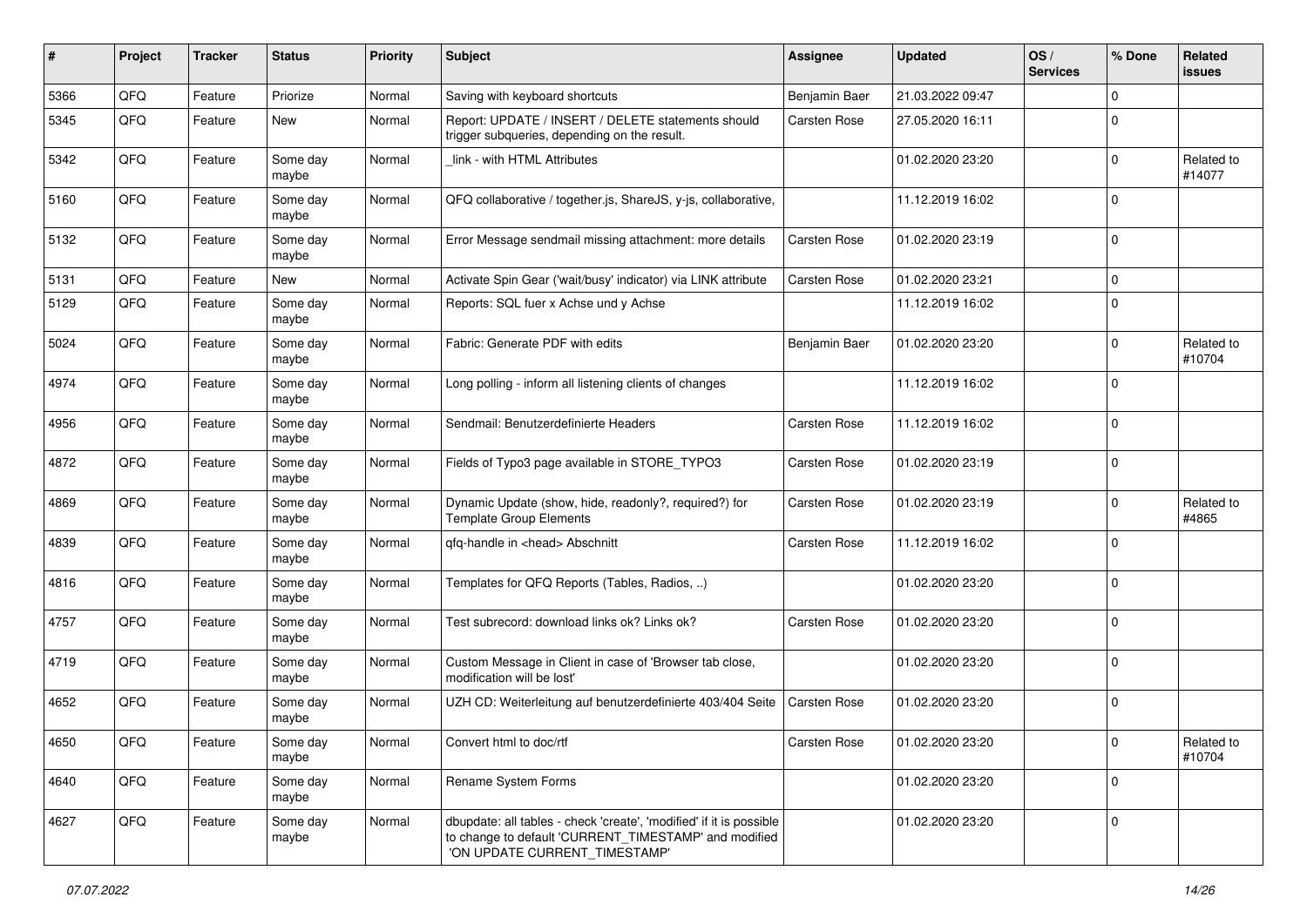| #    | Project | <b>Tracker</b> | <b>Status</b>     | <b>Priority</b> | <b>Subject</b>                                                                                            | <b>Assignee</b>     | <b>Updated</b>   | OS/<br><b>Services</b> | % Done       | Related<br><b>issues</b>                    |
|------|---------|----------------|-------------------|-----------------|-----------------------------------------------------------------------------------------------------------|---------------------|------------------|------------------------|--------------|---------------------------------------------|
| 4626 | QFQ     | Feature        | Some day<br>maybe | Normal          | Mobile View: 'classBody=qfq-form-right' makes no sense                                                    |                     | 01.02.2020 23:20 |                        | $\mathbf 0$  |                                             |
| 4606 | QFQ     | Feature        | Some day<br>maybe | Normal          | link: qualifier to render bootstrap button                                                                | Carsten Rose        | 01.02.2020 23:19 |                        | $\pmb{0}$    |                                             |
| 4551 | QFQ     | Feature        | Some day<br>maybe | Normal          | Set 'pills' via dynamicUpdate to show/hide/disabled                                                       |                     | 01.02.2020 23:20 |                        | $\mathbf 0$  | Related to<br>#3752                         |
| 4536 | QFQ     | Feature        | Some day<br>maybe | Normal          | FE upload: problem with delete if mutliple uploads an<br>FE.name="                                        |                     | 01.02.2020 23:20 |                        | $\mathbf 0$  |                                             |
| 4446 | QFQ     | Feature        | Some day<br>maybe | Normal          | New FE get same feldContainerId as last modifed FE                                                        |                     | 01.02.2020 23:20 |                        | $\mathbf 0$  |                                             |
| 4445 | QFQ     | Feature        | Some day<br>maybe | Normal          | template group: Option to simulate fieldset                                                               |                     | 28.06.2021 14:11 |                        | $\pmb{0}$    |                                             |
| 4444 | QFQ     | Feature        | Some day<br>maybe | Normal          | FE.type=upload: detect mime type                                                                          |                     | 11.12.2019 16:02 |                        | $\pmb{0}$    | Related to<br>#4303                         |
| 4443 | QFQ     | Feature        | Some day<br>maybe | Normal          | Form: multiple secondary tables                                                                           |                     | 01.02.2020 23:20 |                        | $\pmb{0}$    |                                             |
| 4442 | QFQ     | Feature        | Some day<br>maybe | Normal          | Special Column Name: link - new symbol G (Glyph) to<br>choose any available symbol                        |                     | 11.12.2019 16:02 |                        | $\mathbf 0$  |                                             |
| 4440 | QFQ     | Feature        | Some day<br>maybe | Normal          | Manual.rst: explain how to. expand PHP Session to 4h                                                      |                     | 11.12.2019 16:02 |                        | $\mathbf 0$  |                                             |
| 4439 | QFQ     | Feature        | Some day<br>maybe | Normal          | Log: report all actions fired by an FE Element, incl. the<br>original directive (slaveld, sqllnsert, )    |                     | 01.02.2020 23:20 |                        | $\mathbf 0$  | Related to<br>#4432,<br>Related to<br>#5458 |
| 4435 | QFQ     | Feature        | Some day<br>maybe | Normal          | Report: striptags - specify allowed tags                                                                  |                     | 01.02.2020 23:20 |                        | $\mathbf 0$  |                                             |
| 4433 | QFQ     | Feature        | Some day<br>maybe | Normal          | Log when SIP will be destroyed by QFQ for any (security)<br>reason                                        |                     | 01.02.2020 23:20 |                        | $\Omega$     | Related to<br>#4432,<br>Related to<br>#5458 |
| 4420 | QFQ     | Feature        | Some day<br>maybe | Normal          | Client: Local Storage - store the changes of a form, local in<br>the browser.                             | Benjamin Baer       | 11.12.2019 16:02 |                        | $\mathbf{0}$ |                                             |
| 4413 | QFQ     | Feature        | New               | Normal          | fieldset: show/hidden, modeSql, dynamicUpdate                                                             | Carsten Rose        | 09.02.2022 15:19 |                        | $\pmb{0}$    |                                             |
| 4365 | QFQ     | Feature        | Some day<br>maybe | Normal          | Multi Language: new way of config                                                                         | <b>Carsten Rose</b> | 01.02.2020 23:20 |                        | $\mathbf 0$  |                                             |
| 4349 | QFQ     | Feature        | Some day<br>maybe | Normal          | link download: downloaded external URL to<br>deliver/concatenate - check mimetipe and handle it correctly | Carsten Rose        | 11.12.2019 16:02 |                        | $\mathbf 0$  |                                             |
| 4343 | QFQ     | Feature        | Some day<br>maybe | Normal          | Link: Classifier to add 'attributes'                                                                      | <b>Carsten Rose</b> | 01.02.2020 23:20 |                        | $\Omega$     | Related to<br>#14077                        |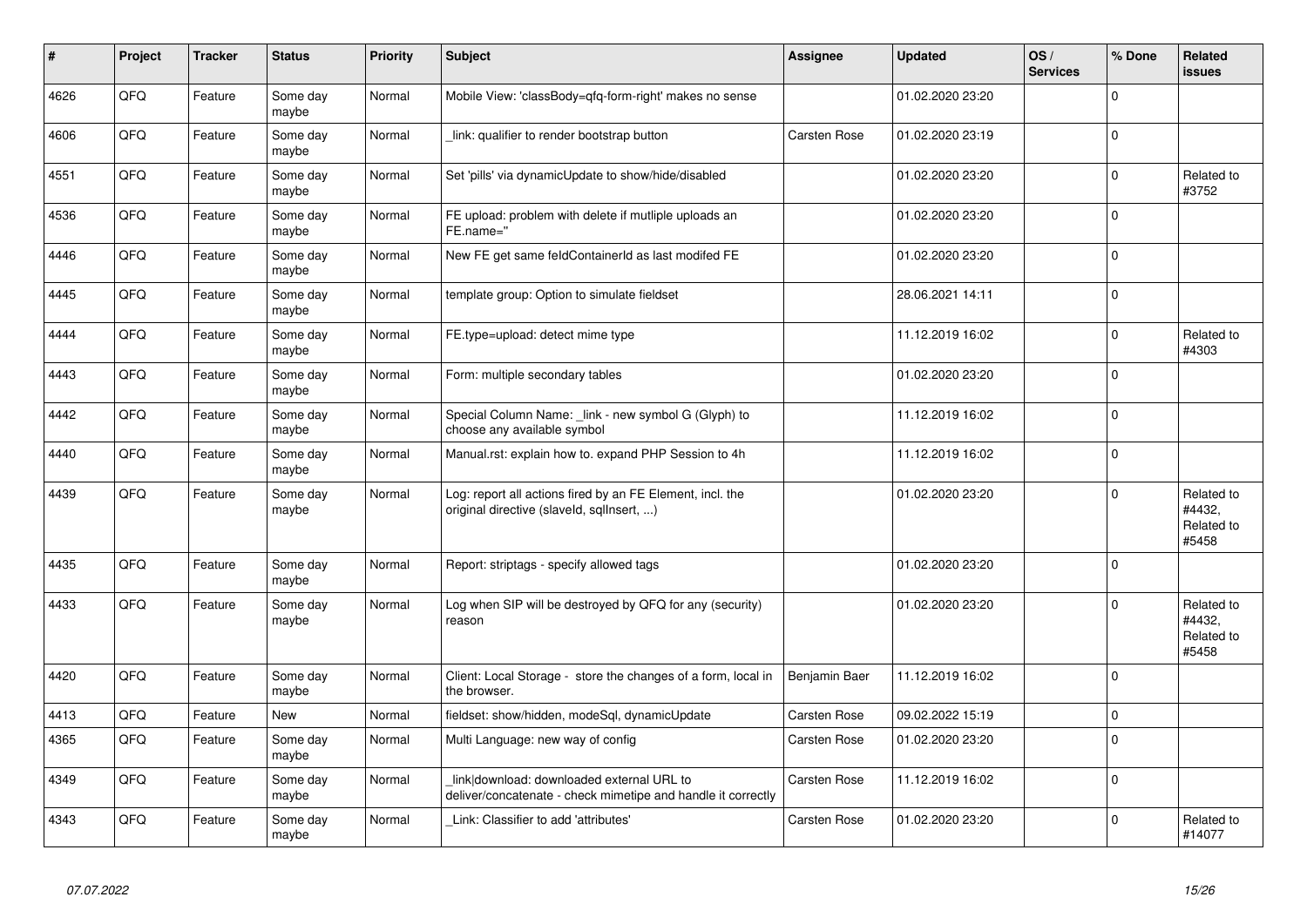| #    | Project | <b>Tracker</b> | <b>Status</b>     | <b>Priority</b> | <b>Subject</b>                                                                                                          | Assignee            | <b>Updated</b>   | OS/<br><b>Services</b> | % Done       | Related<br>issues                           |
|------|---------|----------------|-------------------|-----------------|-------------------------------------------------------------------------------------------------------------------------|---------------------|------------------|------------------------|--------------|---------------------------------------------|
| 4330 | QFQ     | Feature        | Some day<br>maybe | Normal          | Error Message: report missing {{ / }} in sqlUpdate, sqlInsert,<br>sqlDelete, sqlAfter, sqlBefore in FE action elements. | <b>Carsten Rose</b> | 01.02.2020 23:20 |                        | $\pmb{0}$    |                                             |
| 4259 | QFQ     | Feature        | Some dav<br>maybe | Normal          | Instant trigger a cron job                                                                                              | <b>Carsten Rose</b> | 11.12.2019 16:03 |                        | $\mathbf 0$  |                                             |
| 4258 | QFQ     | Feature        | Some day<br>maybe | High            | <b>System Defaults: Forms</b>                                                                                           | Carsten Rose        | 03.05.2021 21:14 |                        | $\pmb{0}$    |                                             |
| 4250 | QFQ     | Feature        | New               | Normal          | AutoCron in QFQ via PHP                                                                                                 | Carsten Rose        | 01.02.2020 23:21 |                        | $\mathbf 0$  | Related to<br>#3292.<br>Related to<br>#3291 |
| 4197 | QFQ     | Feature        | Some dav<br>maybe | Normal          | Unit Test fuer JSON Stream von QuickFormQuery.php ><br>doForm()                                                         | Carsten Rose        | 11.12.2019 16:03 |                        | $\mathbf 0$  |                                             |
| 4194 | QFQ     | Feature        | In Progress       | Normal          | Bootstrap 4 ist jetzt offiziel                                                                                          |                     | 03.05.2021 20:47 |                        | $\mathbf 0$  | Related to<br>#10114                        |
| 4082 | QFQ     | Feature        | <b>New</b>        | Normal          | Dynamic Update: modeSql - useful default                                                                                | Carsten Rose        | 01.02.2020 23:22 |                        | $\mathbf{0}$ |                                             |
| 4050 | QFQ     | Feature        | New               | Normal          | sql.log: 1) FormElement ID which causes a specific action,<br>2) Result in the same row.                                | <b>Carsten Rose</b> | 15.04.2020 11:35 |                        | $\pmb{0}$    | Related to<br>#5458                         |
| 4027 | QFQ     | Feature        | Some day<br>maybe | Normal          | Missing: orange 'check' / 'bullet'                                                                                      |                     | 11.12.2019 16:03 |                        | $\mathbf{0}$ |                                             |
| 4026 | QFQ     | Feature        | Some day<br>maybe | Normal          | sqlLog.sql: log number of FE.id                                                                                         | <b>Carsten Rose</b> | 11.12.2019 16:03 |                        | $\mathbf 0$  | Related to<br>#5458                         |
| 4023 | QFQ     | Feature        | New               | Normal          | prepared statements - FE action: salveld, sqllnsert,<br>sqlUpdate, sqlDelete, sqlBefore, sqlAfter                       | Carsten Rose        | 11.12.2019 16:15 |                        | $\pmb{0}$    |                                             |
| 4018 | QFQ     | Feature        | <b>New</b>        | Normal          | typeahead: long query parameter / answer triggers 'Attack<br>detected' and purges current SIP storage.                  | Carsten Rose        | 29.06.2022 22:46 |                        | $\pmb{0}$    | Related to<br>#9077                         |
| 3991 | QFQ     | Feature        | Some day<br>maybe | Normal          | report: Columnname ' skipWrap' skips 'fbeg', 'fend'                                                                     | <b>Carsten Rose</b> | 11.12.2019 16:03 |                        | $\mathbf 0$  |                                             |
| 3990 | QFQ     | Feature        | Some day<br>maybe | High            | custom class definition: add space automatically                                                                        | <b>Carsten Rose</b> | 03.05.2021 21:14 |                        | $\pmb{0}$    |                                             |
| 3967 | QFQ     | Feature        | Some day<br>maybe | High            | Report: Checkbox, Radio, Dropdown, Input welches ohne<br>Submit funktioniert - 'Inline-Form'                            | Carsten Rose        | 03.05.2021 21:14 |                        | $\pmb{0}$    |                                             |
| 3947 | QFQ     | Feature        | Some day<br>maybe | Normal          | Attack detectect: logout current user                                                                                   | <b>Carsten Rose</b> | 11.12.2019 16:03 |                        | $\Omega$     | Related to<br>#5458.<br>Related to<br>#6299 |
| 3942 | QFQ     | Feature        | Some day<br>maybe | Normal          | Action Elemente: neu generierte IDs via FE weitergeben                                                                  | Carsten Rose        | 11.12.2019 16:03 |                        | $\pmb{0}$    | Related to<br>#3941                         |
| 3941 | QFQ     | Feature        | Some day<br>maybe | Normal          | sqlAfter: es sollten mehrere moeglich sein                                                                              | <b>Carsten Rose</b> | 11.12.2019 16:03 |                        | $\mathbf 0$  | Related to<br>#3942                         |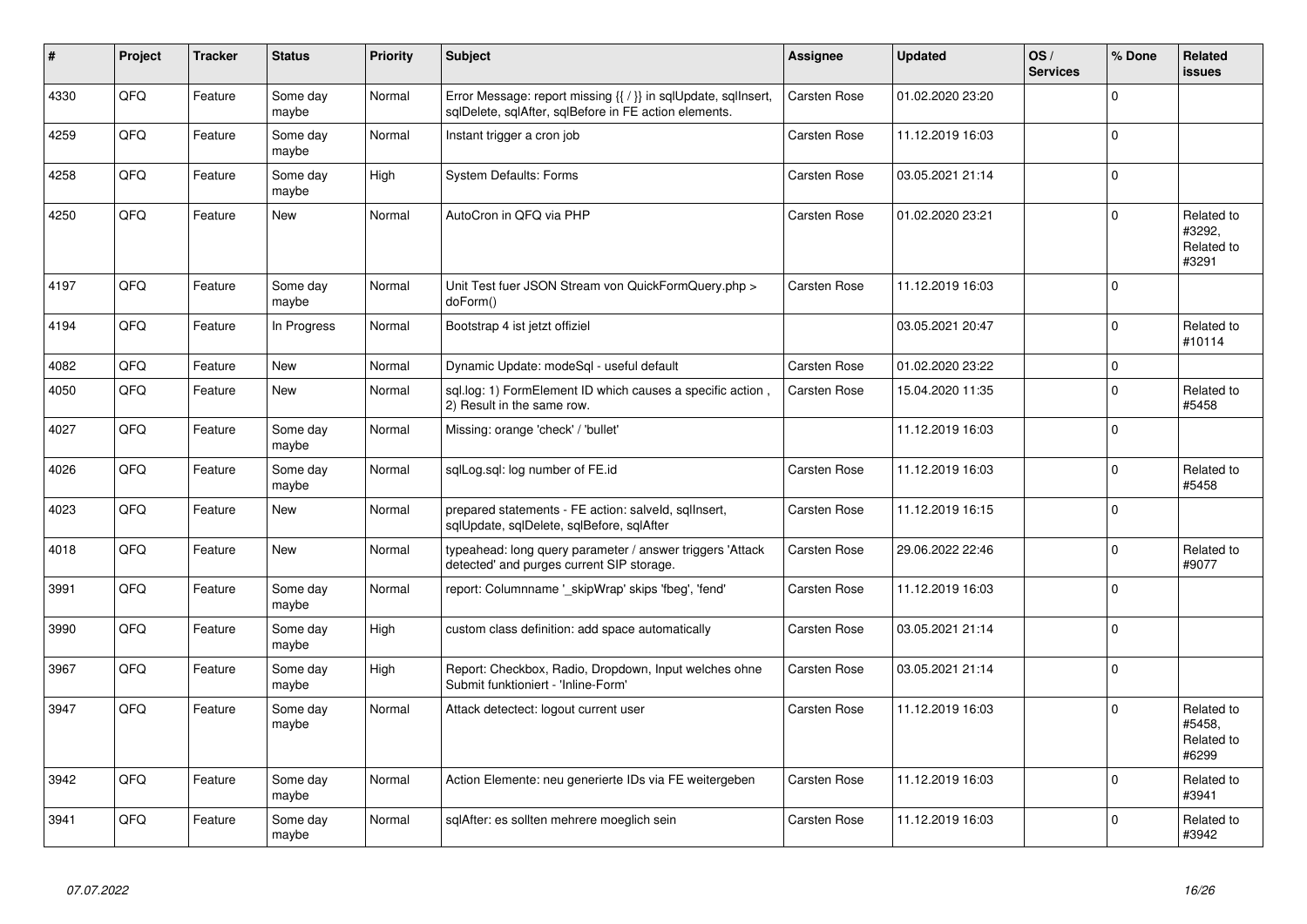| #    | Project | <b>Tracker</b> | <b>Status</b>     | Priority | <b>Subject</b>                                                                                                                                           | <b>Assignee</b>     | <b>Updated</b>   | OS/<br><b>Services</b> | % Done       | <b>Related</b><br><b>issues</b> |
|------|---------|----------------|-------------------|----------|----------------------------------------------------------------------------------------------------------------------------------------------------------|---------------------|------------------|------------------------|--------------|---------------------------------|
| 3905 | QFQ     | Feature        | Some day<br>maybe | Normal   | Documentation: Best Practice anhand eines Online<br>Bewerbungstools                                                                                      | <b>Carsten Rose</b> | 11.12.2019 16:03 |                        | $\Omega$     |                                 |
| 3900 | QFQ     | Feature        | Some day<br>maybe | Normal   | Extend documentation of 'Copy / Paste'                                                                                                                   | <b>Carsten Rose</b> | 11.12.2019 16:03 |                        | $\mathbf 0$  | Related to<br>#3899             |
| 3880 | QFQ     | Feature        | Some day<br>maybe | Normal   | Form 'Form': anlegen einer Tabelle                                                                                                                       |                     | 14.01.2021 10:12 |                        | $\Omega$     |                                 |
| 3879 | QFQ     | Feature        | Some day<br>maybe | Normal   | Form 'FormElement': Beim Feld 'name' rechts in der Notiz<br>einen Link einblenden - a) aktuelle Definition anzeigen, b)<br>Spalte in der Tabelle anlegen |                     | 11.12.2019 16:03 |                        | $\Omega$     |                                 |
| 3878 | QFQ     | Feature        | Some day<br>maybe | Normal   | Form 'FormElement': Spalte 'name' typeAhead mit<br>Spaltennamen der Primarytable.                                                                        |                     | 11.12.2019 16:03 |                        | $\mathbf{0}$ |                                 |
| 3877 | QFQ     | Feature        | Some day<br>maybe | Normal   | FormEditor: die Felder die aktuell nicht gebraucht werden<br>nur auf readonly/disabled setzen (nicht ausblenden > das<br>irritiert.                      | <b>Carsten Rose</b> | 11.12.2019 16:03 |                        | $\mathbf 0$  |                                 |
| 3867 | QFQ     | Feature        | Priorize          | Normal   | Readonly Formular: Template Groups add/delete<br>ausbeldnen                                                                                              | Carsten Rose        | 05.05.2021 22:12 |                        | $\Omega$     |                                 |
| 3864 | QFQ     | Feature        | New               | Normal   | Encrypt / decrypt field                                                                                                                                  | Enis Nuredini       | 30.06.2022 16:29 |                        | $\mathbf 0$  |                                 |
| 3848 | QFQ     | Feature        | Some day<br>maybe | High     | Antivirus check fuer Upload files in qfq?                                                                                                                | <b>Carsten Rose</b> | 03.05.2021 21:14 |                        | $\mathbf 0$  | Related to<br>#4131             |
| 3727 | QFQ     | Feature        | New               | High     | Security: Session Hijacking erschweren                                                                                                                   | Carsten Rose        | 03.05.2021 21:14 |                        | $\mathbf 0$  |                                 |
| 3708 | QFQ     | Feature        | Some dav<br>maybe | Normal   | Form: input - 'specialchars', 'none'  gewisse tags<br>erlauben, andere verbieten                                                                         | Carsten Rose        | 11.12.2019 16:02 |                        | $\mathbf 0$  | Related to<br>#14320            |
| 3692 | QFQ     | Feature        | Some day<br>maybe | Normal   | QFQ Webseite                                                                                                                                             | Benjamin Baer       | 11.12.2019 16:02 |                        | $\mathbf 0$  | Related to<br>#5033             |
| 3677 | QFQ     | Feature        | Some dav<br>maybe | Normal   | wkhtmltopdf: FE User access prohibited, if client IP changes<br>- \$TYPO3_CONF_VARS[FE][lockIP]                                                          | Carsten Rose        | 11.12.2019 16:02 |                        | $\mathbf 0$  |                                 |
| 3666 | QFQ     | Feature        | Some day<br>maybe | Normal   | a) Performance Messung: mysql_real_escape_string() im<br>Vergleich zu str_replace(), b) doppeltes Aufrufen von<br>mysql real escape string()             | <b>Carsten Rose</b> | 11.12.2019 16:02 |                        | $\Omega$     |                                 |
| 3646 | QFQ     | Feature        | Some day<br>maybe | Normal   | Moeglichkeit HTML Tags in Reports auszugeben (zu<br>enkodieren: htmlspecialchars)                                                                        |                     | 11.12.2019 16:02 |                        | $\mathbf 0$  | Related to<br>#14320            |
| 3617 | QFQ     | Feature        | Some dav<br>maybe | Normal   | Load javascripts at bottom                                                                                                                               |                     | 11.12.2019 16:02 |                        | $\Omega$     |                                 |
| 3567 | QFQ     | Feature        | Some day<br>maybe | Low      | 'Save', 'Close', 'New' als FormElement                                                                                                                   |                     | 11.12.2019 16:02 |                        | $\Omega$     |                                 |
| 3537 | QFQ     | Feature        | Some day<br>maybe | Low      | SHOW COLUMNS FROM tableName - Extend '{{!'<br>definition                                                                                                 | Carsten Rose        | 11.12.2019 16:02 |                        | $\mathbf{0}$ |                                 |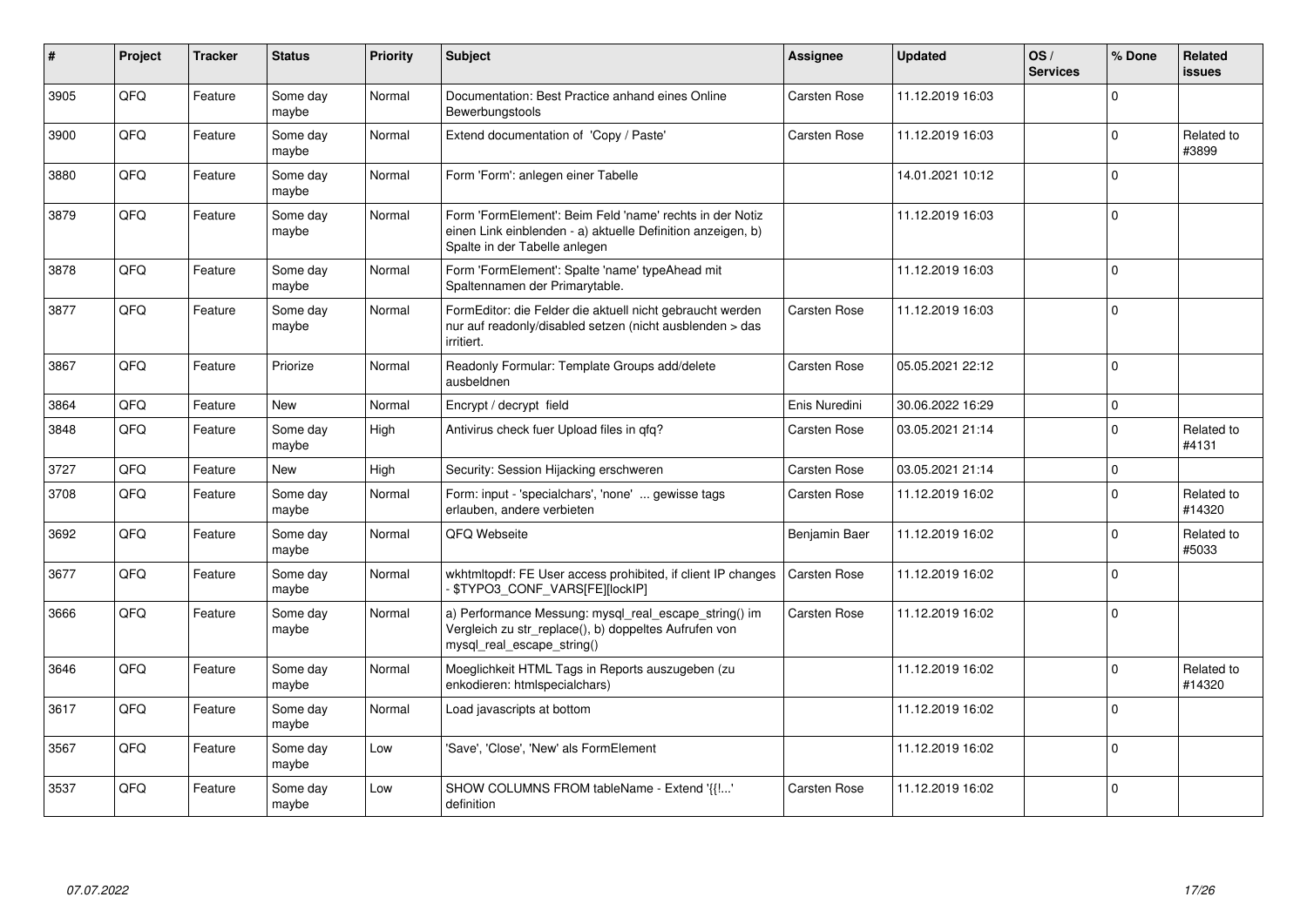| #    | Project | <b>Tracker</b> | <b>Status</b>     | <b>Priority</b> | <b>Subject</b>                                                                                                     | <b>Assignee</b> | <b>Updated</b>   | OS/<br><b>Services</b> | % Done         | Related<br>issues                           |
|------|---------|----------------|-------------------|-----------------|--------------------------------------------------------------------------------------------------------------------|-----------------|------------------|------------------------|----------------|---------------------------------------------|
| 3504 | QFQ     | Feature        | New               | Normal          | Logging: welche Action FEs werden wann wie ausgefuehrt                                                             | Carsten Rose    | 01.02.2020 23:21 |                        | $\Omega$       | Related to<br>#5458.<br>Related to<br>#4092 |
| 3495 | QFQ     | Feature        | Some day<br>maybe | Normal          | Predifined Parameter werden nicht in '+' (add new record)<br>SIP gerendert.                                        |                 | 11.12.2019 16:02 |                        | $\mathbf 0$    |                                             |
| 3458 | QFQ     | Feature        | Some day<br>maybe | Normal          | Display 'Edit Form Element'-Checkbox on form: should<br>depend on FE Group                                         | Carsten Rose    | 11.12.2019 16:02 |                        | $\mathbf 0$    | Related to<br>#3447                         |
| 3457 | QFQ     | Feature        | Some day<br>maybe | Normal          | LDAP: concat multi values to one single entry                                                                      | Carsten Rose    | 11.12.2019 16:02 |                        | $\mathbf 0$    |                                             |
| 3432 | QFQ     | Feature        | New               | Normal          | subrecord: dynamicUpdate                                                                                           | Carsten Rose    | 11.06.2020 21:10 |                        | $\mathbf 0$    | Related to<br>#5691                         |
| 3415 | QFQ     | Feature        | Some day<br>maybe | Normal          | FE Login Box Templatefile                                                                                          | Benjamin Baer   | 11.12.2019 16:02 |                        | $\mathbf 0$    |                                             |
| 3402 | QFQ     | Feature        | Some day<br>maybe | Normal          | Syntax Highlighting via CodeMirror                                                                                 | Carsten Rose    | 11.12.2019 16:02 |                        | 100            | Related to<br>#3207                         |
| 3385 | QFQ     | Feature        | Some day<br>maybe | Normal          | templateGroup: insert/update/delete non primary records                                                            | Carsten Rose    | 11.12.2019 16:02 |                        | $\mathbf 0$    |                                             |
| 3350 | QFQ     | Feature        | Some day<br>maybe | Normal          | FormEditor: Hilfetext hinter 'checktype'                                                                           | Carsten Rose    | 11.12.2019 16:02 |                        | $\mathbf 0$    |                                             |
| 3332 | QFQ     | Feature        | Some day<br>maybe | Normal          | Uploads: Thumbnails, Details zum hochgeladenen File                                                                | Carsten Rose    | 11.12.2019 16:02 |                        | $\mathbf 0$    | Related to<br>#3264,<br>Related to<br>#5333 |
| 3331 | QFQ     | Feature        | Some day<br>maybe | Normal          | Default Tooltip fuer _page? Links: mit Form und Record ID                                                          | Carsten Rose    | 11.12.2019 16:02 |                        | $\mathbf 0$    |                                             |
| 3291 | QFQ     | Feature        | Some day<br>maybe | Normal          | AutoCron websiteToken                                                                                              | Carsten Rose    | 11.12.2019 16:02 |                        | 0              | Related to<br>#4250                         |
| 3285 | QFQ     | Feature        | Some day<br>maybe | Normal          | Zeichenlimit pro Feld: textarea / editor                                                                           | Carsten Rose    | 11.12.2019 16:02 |                        | 0              |                                             |
| 3273 | QFQ     | Feature        | Some day<br>maybe | Low             | Dirty Flag in Form                                                                                                 | Carsten Rose    | 11.12.2019 16:02 |                        | $\mathbf 0$    |                                             |
| 3267 | QFQ     | Feature        | Some day<br>maybe | Normal          | 2 Forms auf einer Seite: real + Read only                                                                          | Carsten Rose    | 11.12.2019 16:03 |                        | $\mathbf 0$    |                                             |
| 3216 | QFG     | Feature        | Some day<br>maybe | Normal          | dynamic update für checkbox label2                                                                                 | Carsten Rose    | 11.12.2019 16:03 |                        | $\overline{0}$ | Related to<br>#2081                         |
| 2995 | QFQ     | Feature        | Some day<br>maybe | Normal          | Dropdown JQuery Plugin: 'chosen' - Moeglichkeit um Select<br>Listen mehr Funktion zu geben. Kein Bootstrap noetig. | Carsten Rose    | 11.12.2019 16:03 |                        | $\pmb{0}$      |                                             |
| 2950 | QFG     | Feature        | Some day<br>maybe | Normal          | Inhalt QFQ Records als File                                                                                        |                 | 11.12.2019 16:03 |                        | $\pmb{0}$      |                                             |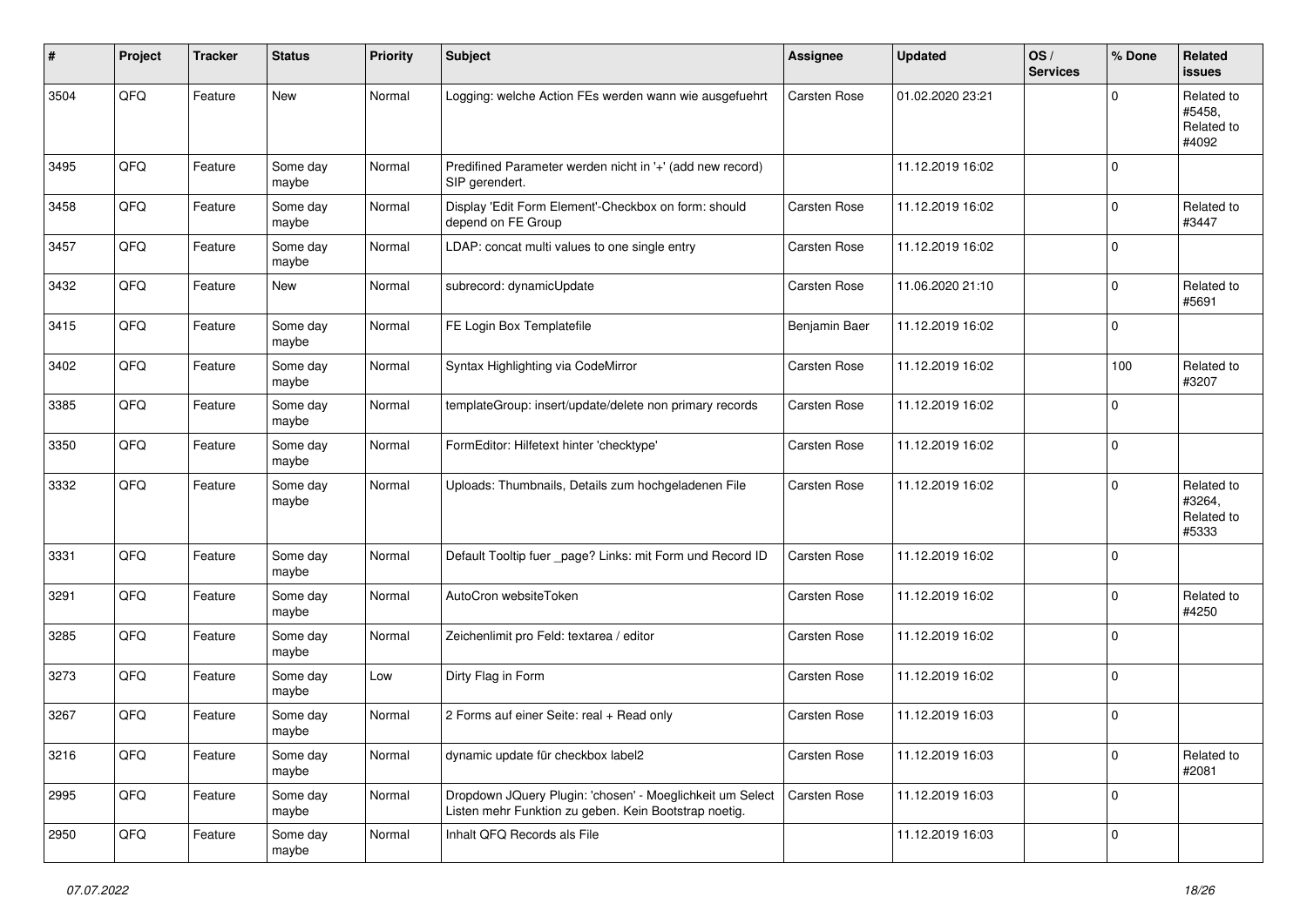| #     | Project | <b>Tracker</b> | <b>Status</b>     | <b>Priority</b> | <b>Subject</b>                                                                                               | <b>Assignee</b>     | <b>Updated</b>   | OS/<br><b>Services</b> | % Done       | Related<br>issues                            |
|-------|---------|----------------|-------------------|-----------------|--------------------------------------------------------------------------------------------------------------|---------------------|------------------|------------------------|--------------|----------------------------------------------|
| 2361  | QFQ     | Feature        | New               | Normal          | Logging wer/wann/wo welches Formular aufgerufen hat                                                          | Carsten Rose        | 11.12.2019 16:15 |                        | $\Omega$     | Related to<br>#4432,<br>Related to<br>#7480  |
| 2084  | QFQ     | Feature        | Some day<br>maybe | Normal          | Mailto mit encryption: Subrecord                                                                             | Carsten Rose        | 11.12.2019 16:03 |                        | $\mathbf 0$  | Related to<br>#2082                          |
| 1946  | QFQ     | Feature        | Some day<br>maybe | Normal          | Kontrolle ob der ReadOnly Modus bei den<br>Formularelementen korrekt implementiert ist                       | Carsten Rose        | 11.12.2019 16:03 |                        | $\mathbf 0$  |                                              |
| 1635  | QFQ     | Feature        | Some day<br>maybe | Normal          | QFQ Extension content record: weitere Optionen<br>einblenden.                                                | Carsten Rose        | 11.12.2019 16:03 |                        | $\pmb{0}$    |                                              |
| 1623  | QFQ     | Feature        | Some day<br>maybe | Normal          | RealURL                                                                                                      |                     | 11.12.2019 16:03 |                        | 30           |                                              |
| 1510  | QFQ     | Feature        | Some day<br>maybe | Normal          | jquery von google laden, falls das nicht geht lokal                                                          |                     | 11.12.2019 16:03 |                        | $\mathbf{0}$ |                                              |
| 1253  | QFQ     | Feature        | Some day<br>maybe | Normal          | QF: Colorpicker                                                                                              |                     | 11.12.2019 16:03 |                        | $\mathbf 0$  |                                              |
| 1251  | QFQ     | Feature        | Some day<br>maybe | Normal          | QF: Combo                                                                                                    |                     | 11.12.2019 16:03 |                        | $\mathbf 0$  |                                              |
| 1234  | QFQ     | Feature        | Some day<br>maybe | Normal          | QF: Record numbering: Im Grid soll in Spalte 1 optional die<br>laufende Nummer der Records angezeigt werden. |                     | 01.02.2020 23:20 |                        | $\pmb{0}$    |                                              |
| 955   | QFG     | Feature        | Some day<br>maybe | Normal          | QF: Notizen vor/nach dem Form                                                                                |                     | 01.02.2020 23:20 |                        | $\pmb{0}$    |                                              |
| 880   | QFQ     | Feature        | Some day<br>maybe | Urgent          | Security: PHP, SQL Injection, XSS                                                                            |                     | 03.05.2021 21:14 |                        | $\mathbf 0$  | Related to<br>#14320                         |
| 14377 | QFQ     | <b>Bug</b>     | <b>New</b>        | Normal          | Documentation > General Tips: white page after migration                                                     | Enis Nuredini       | 19.06.2022 16:37 |                        | $\pmb{0}$    |                                              |
| 14323 | QFQ     | Bug            | In Progress       | Normal          | Report: render=both single - no impact                                                                       | Carsten Rose        | 19.06.2022 18:31 |                        | $\pmb{0}$    |                                              |
| 14322 | QFQ     | Bug            | New               | Normal          | Form Load: by default no scroll (save & close should be<br>visible)                                          | Enis Nuredini       | 15.06.2022 14:12 |                        | $\mathbf 0$  | Related to<br>#14321,<br>Related to<br>#6232 |
| 14305 | QFQ     | Bug            | <b>New</b>        | Normal          | Inline Report editing does not create history entries                                                        | <b>Carsten Rose</b> | 10.06.2022 11:55 |                        | $\mathbf 0$  |                                              |
| 14304 | QFQ     | <b>Bug</b>     | New               | Normal          | table sorter view safer does not work                                                                        | <b>Carsten Rose</b> | 10.06.2022 11:49 |                        | $\mathbf 0$  |                                              |
| 14283 | QFQ     | <b>Bug</b>     | Priorize          | Normal          | HEIC / HEIF convert doesn't trigger                                                                          | <b>Carsten Rose</b> | 19.06.2022 16:37 |                        | $\mathbf{0}$ |                                              |
| 14233 | QFQ     | <b>Bug</b>     | <b>New</b>        | Normal          | AS _link: question - HTML is not rendered                                                                    | Carsten Rose        | 28.05.2022 11:02 |                        | $\mathbf{0}$ |                                              |
| 14175 | QFQ     | <b>Bug</b>     | In Progress       | Normal          | Opening a form with no QFQ Session cookie fails                                                              | <b>Carsten Rose</b> | 03.06.2022 10:40 |                        | $\pmb{0}$    |                                              |
| 14091 | QFQ     | Bug            | New               | Normal          | inconsistent template path for twig                                                                          | <b>Carsten Rose</b> | 19.04.2022 18:36 |                        | $\mathbf 0$  |                                              |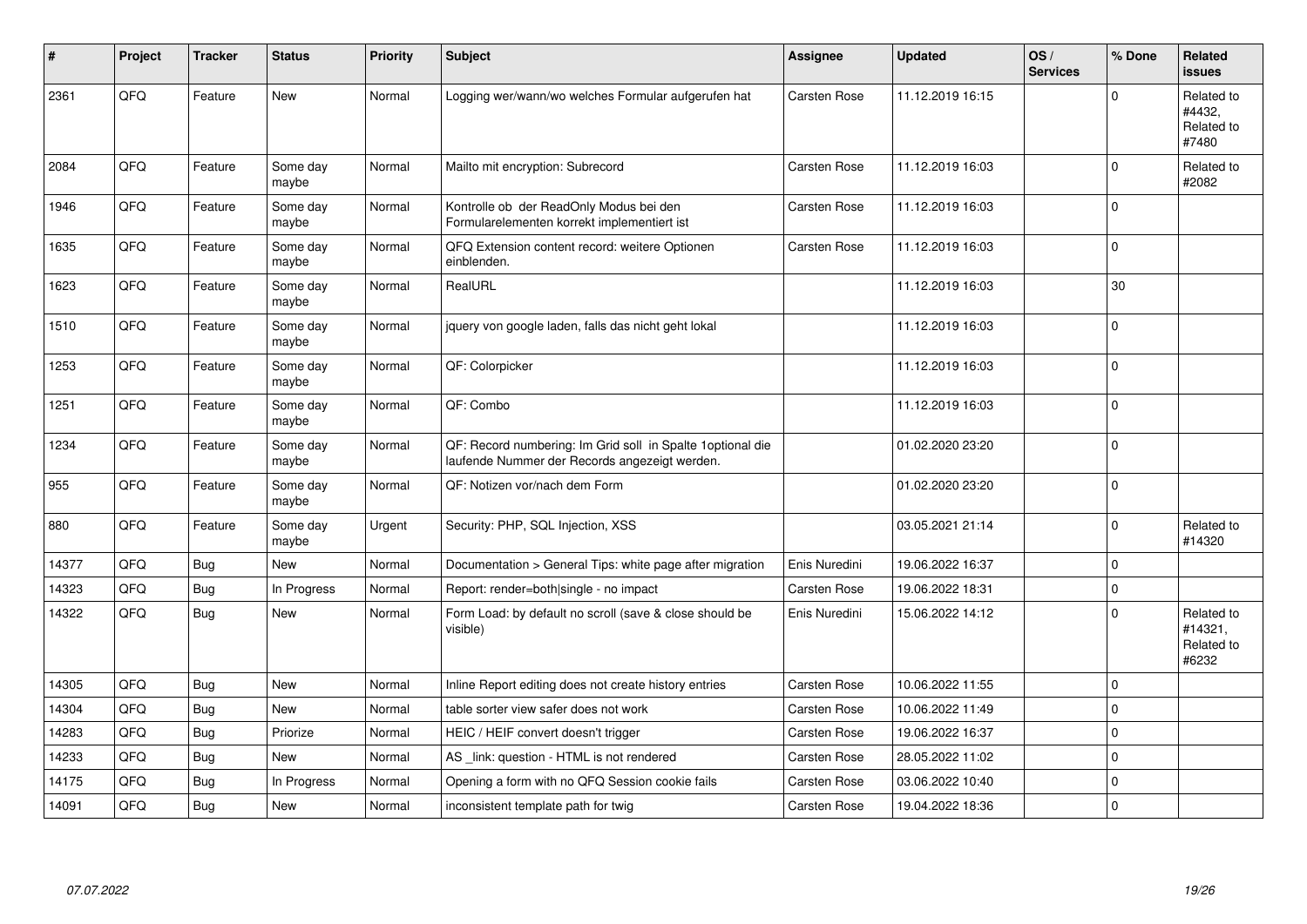| ∦     | Project | <b>Tracker</b> | <b>Status</b> | <b>Priority</b> | <b>Subject</b>                                                                                                                                      | <b>Assignee</b>     | <b>Updated</b>   | OS/<br><b>Services</b> | % Done      | <b>Related</b><br><b>issues</b>             |
|-------|---------|----------------|---------------|-----------------|-----------------------------------------------------------------------------------------------------------------------------------------------------|---------------------|------------------|------------------------|-------------|---------------------------------------------|
| 14077 | QFQ     | Bug            | <b>New</b>    | Normal          | As _link: Attribute 'class' missing by r:1 and r:3 - but should<br>set                                                                              | Carsten Rose        | 28.05.2022 11:02 |                        | $\Omega$    | Related to<br>#5342,<br>Related to<br>#4343 |
| 13943 | QFQ     | Bug            | Priorize      | Normal          | unable to find formgroup                                                                                                                            | Enis Nuredini       | 28.05.2022 11:03 |                        | $\mathbf 0$ |                                             |
| 13899 | QFQ     | <b>Bug</b>     | ToDo          | Normal          | Selenium: zum laufen bringen                                                                                                                        | Enis Nuredini       | 25.03.2022 10:24 |                        | $\mathbf 0$ |                                             |
| 13767 | QFQ     | <b>Bug</b>     | Feedback      | Normal          | date/time-picker: required shows up/down button orange                                                                                              | Enis Nuredini       | 16.05.2022 23:16 |                        | $\mathbf 0$ |                                             |
| 13716 | QFQ     | Bug            | <b>New</b>    | High            | Firefox ask to store username/password                                                                                                              | Enis Nuredini       | 30.05.2022 09:31 |                        | $\Omega$    | Related to<br>#13827                        |
| 13706 | QFQ     | <b>Bug</b>     | <b>New</b>    | Normal          | Wrong CheckType in FieldElement LastStatus of Form Cron                                                                                             | <b>Carsten Rose</b> | 21.01.2022 18:20 |                        | $\mathbf 0$ |                                             |
| 13659 | QFQ     | <b>Bug</b>     | <b>New</b>    | Normal          | wrong sanitize class applied to R-store                                                                                                             | <b>Carsten Rose</b> | 15.01.2022 14:23 |                        | $\mathbf 0$ |                                             |
| 13647 | QFQ     | <b>Bug</b>     | <b>New</b>    | Normal          | Autofocus funktioniert nicht auf Chrome                                                                                                             | Benjamin Baer       | 19.03.2022 17:44 |                        | $\mathbf 0$ |                                             |
| 13592 | QFQ     | Bug            | New           | Normal          | QFQ Build Queue: das vergeben von Tags klappt nicht. Es<br>werden keine Releases gebaut.                                                            | Carsten Rose        | 19.03.2022 17:45 |                        | $\mathbf 0$ |                                             |
| 13528 | QFQ     | <b>Bug</b>     | <b>New</b>    | Normal          | gfg.io > releases: es wird kein neues Release angelegt                                                                                              | Benjamin Baer       | 19.03.2022 17:46 |                        | $\mathbf 0$ |                                             |
| 13460 | QFQ     | Bug            | New           | Normal          | Doc: Password set/reset  password should not processed<br>with 'html encode'                                                                        | Carsten Rose        | 19.03.2022 17:46 |                        | $\Omega$    |                                             |
| 13451 | QFQ     | Bug            | <b>New</b>    | Normal          | Character Counter / Max Character: Problem in Safari                                                                                                | <b>Carsten Rose</b> | 15.04.2022 17:18 |                        | $\mathbf 0$ |                                             |
| 13332 | QFQ     | <b>Bug</b>     | <b>New</b>    | Normal          | Multi Form: Required Felder werden visuell nicht markiert.                                                                                          | <b>Carsten Rose</b> | 19.03.2022 17:47 |                        | $\mathbf 0$ |                                             |
| 13331 | QFQ     | Bug            | <b>New</b>    | Normal          | Multi Form: Clear Icon misplaced                                                                                                                    | <b>Carsten Rose</b> | 19.03.2022 17:47 |                        | $\mathbf 0$ |                                             |
| 12989 | QFQ     | <b>Bug</b>     | <b>New</b>    | Normal          | empty string does not trigger dynamic update                                                                                                        | Enis Nuredini       | 28.05.2022 11:09 |                        | $\mathbf 0$ |                                             |
| 12974 | QFQ     | <b>Bug</b>     | <b>New</b>    | High            | Sanitize Queries in Action-Elements                                                                                                                 | Carsten Rose        | 07.12.2021 17:19 |                        | $\mathbf 0$ |                                             |
| 12716 | QFQ     | <b>Bug</b>     | New           | Normal          | template group: Pattern only applied to first instance                                                                                              | <b>Carsten Rose</b> | 19.03.2022 17:47 |                        | $\mathbf 0$ |                                             |
| 12714 | QFQ     | <b>Bug</b>     | <b>New</b>    | Normal          | Conversion of GIF to PDF broken when GIF contains Alpha.                                                                                            | <b>Carsten Rose</b> | 19.03.2022 17:49 |                        | $\mathbf 0$ |                                             |
| 12702 | QFQ     | <b>Bug</b>     | <b>New</b>    | High            | templateGroup: broken in multiDb Setup                                                                                                              | <b>Carsten Rose</b> | 14.12.2021 16:02 |                        | $\mathbf 0$ |                                             |
| 12670 | QFQ     | Bug            | New           | High            | Dropdown-Menu classes können nicht mehr angegeben<br>werden                                                                                         | Carsten Rose        | 07.12.2021 17:19 |                        | $\Omega$    |                                             |
| 12581 | QFQ     | Bug            | <b>New</b>    | Normal          | Form.forward=close: Record 'new' in new browser tab ><br>save (& close) >> Form is not reloaded with new created<br>record id and stays in mode=new | <b>Carsten Rose</b> | 19.03.2022 17:48 |                        | $\mathbf 0$ |                                             |
| 12546 | QFQ     | <b>Bug</b>     | Feedback      | Normal          | Branch 'Development' - Unit Tests mit dirty workaround<br>angepasst                                                                                 | <b>Carsten Rose</b> | 19.03.2022 17:48 |                        | 0           |                                             |
| 12545 | QFQ     | Bug            | New           | Urgent          | sql.log not created / updated                                                                                                                       | Carsten Rose        | 14.12.2021 16:02 |                        | $\mathbf 0$ |                                             |
| 12520 | QFQ     | <b>Bug</b>     | New           | Normal          | Switch FE User: still active even FE User session expired                                                                                           | Carsten Rose        | 19.03.2022 17:48 |                        | 0           |                                             |
| 12513 | QFQ     | Bug            | New           | High            | Implement server side check of maxlength                                                                                                            | Carsten Rose        | 07.12.2021 17:19 |                        | $\mathbf 0$ |                                             |
| 12512 | QFQ     | Bug            | New           | Normal          | Some MySQL Installation can't use 'stored procedures'                                                                                               | Carsten Rose        | 19.03.2022 17:48 |                        | $\pmb{0}$   |                                             |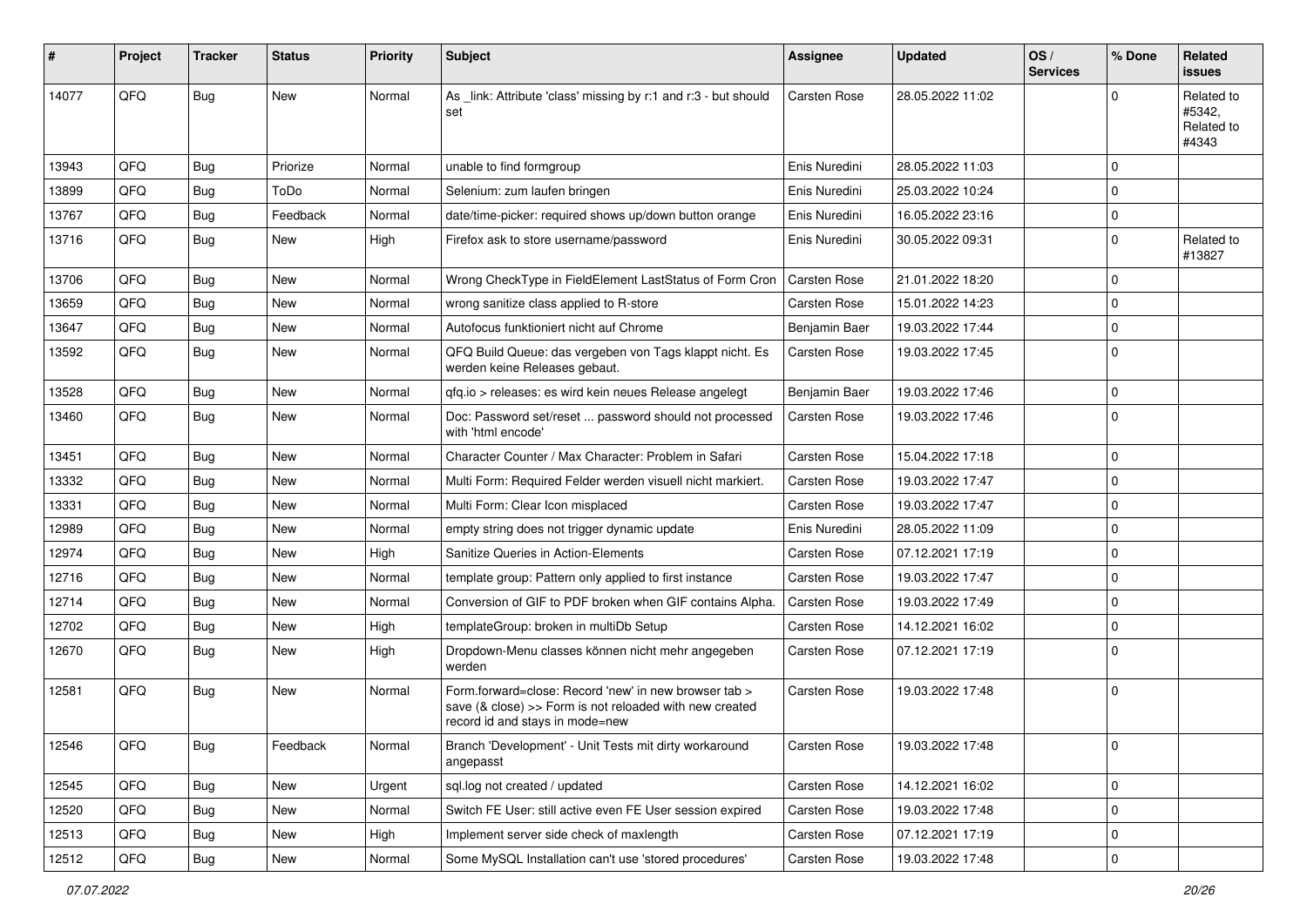| #     | Project | <b>Tracker</b> | <b>Status</b> | Priority | <b>Subject</b>                                                                          | Assignee            | <b>Updated</b>   | OS/<br><b>Services</b> | % Done      | Related<br><b>issues</b>                                                                                                       |
|-------|---------|----------------|---------------|----------|-----------------------------------------------------------------------------------------|---------------------|------------------|------------------------|-------------|--------------------------------------------------------------------------------------------------------------------------------|
| 12508 | QFQ     | Bug            | In Progress   | High     | qfq Form: sendMail                                                                      | Karin Niffeler      | 19.03.2022 17:48 |                        | $\Omega$    |                                                                                                                                |
| 12468 | QFQ     | Bug            | New           | Urgent   | Form: update Form.title after save                                                      | <b>Carsten Rose</b> | 03.05.2021 21:12 |                        | 0           |                                                                                                                                |
| 12463 | QFQ     | Bug            | ToDo          | High     | QFQ Function: 'function' and 'sql' on same level - output of<br>sql is shown two times. | Carsten Rose        | 15.12.2021 16:31 |                        | 0           |                                                                                                                                |
| 12395 | QFQ     | <b>Bug</b>     | ToDo          | High     | QFQ Function: Result two times shown                                                    | <b>Carsten Rose</b> | 18.02.2022 08:59 |                        | $\mathbf 0$ |                                                                                                                                |
| 12327 | QFQ     | Bug            | New           | Normal   | Copy to clipboard: Glyphicon can not be changed                                         | Carsten Rose        | 27.12.2021 17:59 |                        | 0           |                                                                                                                                |
| 12325 | QFQ     | Bug            | Priorize      | Normal   | MultiDB form.dblndex not working for report syntax                                      | Carsten Rose        | 07.09.2021 13:37 |                        | $\Omega$    | Related to<br>#12145,<br>Related to<br>#12314                                                                                  |
| 12187 | QFQ     | <b>Bug</b>     | New           | Normal   | Trigger FormAsFile() via Report: probably problem with multi<br>DB setup                | <b>Carsten Rose</b> | 20.03.2021 21:20 |                        | $\mathbf 0$ |                                                                                                                                |
| 12133 | QFQ     | Bug            | <b>New</b>    | Normal   | NPM, phpSpreadSheet aktualisieren                                                       | <b>Carsten Rose</b> | 15.03.2021 09:04 |                        | $\mathbf 0$ |                                                                                                                                |
| 12066 | QFQ     | <b>Bug</b>     | <b>New</b>    | High     | enterAsSubmit: Forward wird nicht ausgeführt                                            | Enis Nuredini       | 29.05.2022 09:23 |                        | $\pmb{0}$   |                                                                                                                                |
| 12045 | QFQ     | <b>Bug</b>     | <b>New</b>    | Normal   | templateGroup afterSave FE: Aufruf ohne<br>sglHonorFormElements funktioniert nicht      | <b>Carsten Rose</b> | 18.02.2021 16:33 |                        | 0           |                                                                                                                                |
| 12040 | QFQ     | <b>Bug</b>     | <b>New</b>    | Normal   | FE Mode 'hidden' für zwei FEs auf einer Zeile                                           | Carsten Rose        | 18.02.2021 10:13 |                        | $\pmb{0}$   |                                                                                                                                |
| 11752 | QFQ     | <b>Bug</b>     | New           | Normal   | checkbox renders multiple input elements with same name                                 | Carsten Rose        | 17.12.2020 14:58 |                        | $\mathbf 0$ | Related to<br>#11750                                                                                                           |
| 11715 | QFQ     | Bug            | New           | Normal   | acceptZeroAsRequired and requiredOffButMark do not<br>coincide                          |                     | 08.12.2020 12:13 |                        | $\Omega$    |                                                                                                                                |
| 11695 | QFQ     | Bug            | <b>New</b>    | Normal   | MultiForm required FE Error                                                             | <b>Carsten Rose</b> | 04.12.2020 13:34 |                        | $\mathbf 0$ |                                                                                                                                |
| 11668 | QFQ     | <b>Bug</b>     | New           | Normal   | Play function.sql - problem with mysql                                                  | Carsten Rose        | 03.05.2021 20:48 |                        | $\mathbf 0$ |                                                                                                                                |
| 11667 | QFQ     | <b>Bug</b>     | <b>New</b>    | Normal   | MySQL mariadb-server-10.3: Incorrect datetime value                                     | <b>Carsten Rose</b> | 03.05.2021 20:48 |                        | $\mathbf 0$ |                                                                                                                                |
| 11630 | QFQ     | Bug            | Feedback      | High     | Bitte check ob CALL() in 20.11.0 noch so funktioniert wie in<br>20.4.1                  | Enis Nuredini       | 28.05.2022 13:45 |                        | $\Omega$    | Related to<br>#11325                                                                                                           |
| 11522 | QFQ     | <b>Bug</b>     | <b>New</b>    | Normal   | Aus/Einblenden von Reitern                                                              |                     | 13.11.2020 14:58 |                        | $\pmb{0}$   |                                                                                                                                |
| 11517 | QFQ     | Bug            | In Progress   | Normal   | extraButtonInfo Broken for multiple FormElements                                        | <b>Carsten Rose</b> | 12.05.2022 13:12 |                        | $\mathbf 0$ | Related to<br>#7890,<br>Related to<br>#3811, Has<br>duplicate<br>#10905, Has<br>duplicate<br>#10553, Has<br>duplicate<br>#6779 |
| 11347 | QFQ     | Bug            | Feedback      | Normal   | If Bedingungen funktionieren nicht korrekt                                              | Christoph Fuchs     | 21.03.2021 20:37 |                        | $\Omega$    |                                                                                                                                |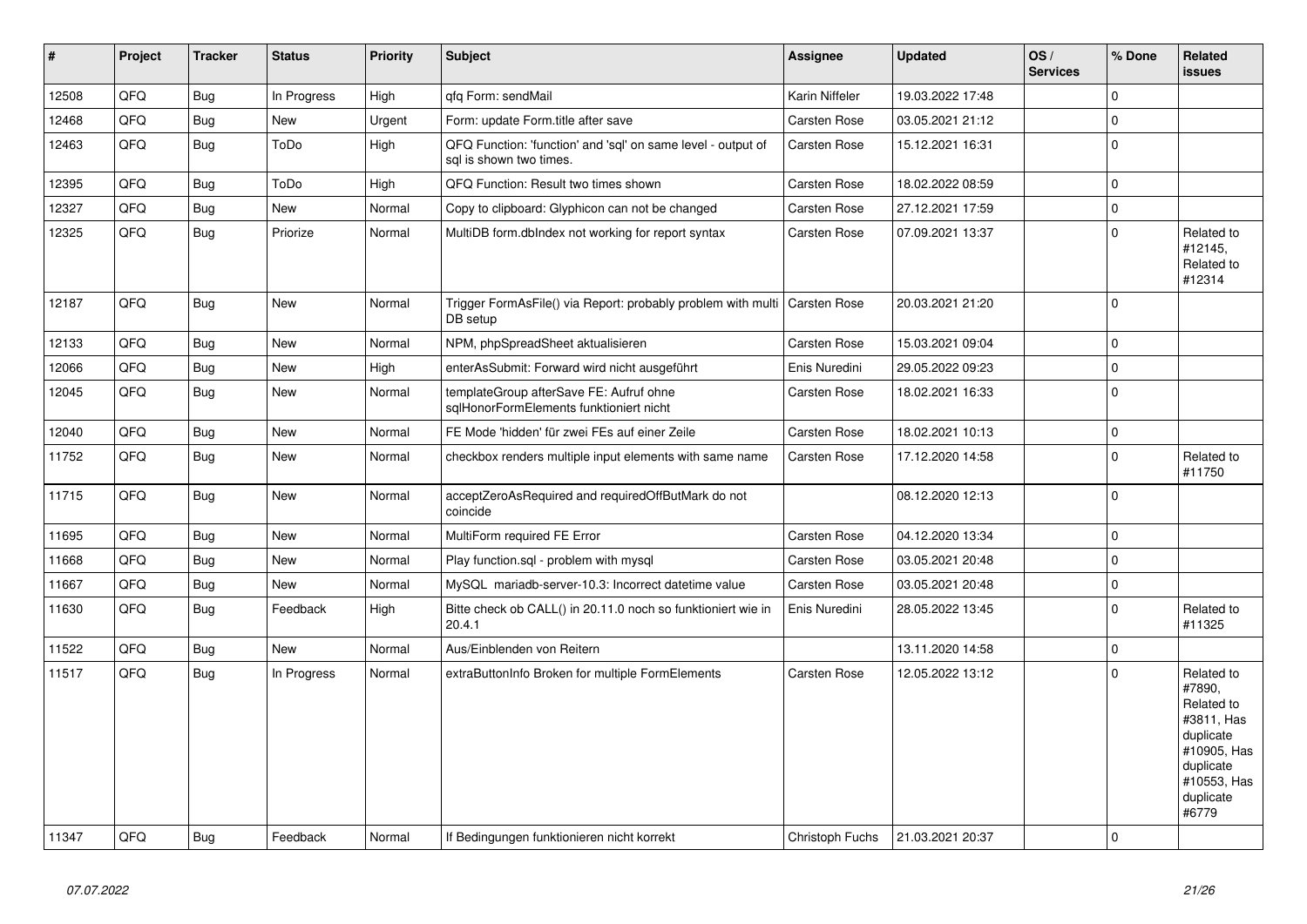| #     | Project | <b>Tracker</b> | <b>Status</b> | <b>Priority</b> | Subject                                                                                  | Assignee      | <b>Updated</b>   | OS/<br><b>Services</b> | % Done         | Related<br>issues                                                    |
|-------|---------|----------------|---------------|-----------------|------------------------------------------------------------------------------------------|---------------|------------------|------------------------|----------------|----------------------------------------------------------------------|
| 11239 | QFQ     | Bug            | New           | Normal          | Radiobutton (plain): horizontales Rendern abhängig vom<br>Datentyp in der Datenbank      | Carsten Rose  | 30.09.2020 18:37 |                        | $\Omega$       |                                                                      |
| 11237 | QFQ     | <b>Bug</b>     | New           | High            | Radiobutton / parameter.buttonClass= btn-default - kein dirty   Benjamin Baer<br>Trigger |               | 03.05.2021 21:12 |                        | $\mathbf 0$    | Related to<br>#10766                                                 |
| 11195 | QFQ     | <b>Bug</b>     | New           | Low             | Dynamic Update: Note not updated if new text is empty<br>(v20.4)                         |               | 25.09.2020 11:14 |                        | $\mathbf 0$    |                                                                      |
| 11057 | QFQ     | <b>Bug</b>     | New           | High            | Checkboxes ohne span.checkmark im Report werden<br>ausgeblendet                          | Benjamin Baer | 03.05.2021 21:12 |                        | $\mathbf 0$    | Related to<br>#11039                                                 |
| 10937 | QFQ     | <b>Bug</b>     | <b>New</b>    | Normal          | Fehler mit abhängigen Select- Feldern beim Positionieren                                 | Carsten Rose  | 12.11.2020 23:45 |                        | $\mathbf 0$    |                                                                      |
| 10890 | QFQ     | Bug            | <b>New</b>    | Normal          | AutoCron hangs                                                                           |               | 20.07.2020 13:56 |                        | 0              |                                                                      |
| 10766 | QFQ     | <b>Bug</b>     | <b>New</b>    | High            | Radiobutton / parameter.buttonClass=btn-default: dynamic<br>update                       |               | 03.05.2021 21:12 |                        | $\mathbf 0$    | Related to<br>#11237                                                 |
| 10759 | QFQ     | <b>Bug</b>     | New           | Normal          | emptyMeansNull - Feld falsch aktualisiert                                                |               | 12.11.2020 23:45 |                        | $\mathbf 0$    |                                                                      |
| 10704 | QFQ     | Bug            | New           | Normal          | wkhtml problem rendering fullCalendar.js / fabric.js >><br>successor: puppeteer          | Carsten Rose  | 12.11.2020 23:45 |                        | $\mathbf 0$    | Related to<br>#5024,<br>Related to<br>#4650,<br>Related to<br>#10715 |
| 10661 | QFQ     | Bug            | In Progress   | Normal          | Typo3 Warnungen                                                                          | Carsten Rose  | 07.09.2021 13:23 |                        | $\Omega$       | Related to<br>#12440                                                 |
| 10658 | QFQ     | <b>Bug</b>     | <b>New</b>    | Normal          | processReadOnly broken                                                                   | Carsten Rose  | 27.05.2020 17:55 |                        | $\mathbf 0$    |                                                                      |
| 10640 | QFQ     | <b>Bug</b>     | <b>New</b>    | High            | TypeAhead Tag: FE editierbar trotz readOnly                                              | Carsten Rose  | 03.05.2021 21:12 |                        | $\Omega$       | Related to<br>#7795                                                  |
| 10588 | QFQ     | <b>Bug</b>     | <b>New</b>    | Normal          | typeahed Tag: Doku anpassen                                                              | Carsten Rose  | 12.11.2020 23:45 |                        | $\Omega$       |                                                                      |
| 10508 | QFQ     | <b>Bug</b>     | <b>New</b>    | High            | Multi Form broken on Multi DB Instance                                                   | Carsten Rose  | 03.05.2021 21:12 |                        | $\mathbf 0$    |                                                                      |
| 10506 | QFQ     | <b>Bug</b>     | <b>New</b>    | High            | Template Group broken on MultiDB instance                                                | Carsten Rose  | 03.05.2021 21:12 |                        | $\mathbf 0$    | Related to<br>#10505                                                 |
| 10324 | QFQ     | <b>Bug</b>     | New           | Normal          | Excel Export mit Template funktioniert nur, wenn Template<br>vor uid kommt               |               | 30.03.2020 11:20 |                        | $\mathbf 0$    | Related to<br>#10257                                                 |
| 10322 | QFQ     | Bug            | <b>New</b>    | Normal          | FormElement / Radio: missing column 'enum' >> FE not<br>reported                         | Carsten Rose  | 07.05.2020 09:37 |                        | $\mathbf 0$    |                                                                      |
| 10082 | QFQ     | <b>Bug</b>     | I New         | Normal          | FE.type=SELECT - 'sanatize' Class                                                        | Carsten Rose  | 07.05.2020 09:36 |                        | O              | Related to<br>#10081                                                 |
| 10081 | QFQ     | Bug            | New           | High            | Stale record lock after 'forbidden' character                                            | Carsten Rose  | 03.05.2021 21:12 |                        | 0              | Related to<br>#10082,<br>Related to<br>#9789                         |
| 9975  | QFQ     | <b>Bug</b>     | Priorize      | Normal          | Dropdown Menu: 'r:3' broken                                                              | Carsten Rose  | 01.02.2020 10:13 |                        | $\overline{0}$ |                                                                      |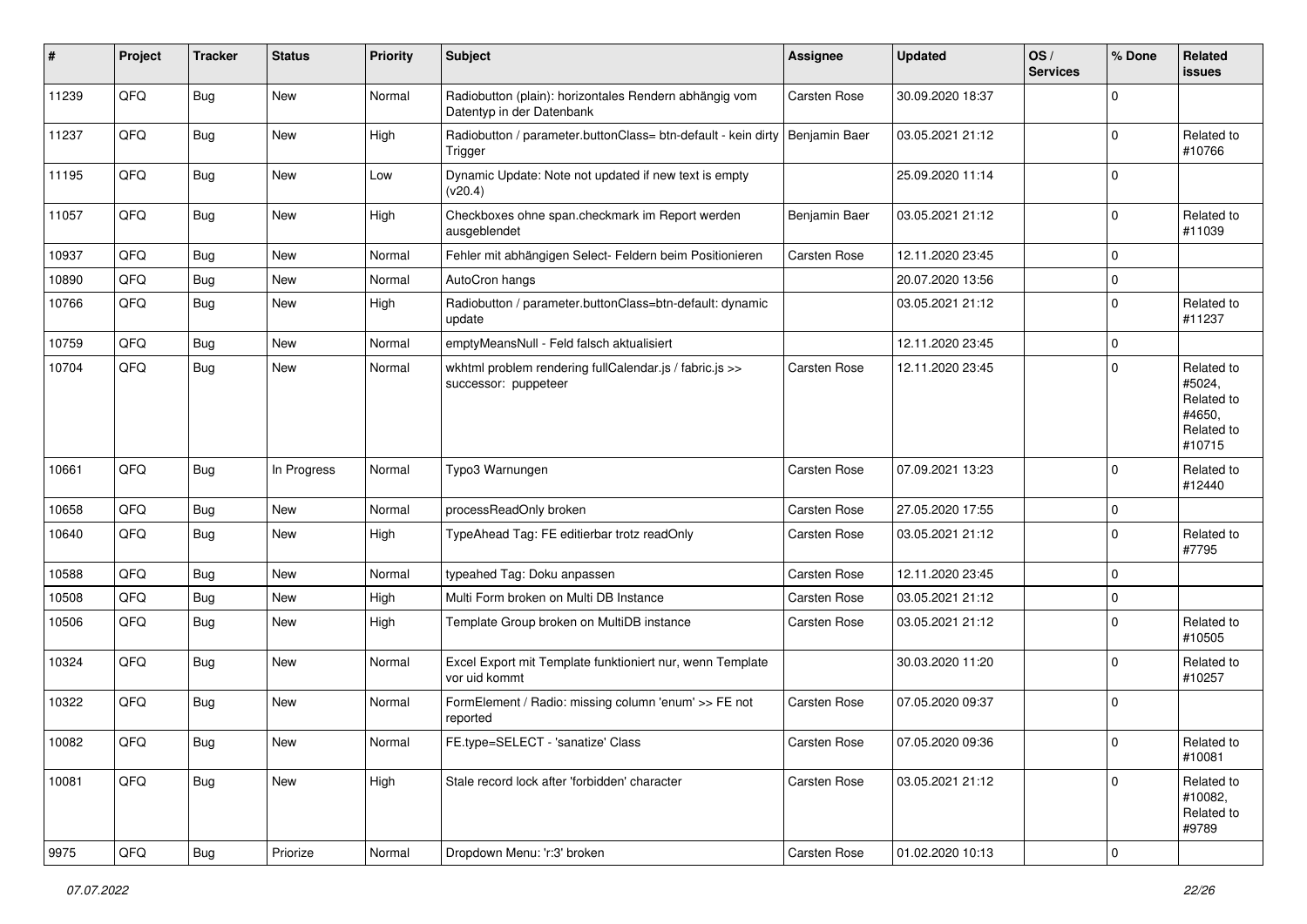| #    | Project | <b>Tracker</b> | <b>Status</b>     | <b>Priority</b> | <b>Subject</b>                                                                                           | Assignee      | <b>Updated</b>   | OS/<br><b>Services</b> | % Done       | Related<br><b>issues</b>                                                |
|------|---------|----------------|-------------------|-----------------|----------------------------------------------------------------------------------------------------------|---------------|------------------|------------------------|--------------|-------------------------------------------------------------------------|
| 9958 | QFQ     | Bug            | Priorize          | Normal          | Broken subrecord query: no error message                                                                 | Carsten Rose  | 05.02.2021 15:15 |                        | $\mathbf 0$  |                                                                         |
| 9947 | QFQ     | Bug            | Priorize          | Normal          | Unwanted error message if missing 'typeAheadSqlPrefetch'                                                 | Carsten Rose  | 01.02.2020 10:13 |                        | $\mathbf 0$  |                                                                         |
| 9898 | QFQ     | <b>Bug</b>     | Feedback          | Normal          | Formular trotz Timeout gespeichert                                                                       | Benjamin Baer | 01.02.2020 15:56 |                        | 0            |                                                                         |
| 9862 | QFQ     | Bug            | Priorize          | Normal          | Failed writing to sql mail qfq.log should throw an exception                                             | Carsten Rose  | 01.02.2020 10:13 |                        | $\mathbf 0$  |                                                                         |
| 9855 | QFQ     | Bug            | <b>New</b>        | Normal          | <b>Required Check</b>                                                                                    |               | 01.02.2020 15:56 |                        | $\mathsf 0$  |                                                                         |
| 9834 | QFQ     | <b>Bug</b>     | Priorize          | Normal          | Input elements with tag 'disabled' are missing on<br>form-submit: server option 'processReadOnly' broken | Carsten Rose  | 07.12.2021 16:43 |                        | $\mathbf 0$  | Related to<br>#9691,<br>Related to<br>#5305, Has<br>duplicate<br>#12331 |
| 9789 | QFQ     | Bug            | In Progress       | High            | Record Lock: release to early on 'leave page'                                                            | Carsten Rose  | 10.01.2022 09:25 |                        | 100          | Related to<br>#10081,<br>Related to<br>#9173,<br>Related to<br>#8702    |
| 9783 | QFQ     | Bug            | <b>New</b>        | Normal          | Email with special characters                                                                            | Carsten Rose  | 01.02.2020 23:22 |                        | $\mathbf 0$  |                                                                         |
| 9773 | QFQ     | Bug            | New               | Normal          | form.parameter.formModeGlobal=requiredOff                                                                | Carsten Rose  | 01.02.2020 15:56 |                        | $\mathbf 0$  |                                                                         |
| 9691 | QFQ     | Bug            | In Progress       | Normal          | Checkbox: dynamic update $>$ readonly                                                                    | Carsten Rose  | 01.02.2020 23:22 |                        | 50           | Related to<br>#9834                                                     |
| 9669 | QFQ     | Bug            | Some day<br>maybe | Normal          | Checkbox / Template Group: radio/checkbox visible broken<br>after 'add'                                  | Carsten Rose  | 16.06.2021 13:47 |                        | $\mathbf 0$  | Related to<br>#8091                                                     |
| 9535 | QFQ     | Bug            | Feedback          | Normal          | Report:  AS '_vertical' - column to wide - vertical >> rot45,<br>rot <sub>90</sub>                       | Benjamin Baer | 01.02.2020 15:56 |                        | $\Omega$     |                                                                         |
| 9534 | QFQ     | <b>Bug</b>     | Priorize          | Urgent          | FE.type=upload: 'Unknown Mode: ID"                                                                       | Carsten Rose  | 03.05.2021 21:14 |                        | $\mathbf{0}$ | Related to<br>#9532                                                     |
| 9533 | QFQ     | Bug            | <b>New</b>        | Normal          | FE.type=upload: Check in 'beforeSave' if upload is given                                                 | Carsten Rose  | 01.02.2020 23:22 |                        | $\mathbf 0$  | Related to<br>#11523                                                    |
| 9531 | QFQ     | <b>Bug</b>     | <b>New</b>        | High            | FE File: Dynamic Update / modeSql / required detected<br>even it not set                                 | Carsten Rose  | 11.06.2021 20:32 |                        | $\mathbf 0$  | Related to<br>#12398                                                    |
| 9347 | QFQ     | <b>Bug</b>     | <b>New</b>        | High            | FE.type=upload with dynamic show/hidden: required not<br>detected                                        | Carsten Rose  | 12.06.2021 10:40 |                        | $\Omega$     | Related to<br>#5305,<br>Related to<br>#12398                            |
| 9317 | QFQ     | Bug            | <b>New</b>        | Normal          | FE.type=note: with dynamic show/hidden an empty label<br>causes trouble                                  | Carsten Rose  | 01.02.2020 23:22 |                        | $\mathbf 0$  |                                                                         |
| 9281 | QFQ     | <b>Bug</b>     | Some day<br>maybe | Normal          | Allow STRICT TRANS TABLES                                                                                | Carsten Rose  | 02.01.2021 18:43 |                        | $\mathbf 0$  |                                                                         |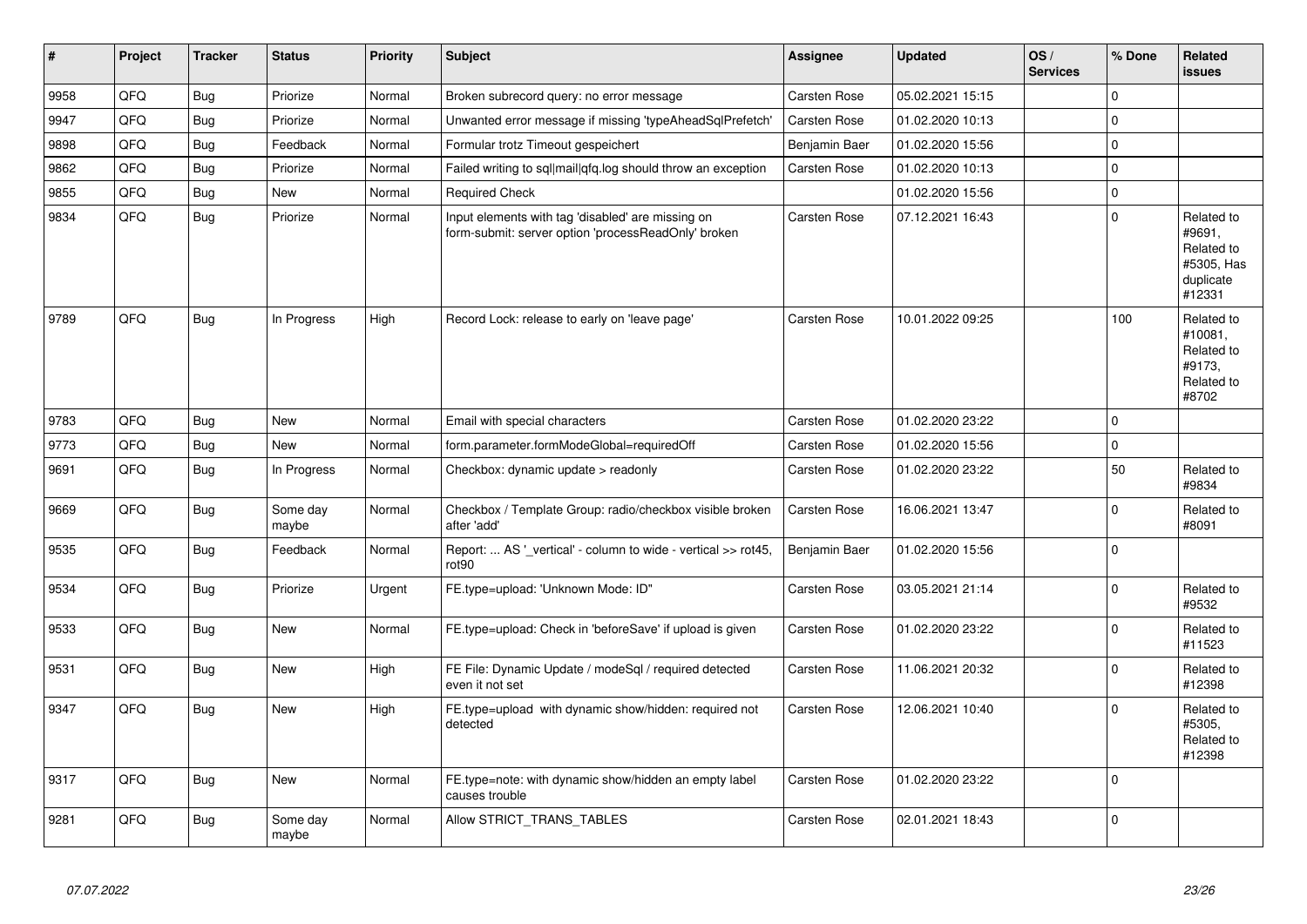| #    | Project | <b>Tracker</b> | <b>Status</b>     | <b>Priority</b> | <b>Subject</b>                                                                             | <b>Assignee</b>     | <b>Updated</b>   | OS/<br><b>Services</b> | % Done      | Related<br><b>issues</b> |
|------|---------|----------------|-------------------|-----------------|--------------------------------------------------------------------------------------------|---------------------|------------------|------------------------|-------------|--------------------------|
| 9275 | QFQ     | Bug            | <b>New</b>        | Normal          | auteron: t3 page, which takes to long to respond, is not<br>reported properly              | Carsten Rose        | 01.02.2020 23:22 |                        | 100         |                          |
| 9177 | QFQ     | <b>Bug</b>     | <b>New</b>        | Normal          | Bug? QFQ tries to save an action FE, which has real<br>existing column name                | <b>Carsten Rose</b> | 01.02.2020 23:22 |                        | $\Omega$    |                          |
| 9173 | QFQ     | Bug            | Priorize          | Urgent          | Stale Record Lock: Firefox                                                                 | <b>Carsten Rose</b> | 03.05.2021 21:14 |                        | $\Omega$    | Related to<br>#9789      |
| 9127 | QFQ     | <b>Bug</b>     | <b>New</b>        | Normal          | Error Message: change 'roll over' color - text not readable                                | Carsten Rose        | 01.02.2020 23:22 |                        | $\Omega$    |                          |
| 9126 | QFQ     | Bug            | Some day<br>maybe | Normal          | hidden Form elements are present in page source                                            |                     | 02.01.2021 18:41 |                        | $\Omega$    |                          |
| 9121 | QFQ     | Bug            | Priorize          | High            | sip links have r and dblndexData set                                                       | Carsten Rose        | 12.06.2021 10:41 |                        | $\Omega$    |                          |
| 9077 | QFQ     | Bug            | <b>New</b>        | Normal          | typeAheadSgl: report broken SQL                                                            | <b>Carsten Rose</b> | 29.06.2022 22:35 |                        | $\Omega$    | Related to<br>#4018      |
| 9024 | QFQ     | <b>Bug</b>     | Some day<br>maybe | Normal          | QFQ Einarbeitung                                                                           |                     | 01.02.2020 15:56 |                        | $\Omega$    |                          |
| 9020 | QFQ     | <b>Bug</b>     | Some day<br>maybe | Normal          | radio mit buttonClass und dynamicUpdate lassen sich nicht<br>kombinieren                   |                     | 11.12.2019 16:01 |                        | $\Omega$    |                          |
| 9013 | QFQ     | Bug            | <b>New</b>        | Normal          | Error in Twig template not handled                                                         | <b>Carsten Rose</b> | 20.10.2021 13:43 |                        | $\mathbf 0$ |                          |
| 8891 | QFQ     | Bug            | <b>New</b>        | High            | formSubmitLog: do not log passwords                                                        | Enis Nuredini       | 25.03.2022 09:06 |                        | $\Omega$    |                          |
| 8668 | QFQ     | Bug            | New               | High            | Pill disabled: dyamic mode 'hidden' not respected - FE is still   Carsten Rose<br>required |                     | 03.05.2021 21:14 |                        | $\Omega$    |                          |
| 8431 | QFQ     | Bug            | <b>New</b>        | High            | autocron.php with wrong path                                                               | <b>Carsten Rose</b> | 03.05.2021 21:14 |                        | $\Omega$    |                          |
| 8316 | QFQ     | Bug            | Feedback          | Normal          | Documentation/Behaviour for Nested Queries and<br>Record-Store confusing                   | Nicola Chiapolini   | 20.11.2019 09:14 |                        | $\Omega$    |                          |
| 8106 | QFQ     | <b>Bug</b>     | Some day<br>maybe | Normal          | Dynamic Update: Feld kann nicht auf empty zurückgesetzt<br>werden                          | <b>Carsten Rose</b> | 11.12.2019 16:01 |                        | $\Omega$    |                          |
| 8083 | QFQ     | Bug            | <b>New</b>        | High            | FormEditor: primary table list does not respect<br>'indexDb={{indexData:Y}}'               | <b>Carsten Rose</b> | 03.05.2021 21:14 |                        | $\Omega$    | Has duplicate<br>#6678   |
| 8049 | QFQ     | <b>Bug</b>     | <b>New</b>        | Normal          | FE.type=note, column 'value': text moves some pixel to top<br>after save                   | <b>Carsten Rose</b> | 01.02.2020 23:22 |                        | $\Omega$    |                          |
| 8037 | QFQ     | <b>Bug</b>     | Priorize          | Normal          | FE.type=upload (advanced mode): {{slaveld:V}} missing<br>during dynamic update             | <b>Carsten Rose</b> | 01.02.2020 10:13 |                        | $\Omega$    |                          |
| 7899 | QFQ     | Bug            | <b>New</b>        | High            | Fe.type=password / retype / required: always complain<br>about missing value               | <b>Carsten Rose</b> | 03.05.2021 21:14 |                        | $\Omega$    |                          |
| 7890 | QFQ     | Bug            | <b>New</b>        | Normal          | FormElement 'required': extraButtonInfo not aligned                                        | Carsten Rose        | 11.06.2021 21:17 |                        | $\Omega$    | Related to<br>#11517     |
| 7795 | QFQ     | Bug            | <b>New</b>        | Normal          | Readonly Form: Typeahead-Felder                                                            | Carsten Rose        | 01.02.2020 23:22 |                        | $\Omega$    | Related to<br>#10640     |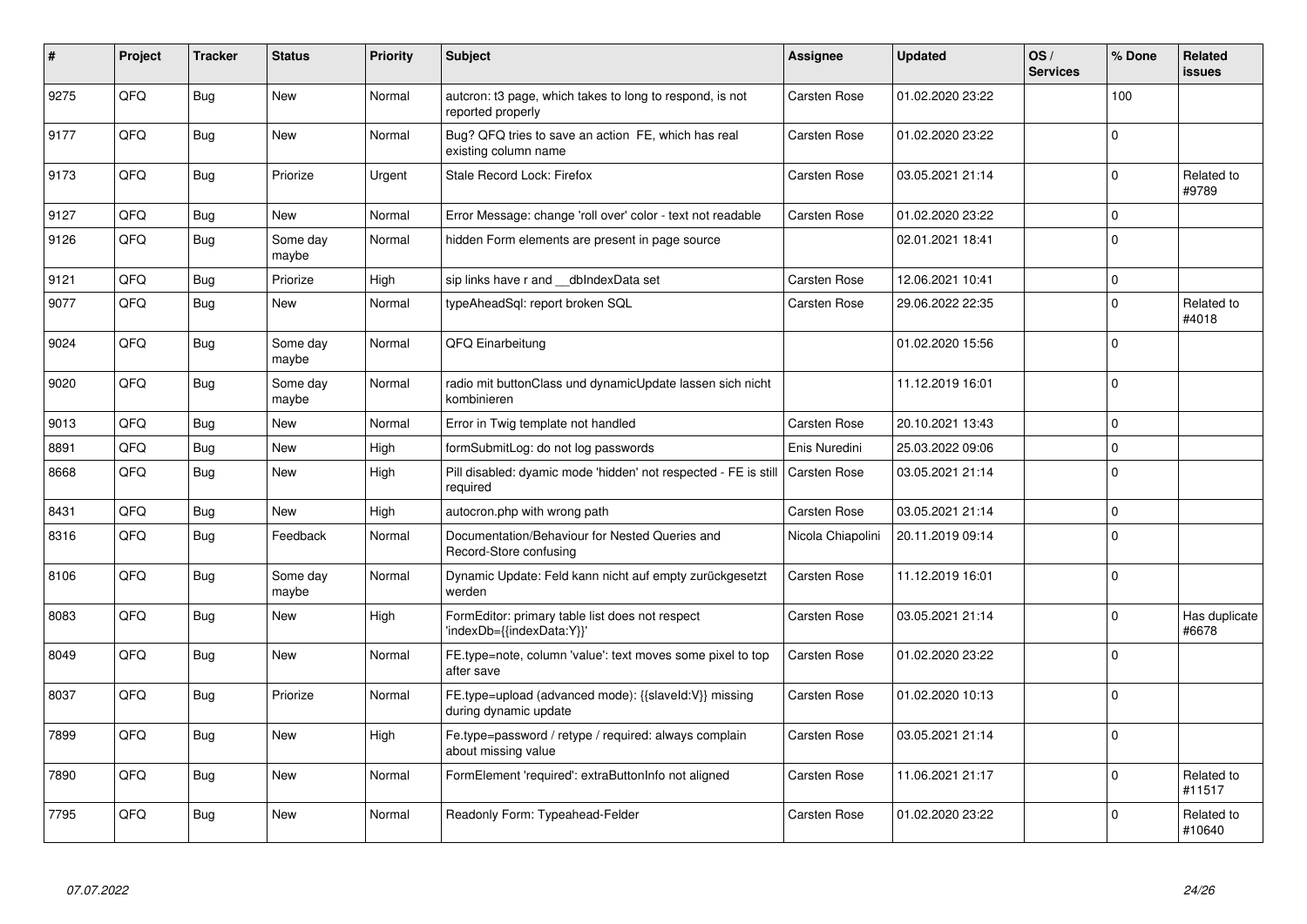| #    | Project | <b>Tracker</b> | <b>Status</b>     | Priority | Subject                                                                                                          | <b>Assignee</b>     | <b>Updated</b>   | OS/<br><b>Services</b> | % Done      | Related<br><b>issues</b> |
|------|---------|----------------|-------------------|----------|------------------------------------------------------------------------------------------------------------------|---------------------|------------------|------------------------|-------------|--------------------------|
| 7685 | QFQ     | <b>Bug</b>     | New               | Normal   | Open FormElement from QFQ error message and save<br>modified record: error about missing {{formId:F}}            | <b>Carsten Rose</b> | 01.02.2020 23:22 |                        | $\Omega$    |                          |
| 7656 | QFQ     | Bug            | Priorize          | Normal   | FE with required, 'pattern' and 'extraButtonLock': always<br>complain about missing value                        | <b>Carsten Rose</b> | 01.02.2020 10:13 |                        | $\mathbf 0$ |                          |
| 7650 | QFQ     | Bug            | New               | High     | Optional do not show 'required' sign on FormElement                                                              | <b>Carsten Rose</b> | 03.05.2021 21:14 |                        | $\mathbf 0$ |                          |
| 7616 | QFQ     | Bug            | Priorize          | Normal   | Selectlist with Enum & Dynamic Update                                                                            | Carsten Rose        | 01.02.2020 10:13 |                        | $\mathbf 0$ |                          |
| 7574 | QFQ     | Bug            | New               | Normal   | Substitute error: form element not reported / dont parse<br>Form.note                                            | Carsten Rose        | 01.02.2020 23:21 |                        | $\mathbf 0$ |                          |
| 7547 | QFQ     | <b>Bug</b>     | New               | Normal   | Error Message in afterSave: wrong parameter column<br>reported                                                   | <b>Carsten Rose</b> | 01.02.2020 23:22 |                        | $\mathbf 0$ |                          |
| 7524 | QFQ     | <b>Bug</b>     | <b>New</b>        | Normal   | QFQ throws a 'General Error' if 'fileadmin/protected/log/' is<br>not writeable                                   | Carsten Rose        | 01.02.2020 23:22 |                        | $\mathbf 0$ |                          |
| 7513 | QFQ     | Bug            | New               | Normal   | Radios not correct aligned                                                                                       | <b>Carsten Rose</b> | 01.02.2020 23:22 |                        | $\mathbf 0$ |                          |
| 7512 | QFQ     | <b>Bug</b>     | New               | Normal   | FE: inputType=number >> 'pattern' is not respected                                                               | Carsten Rose        | 01.02.2020 23:22 |                        | $\mathbf 0$ |                          |
| 7456 | QFQ     | Bug            | Some day<br>maybe | Low      | Todos in Code: solve or make ticket                                                                              | Carsten Rose        | 16.09.2021 15:10 |                        | $\Omega$    |                          |
| 7402 | QFQ     | <b>Bug</b>     | Some day<br>maybe | Normal   | thumbnail cache: outdated picture when permission denied<br>and permission resolved.                             |                     | 01.02.2020 23:20 |                        | $\mathbf 0$ |                          |
| 7281 | QFQ     | Bug            | Some day<br>maybe | Normal   | Subrecords: on large screen separator line too short                                                             |                     | 01.02.2020 23:19 |                        | $\mathbf 0$ |                          |
| 7261 | QFQ     | Bug            | New               | Normal   | Report pathFilename for user without path, only the filename                                                     | <b>Carsten Rose</b> | 01.02.2020 23:21 |                        | $\mathbf 0$ |                          |
| 7219 | QFQ     | <b>Bug</b>     | New               | Normal   | typeSheadSql / typeAheadSqlPrefetch: change to curly<br>braces                                                   | <b>Carsten Rose</b> | 01.02.2020 23:21 |                        | $\mathbf 0$ |                          |
| 7101 | QFQ     | <b>Bug</b>     | Some day<br>maybe | Normal   | 'form' in SIP and 'report' - breaks                                                                              |                     | 01.02.2020 23:20 |                        | $\mathbf 0$ |                          |
| 7014 | QFQ     | Bug            | New               | Normal   | Sending invalid emails succeeds when<br>debug.redirectAllMailTo is set                                           | <b>Carsten Rose</b> | 01.02.2020 23:21 |                        | $\mathbf 0$ |                          |
| 7002 | QFQ     | Bug            | <b>New</b>        | Normal   | Dynamic Update: row does not disappear / appear                                                                  | Carsten Rose        | 01.02.2020 23:22 |                        | $\mathbf 0$ |                          |
| 6912 | QFQ     | <b>Bug</b>     | New               | Normal   | error Message Var 'deadline' already set in SIP - in Form<br>with FE.value={{deadline:R:::{{deadlinePeriod:Y}}}} | Carsten Rose        | 01.02.2020 23:21 |                        | $\mathbf 0$ |                          |
| 6677 | QFQ     | Bug            | <b>New</b>        | Normal   | Error message FE Action Element: no/wrong FE reference<br>who cause the problem.                                 | Carsten Rose        | 01.02.2020 23:21 |                        | $\mathbf 0$ |                          |
| 6574 | QFQ     | Bug            | Priorize          | Normal   | qfq.log: Fehlermeldung wurde angezeigt, aber nicht geloggt                                                       | Carsten Rose        | 01.02.2020 10:13 |                        | $\mathbf 0$ |                          |
| 6566 | QFQ     | <b>Bug</b>     | Priorize          | Normal   | Link Function 'delete': provided parameter missing on page<br>reload                                             | Benjamin Baer       | 03.01.2022 08:08 |                        | $\mathbf 0$ |                          |
| 6483 | QFQ     | <b>Bug</b>     | New               | Normal   | R Store funktioniert nicht bei 'Report Notation' im FE                                                           | Carsten Rose        | 01.02.2020 23:21 |                        | $\pmb{0}$   |                          |
| 6462 | QFQ     | <b>Bug</b>     | New               | Normal   | File Upload: Nutzlose Fehlermeldung wenn Datei zu gross                                                          | Carsten Rose        | 01.02.2020 23:21 |                        | $\mathbf 0$ | Related to<br>#6139      |